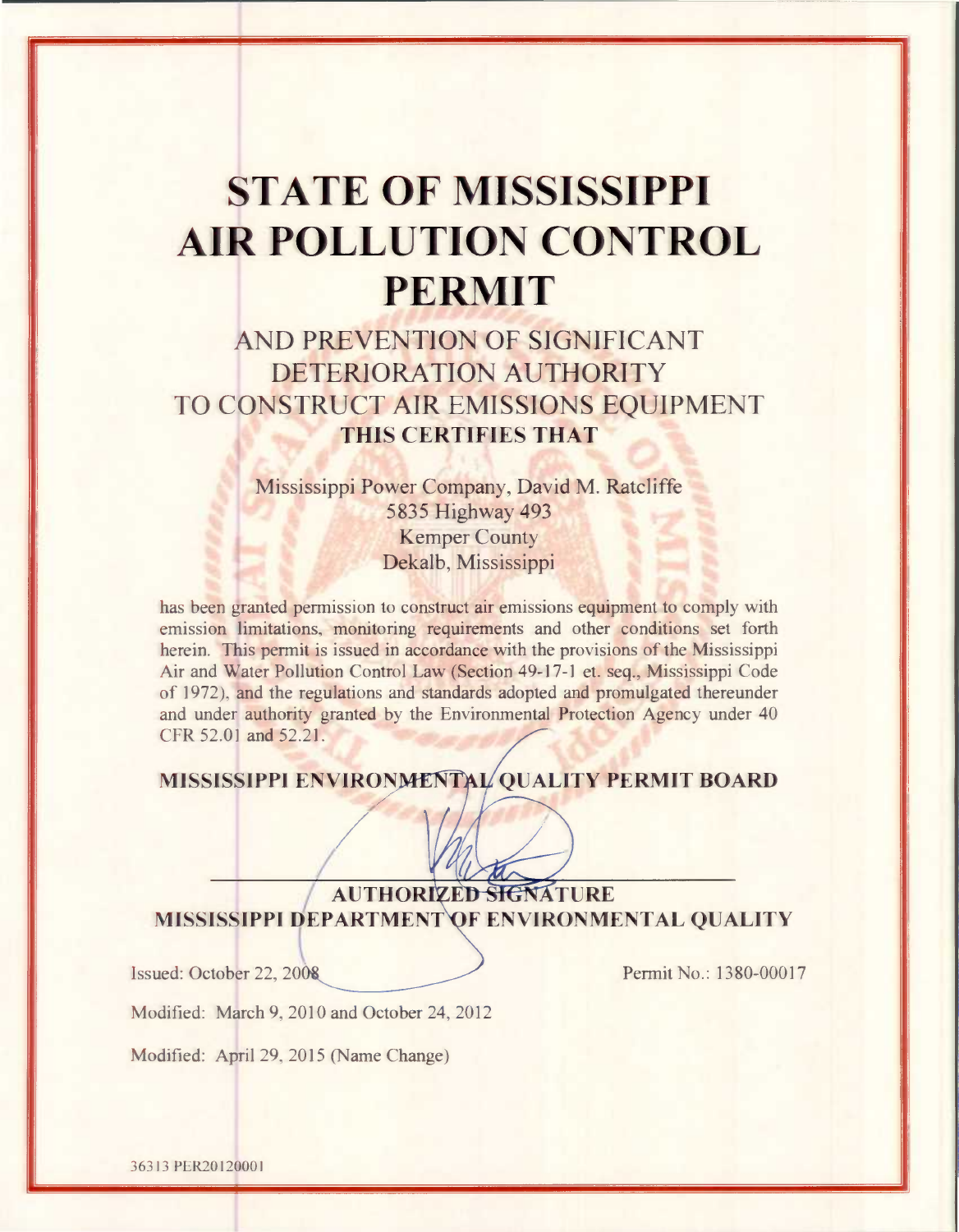# **Part I**

# **A. GENERAL CONDITIONS**

- 1. This permit is for air pollution control purposes only. (Ref.: APC-S-2, Section I.D)
- 2. Any activities not identified in the application are not authorized by this permit. (Ref.: Miss. Code Ann. 49-17-29 1.b)
- 3. The knowing submittal of a permit application with false information may serve as the basis for the Permit Board to void the permit issued pursuant thereto or subject the applicant to penalties for operating without a valid permit pursuant to State Law. (Ref.: APC-S-2, Section II.B.5)
- 4. It is the responsibility of the applicant/permittee to obtain all other approvals, permits, clearances, easements, agreements, etc., which may be required including, but not limited to, all required local government zoning approvals or permits. (Ref.: APC-S-2, Section I.D.6)
- 5. The issuance of a permit does not release the permittee from liability for constructing or operating air emissions equipment in violation of any applicable statute, rule, or regulation of state or federal environmental authorities. (Ref.: APC-S-2, Section  $II.B.7)$
- 6. It shall not be a defense for a permittee in an enforcement action that it would have been necessary to halt or reduce the permitted activity in order to maintain compliance with the conditions of the permit, unless halting or reducing activity would create an imminent and substantial endangerment threatening the public health and safety of the lives and property of the people of this state. (Ref.: APC-S-2, Section II.B.15(a))
- 7. The permit and/or any part thereof may be modified, revoked, reopened, and reissued, or terminated for cause. Sufficient cause for a permit to be reopened shall exist when an air emissions stationary source becomes subject to Title V. The filing of a request by the permittee for a permit modification, revocation and reissuance, or termination, or of a notification of planned changes or anticipated noncompliance does not stay any permit condition. (Ref.: APC-S-2, Section II.B.15(b))
- 8. The permit does not convey any property rights of any sort, or any exclusive privilege. (Ref.: APC-S-2, Section II.B.15(c))
- 9. The permittee shall furnish to the DEQ within a reasonable time any information the DEQ may request in writing to determine whether cause exists for modifying, revoking and reissuing, or terminating the permit or to determine compliance with the permit. Upon request, the permittee shall also furnish to the DEQ copies of records required to be kept by the permit or, for information claimed to be confidential, the permittee shall furnish such records to the DEQ along with a claim of confidentiality.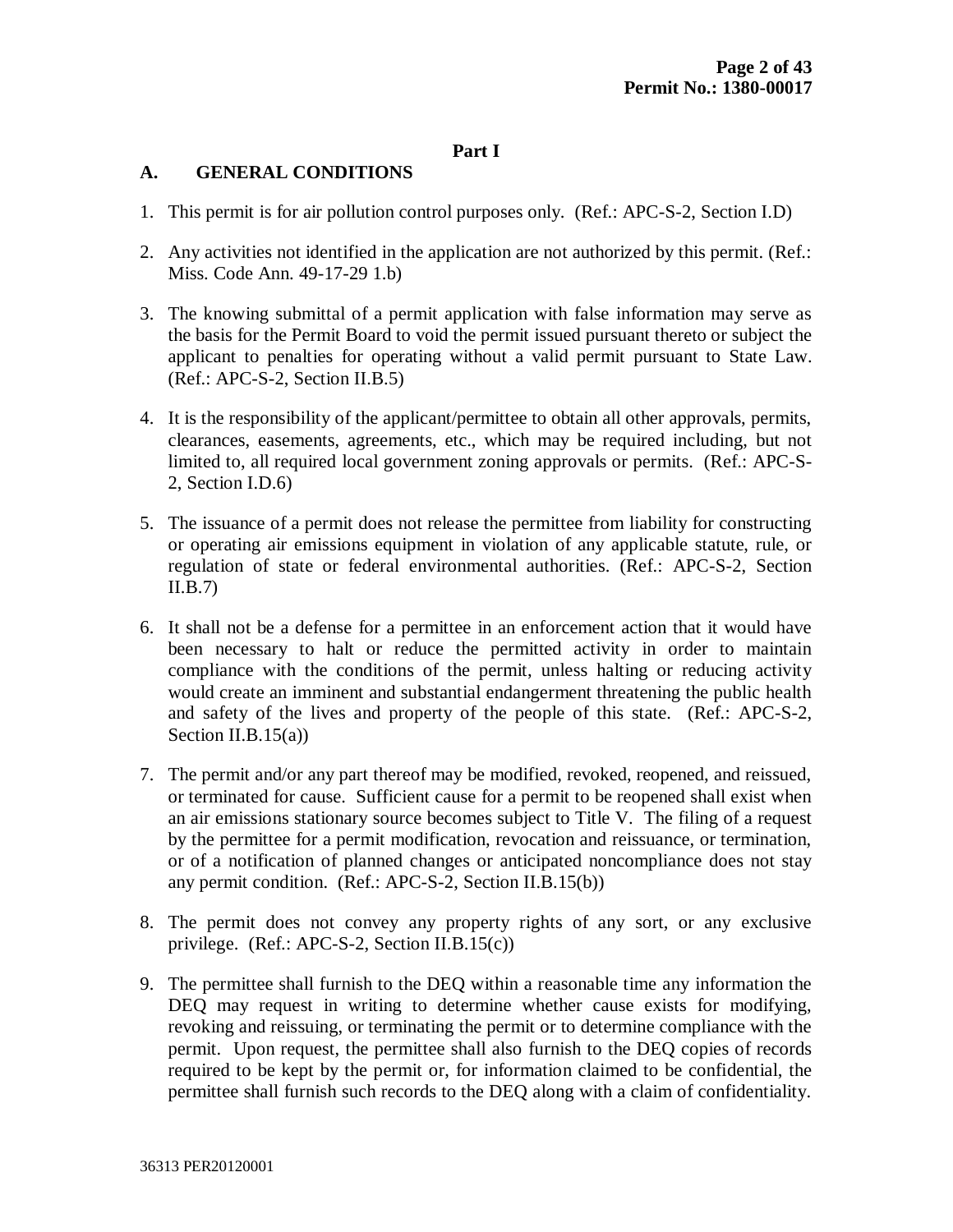The permittee may furnish such records directly to the Administrator along with a claim of confidentiality. (Ref.: APC-S-2, Section II.B.15(d))

- 10. Design and Construction Requirements: The stationary source shall be designed and constructed so as to operate without causing a violation of an Applicable Rules and Regulations, without interfering with the attainment and maintenance of State and National Ambient Air Quality Standards, and such that the emission of air toxics does not result in an ambient concentration sufficient to adversely affect human health and well-being or unreasonably and adversely affect plant or animal life beyond the stationary source boundaries. (Ref.: APC-S-2, Section V.A)
- 11. Solids Removal: The necessary facilities shall be constructed so that solids removed in the course of control of air emissions may be disposed of in a manner such as to prevent the solids from becoming windborne and to prevent the materials from entering State waters without the proper environmental permits. (Ref.: Miss. Code Ann. 49-17-29)
- 12. Diversion and Bypass of Air Pollution Controls: The air pollution control facilities shall be constructed such that diversion from or bypass of collection and control facilities is not needed except as provided for in Regulation APC-S-1, "Air Emission Regulations for the Prevention, Abatement, and Control of Air Contaminants", Section 10. (Ref.: APC-S-1, Section 10)
- 13. Fugitive Dust Emissions from Construction Activities: The construction of the stationary source shall be performed in such a manner so as to reduce fugitive dust emissions from construction activities to a minimum. (Ref.: APC-S-2, Section V.A.4)
- 14. Right of Entry: The permittee shall allow the Mississippi Department of Environmental Quality Office of Pollution Control and the Mississippi Environmental Quality Permit Board and/or their representatives upon presentation of credentials:
	- a) To enter upon the permittee's premises where an air emission source is located or in which any records are required to be kept under the terms and conditions of this permit; and
	- b) At reasonable times to have access to and copy any records required to be kept under the terms and conditions of this permit; to inspect any monitoring equipment or monitoring method required in this permit; and to sample any air emissions. (Ref.: Miss. Code Ann. 49-17-21)
- 15. Permit Modification or Revocation: After notice and opportunity for a hearing, the Permit Board may modify the permit or revoke it in whole or in part for good cause shown including, but not limited to:
	- a) Persistent violation of any of the terms or conditions of this permit;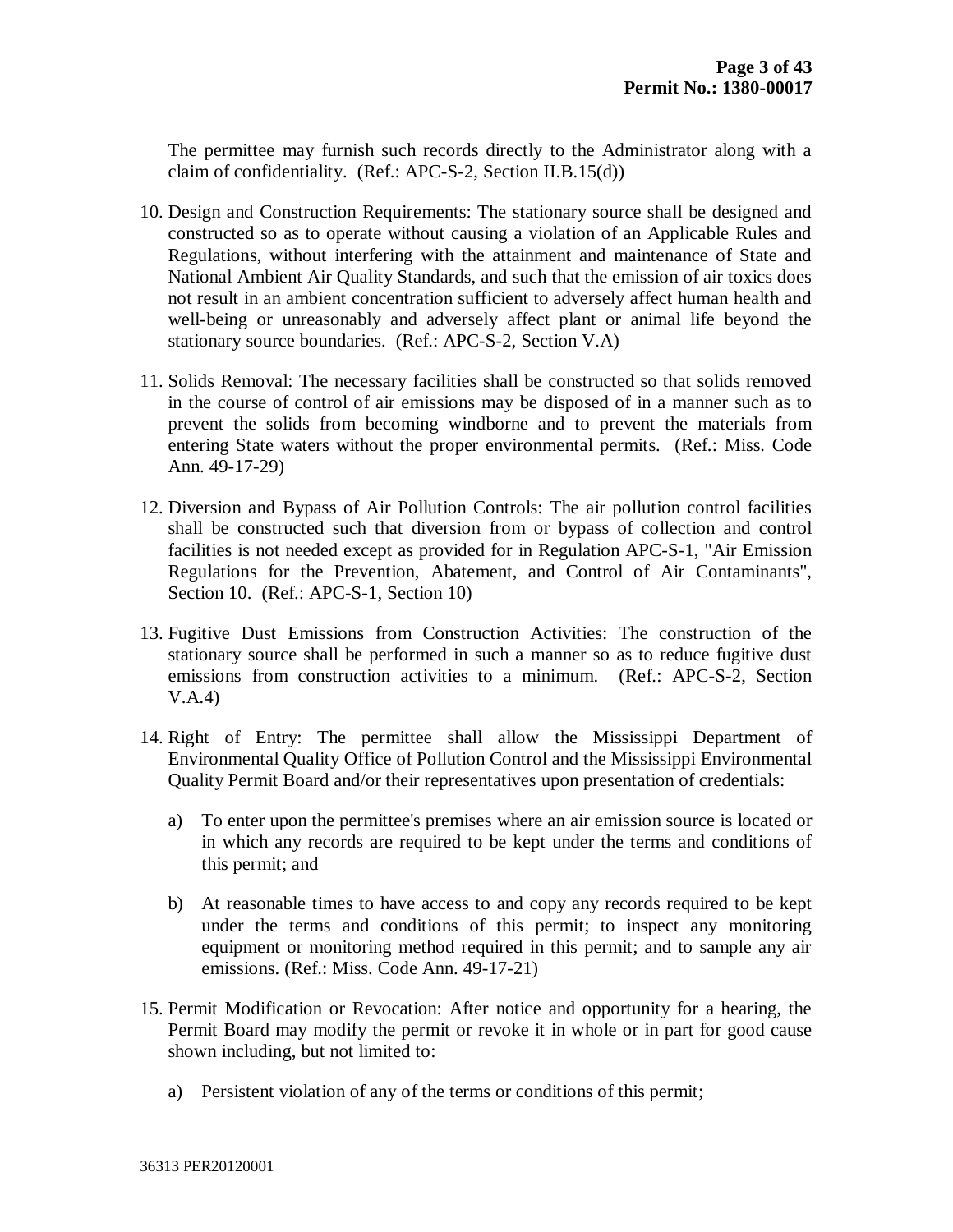- b) Obtaining this permit by misrepresentation or failure to disclose fully all relevant facts; or
- c) A change in federal, state, or local laws or regulations that require either a temporary or permanent reduction or elimination of previously authorized air emission.

(Ref.: APC-S-2, Section II.C)

- 16. Public Record and Confidential Information: Except for data determined to be confidential under the Mississippi Air & Water Pollution Control Law, all reports prepared in accordance with the terms of this permit shall be available for public inspection at the offices of the Mississippi Department of Environmental Quality, Office of Pollution Control. (Ref.: Miss. Code Ann. 49-17-39)
- 17. Permit Transfer: This permit shall not be transferred except upon approval of the Permit Board. (Ref.: APC-S-2, Section XVI.B)
- 18. Severability: The provisions of this permit are severable. If any provision of the permit, or the application of any provision of the permit to any circumstances, is challenged or held invalid, the validity of the remaining permit provisions and/or portions thereof or their application to other persons or sets of circumstances, shall not be affected thereby. (Ref. APC-S-2, Section I.D.7)
- 19. Permit Expiration: The permit to construct will expire if construction does not begin within eighteen (18) months from the date of issuance or if construction is suspended for eighteen (18) months or more. (Ref.: APC-S-2, Section V.C.1)
- 20. Certification of Construction: A new stationary source issued a Permit to Construct cannot begin operation until certification of construction by the permittee. (Ref.: APC-S-2, Section V.D.3)
- 21. Beginning Operation: Except as prohibited in Part I, Condition 24 of this permit, after certification of construction by the permittee, the Permit to Construct shall be deemed to satisfy the requirement for a permit to operate until the date the application for issuance or modification of the Title V Permit or the application for issuance or modification of the State Permit to Operate, whichever is applicable, is due. This provision is not applicable to a source excluded from the requirement for a permit to operate as provided by APC-S-2, Section XIII.G. (Ref.: APC-S-2, Section V.D.4)
- 22. Application for a Permit to Operate: Except as otherwise specified in Part I, Condition 24 of this permit, the application for issuance or modification of the State Permit to Operate or the Title V Permit, whichever is applicable, is due twelve (12) months after beginning operation or such earlier date or time as specified in the Permit to Construct. The Permit Board may specify an earlier date or time for submittal of the application. Beginning operation will be assumed to occur upon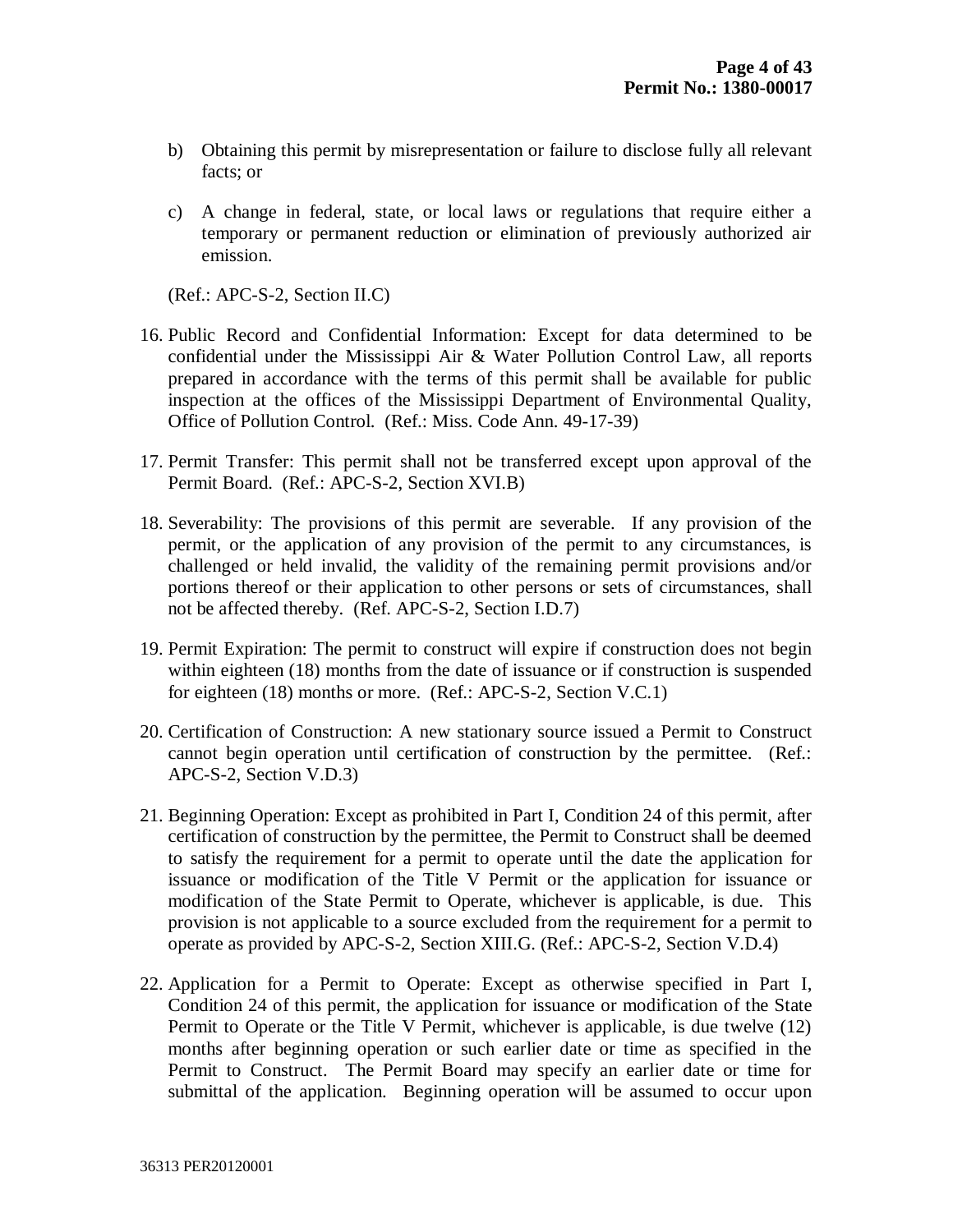certification of construction, unless the permittee specifies differently in writing. (Ref.: APC-S-2, Section V.D.5)

- 23. Operating Under a Permit to Construct: Except as otherwise specified in Part I, Condition 24 of this permit, upon submittal of a timely and complete application for issuance or modification of a State Permit to Operate or a Title V Permit, whichever is applicable, the applicant may continue to operate under the terms and conditions of the Permit to Construct and in compliance with the submitted application until the Permit Board issues, modifies, or denies the Permit to Operate. (Ref.: APC-S-2, Section V.D.6)
- 24. Application Requirements for a Permit to Operate for Moderate Modifications: For moderate modifications that require contemporaneous enforceable emissions reductions from more than one emission point in order to "net" out of PSD/NSR, the applicable Title V Permit to Operate or State Permit to Operate must be modified prior to beginning operation of the modified facilities. (Ref.: APC-S-2, Section V.D.7)
- 25. Compliance Testing: Regarding compliance testing:
	- a) The results of any emissions sampling and analysis shall be expressed both in units consistent with the standards set forth in any Applicable Rules and Regulations or this permit and in units of mass per time.
	- b) Compliance testing will be performed at the expense of the permittee.
	- c) Each emission sampling and analysis report shall include but not be limited to the following:
		- (1) detailed description of testing procedures;
		- (2) sample calculation(s);
		- (3) results; and
		- (4) comparison of results to all Applicable Rules and Regulations and to emission limitations in the permit.

(Ref.: APC-S-2, Section VI.B.3, 4, and 6)

26. Provisions for Upsets, Startups, and Shutdowns: Except as otherwise provided herein, the permittee shall be subject to the provisions for upsets, startups, shutdowns and maintenance as outline in APC-S-1, Section 10.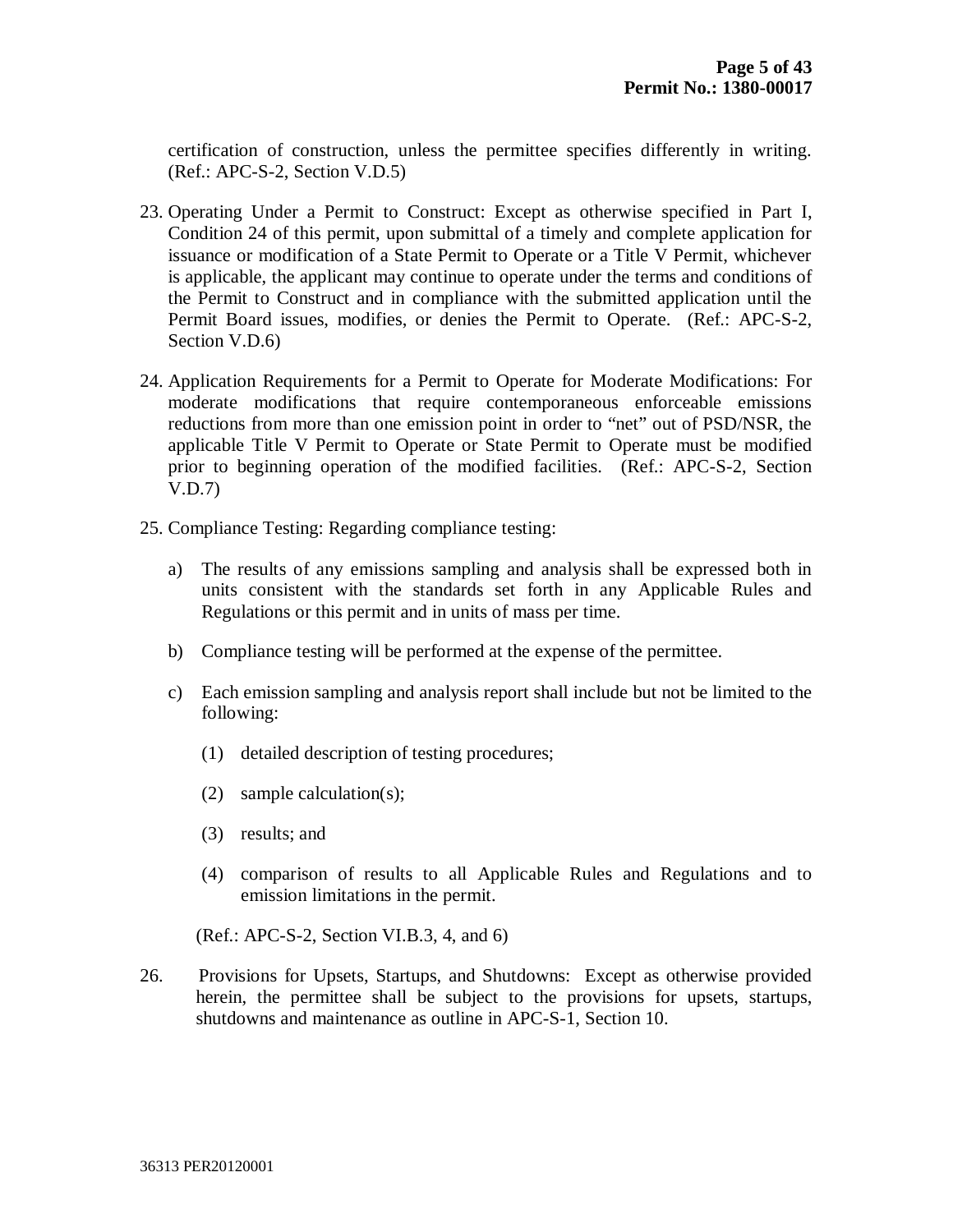# **B. GENERAL NOTIFICATION REQUIREMENTS**

- 1. Within fifteen (15) days of beginning actual construction, the permittee must notify DEQ in writing that construction has begun. (Ref.: APC-S-2, Section V.C.2)
- 2. The permittee must notify DEQ in writing when construction does not begin within eighteen (18) months of issuance or if construction is suspended for eighteen (18) months or more. (Ref.: APC-S-2, Section V.C.3)
- 3. Upon the completion of construction or installation of an approved stationary source or modification, the applicant shall notify the Permit Board that construction or installation was performed in accordance with the approved plans and specifications on file with the Permit Board. (Ref.: APC-S-2, Section V.D.1)
- 4. The Permit Board shall be promptly notified in writing of any change in construction from the previously approved plans and specifications or permit. If the Permit Board determines the changes are substantial, it may require the submission of a new application to construct with "as built" plans and specifications. Notwithstanding any provision herein to the contrary, the acceptance of an "as built" application shall not constitute a waiver of the right to seek compliance penalties pursuant to State Law. (Ref.: APC-S-2, Section V.D.2)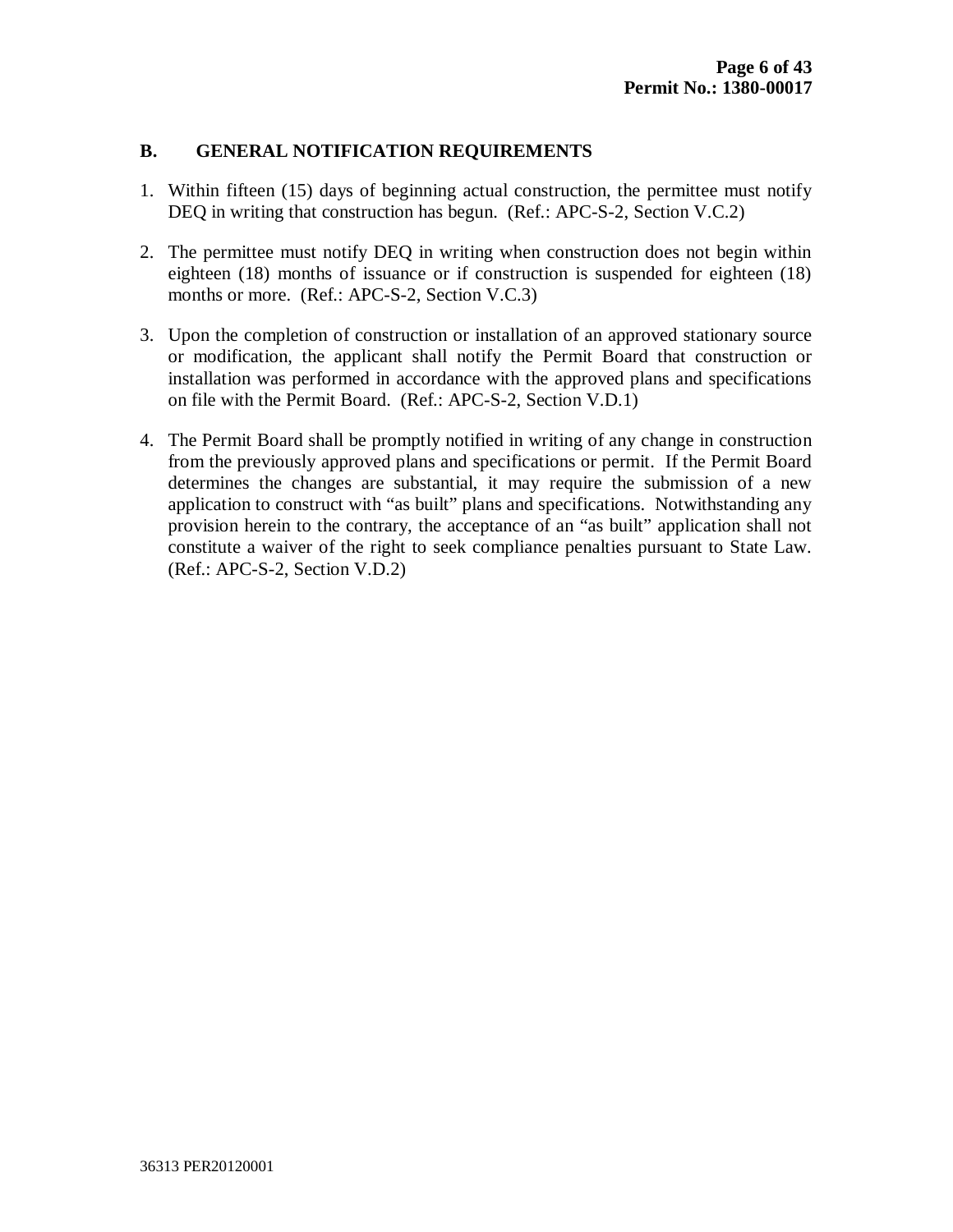# **PART II EMISSION POINT DESCRIPTION**

The permittee is authorized to construct air emissions equipment for the emission of air contaminants from the emission points described as follows:

| <b>Emission Point</b> | Description                                                                                                                                                                                                                                                                                                                                                                          |
|-----------------------|--------------------------------------------------------------------------------------------------------------------------------------------------------------------------------------------------------------------------------------------------------------------------------------------------------------------------------------------------------------------------------------|
| $AA-000$              | <b>Coal Gasification Operations</b>                                                                                                                                                                                                                                                                                                                                                  |
| AA-001                | Gasifier Startup Stack #1 with a nominal 55 MMBTU/hr natural gas/propane/fuel oil fired<br>burner                                                                                                                                                                                                                                                                                    |
| $AA-002$              | Gasifier Startup Stack # 2 with a nominal 55 MMBTU/hr natural gas/propane/fuel oil fired<br>burner                                                                                                                                                                                                                                                                                   |
| $AA-003$              | Flare Derrick equipped with natural gas/propane pilots                                                                                                                                                                                                                                                                                                                               |
| $AA-004$              | Acid Gas Removal (AGR) Process Startup/Shutdown Vents #1                                                                                                                                                                                                                                                                                                                             |
| $AA-005$              | Acid Gas Removal (AGR) Process Startup/Shutdown Vents #2                                                                                                                                                                                                                                                                                                                             |
| $AA-006$              | Nominal 285 MMBTU/hr natural gas/propane fired Auxiliary Boiler with low NOx Burners                                                                                                                                                                                                                                                                                                 |
| AA-007                | Wet gas Sulfuric Acid (WSA) Process Stack                                                                                                                                                                                                                                                                                                                                            |
| $AB-000$              | <b>Combustion Turbine Operations</b>                                                                                                                                                                                                                                                                                                                                                 |
| $AB-001$              | Nominal 3175 MMBTU/hr syngas and natural gas fired Integrated Gasification and Combined<br>Cycle Generation Unit 1 with a Heat Recovery Steam Generator and a nominal 910<br>MMBTU/hr natural gas fired Duct Burner and AGR process venting. When combusting<br>natural gas, emissions are controlled by a selective catalytic reduction (SCR) unit and steam or<br>water injection. |
| $AB-002$              | Nominal 3175 MMBTU/hr syngas and natural gas fired Integrated Gasification and Combined<br>Cycle Generation Unit 1 with a Heat Recovery Steam Generator and a nominal 910<br>MMBTU/hr natural gas fired Duct Burner and AGR process venting. When combusting<br>natural gas, emissions are controlled by a selective catalytic reduction (SCR) unit and steam or<br>water injection. |
| $AC-000$              | Ancillary Equipment                                                                                                                                                                                                                                                                                                                                                                  |
| $AC-001$              | Multi-Cell Cooling Tower #1                                                                                                                                                                                                                                                                                                                                                          |
| $AC-002$              | Multi-Cell Cooling Tower #2                                                                                                                                                                                                                                                                                                                                                          |
| $AC-003$              | Two (2) nominal 200 HP diesel fuel fired Emergency Fire Pumps                                                                                                                                                                                                                                                                                                                        |
| $AD-000$              | Coal/Lignite Handling Operations                                                                                                                                                                                                                                                                                                                                                     |
| $AD-001$              | Crushed Coal Storage Silos controlled by a baghouse                                                                                                                                                                                                                                                                                                                                  |
| $AD-002$              | Coal Milling and Drying #1 controlled by a baghouse                                                                                                                                                                                                                                                                                                                                  |
| AD-003                | Coal Milling and Drying #2 controlled by a baghouse                                                                                                                                                                                                                                                                                                                                  |
| $AD-004$              | Coal Milling and Drying #3 controlled by a baghouse                                                                                                                                                                                                                                                                                                                                  |
| $AD-005$              | Coal Milling and Drying #4 controlled by a baghouse                                                                                                                                                                                                                                                                                                                                  |
| AD-006                | Coal Milling and Drying #5 controlled by a baghouse                                                                                                                                                                                                                                                                                                                                  |
| AD-007                | Coal Milling and Drying #6 controlled by a baghouse                                                                                                                                                                                                                                                                                                                                  |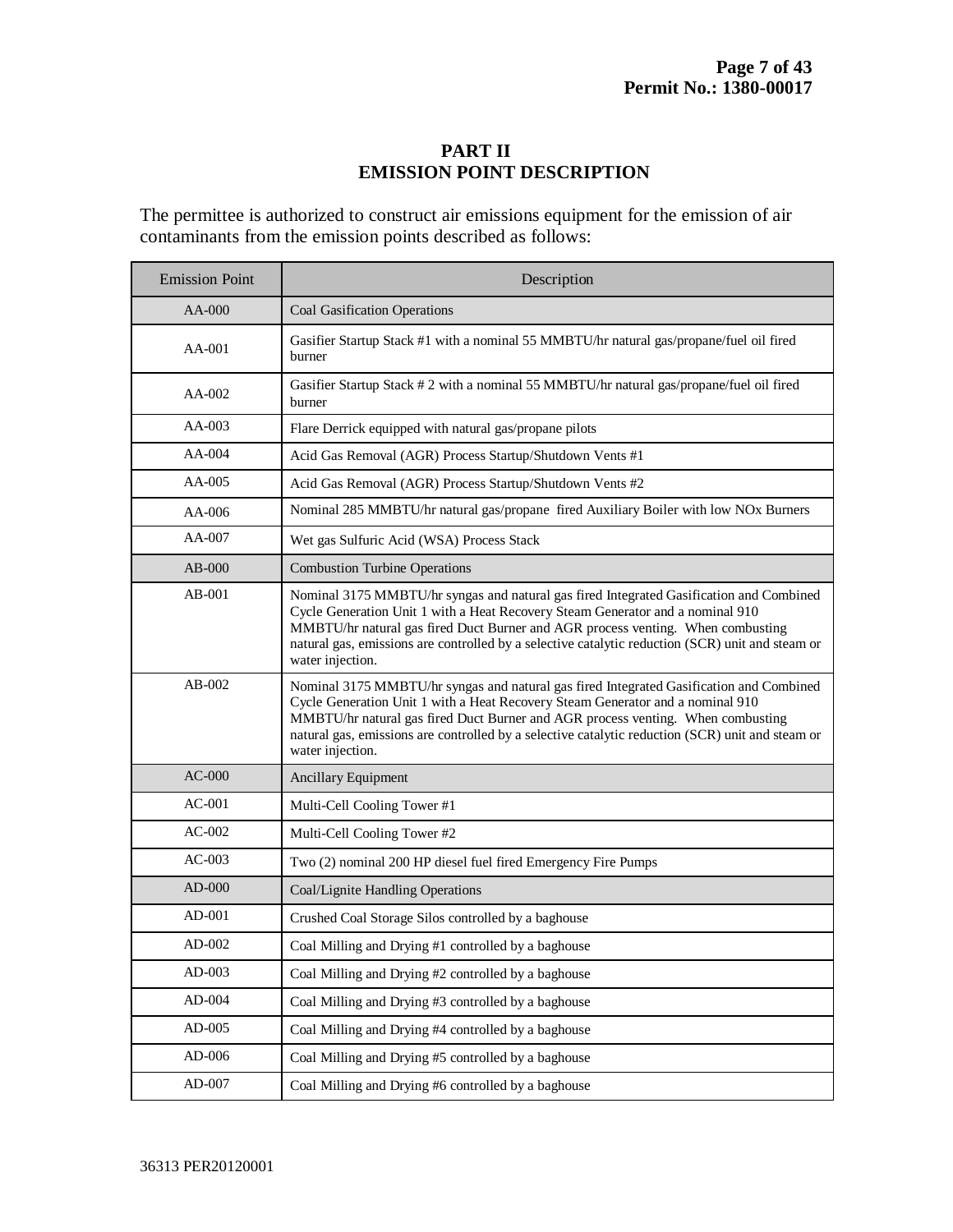٦

| $AD-008$ | Open Coal Storage Piles (including equipment used in the loading, unloading, and conveying<br>of operations of the open storage pile)                                                                     |
|----------|-----------------------------------------------------------------------------------------------------------------------------------------------------------------------------------------------------------|
| $AD-009$ | Miscellaneous Coal Processing and Conveying Equipment and Storage (including Primary<br>Sizer, Secondary Sizer, Conveyor 1, Conveyor 2, Conveyor 3, Transfer Buildings 1 & 2, and<br>Active Storage Pile) |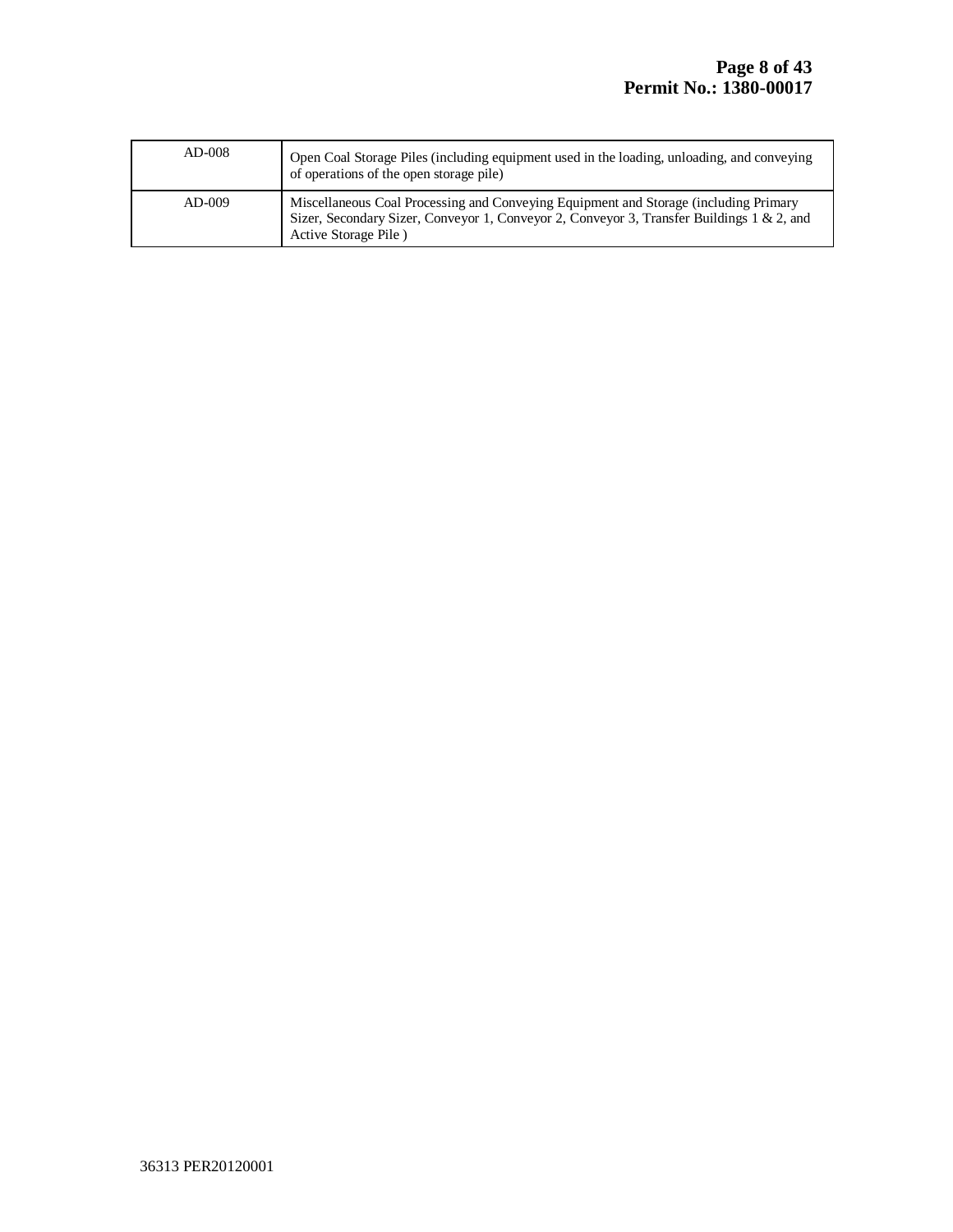#### **EMISSION LIMITATIONS AND MONITORING REQUIREMENTS**

Beginning March 9, 2010, the permittee is authorized to construct air emissions equipment and emit air contaminants from Emission Points AA-000, the Gasification System.

#### OPERATIONAL RESTRICTIONS

For Emission Points AA-000, the permittee shall install, operate, and maintain a mercury removal system to remove mercury from the synthesis gas prior to combustion in the turbines capable of complying with the National Emission Standards for Hazardous Air Pollutants: Coal and Oil-Fired Electric Utility Steam Generating Units, 40 CFR Part 63, Subpart UUUUU.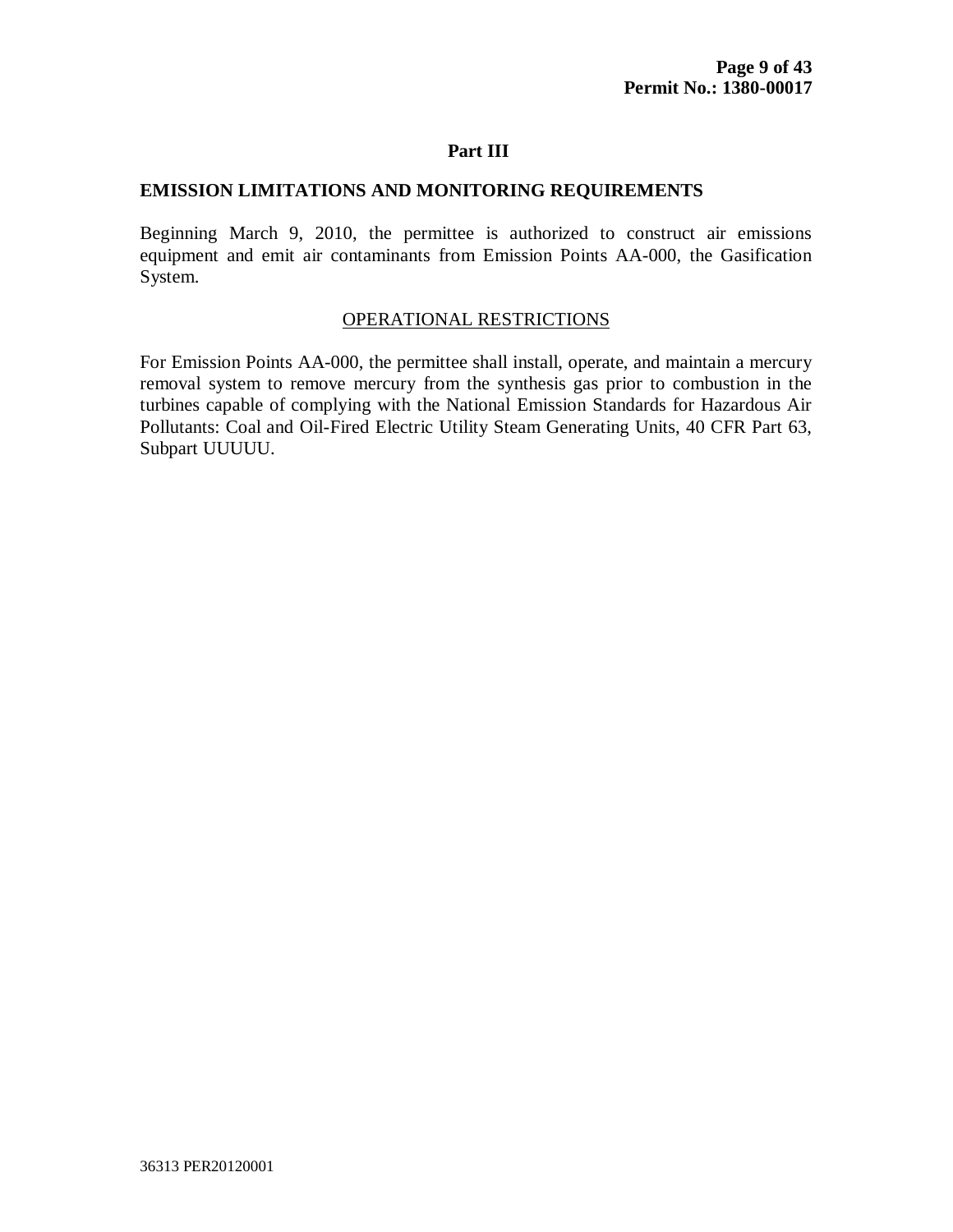### **EMISSION LIMITATIONS AND MONITORING REQUIREMENTS**

Beginning March 9, 2010, the permittee is authorized to construct air emissions equipment and emit air contaminants from Emission Points AA-001 and AA-002, the Gasifier Startup Stacks #1 and #2, each with an associated nominal 55 MMBTU/hr natural gas/propane/fuel oil fired burner.

The air emissions equipment shall be constructed to comply with the emission limitations and monitoring requirements specified below.

#### EMISSIONS LIMITATIONS

Opacity 20% as determined by EPA Test Method 9, 40 CFR 60, Appendix A.

All test methods specified above shall be those versions, or their approved equivalents, which are in effect March 9, 2010.

### STARTUP REQUIREMENTS

During startup of the gasifiers, the initial flue gas that is generated with minimal heating value shall be vented to the gasifier startup stack after passing through the particulate filtration system. As soon as possible, upon nearing gasification conditions within the gasifiers, the exhaust flue gas shall be directed to the flare derrick (Emission Point AA-003) and not to the startup stacks.

For Emission Points AA-001 and AA-002, the permittee shall not use any fuel other than pipeline quality natural gas, propane, or ultra-low sulfur diesel fuel in the startup stack burners. Ultra-low sulfur diesel fuel shall not have in excess of 15 ppm sulfur in the fuel.

Beginning upon initial startup of the gasifiers, the permittee shall monitor and maintain records of gasifier startups. The records shall include the time, date and durations of each gasifier startup and the type and quantity of fuel combusted in the startup burners. Initial startup for these emission points shall be defined as the time when synthesis gas produced in the gasifier is first combusted in the combustion turbine.

The permittee shall utilize the data gathered from gasifier startup recordkeeping the first twelve (12) months of normal operation to establish BACT for the Gasifier Startup Stacks during gasifier startups. The permittee shall submit this information to the Department within 60 days following this period. The PSD Permit will then be modified to include the revised BACT for periods of gasifier startup.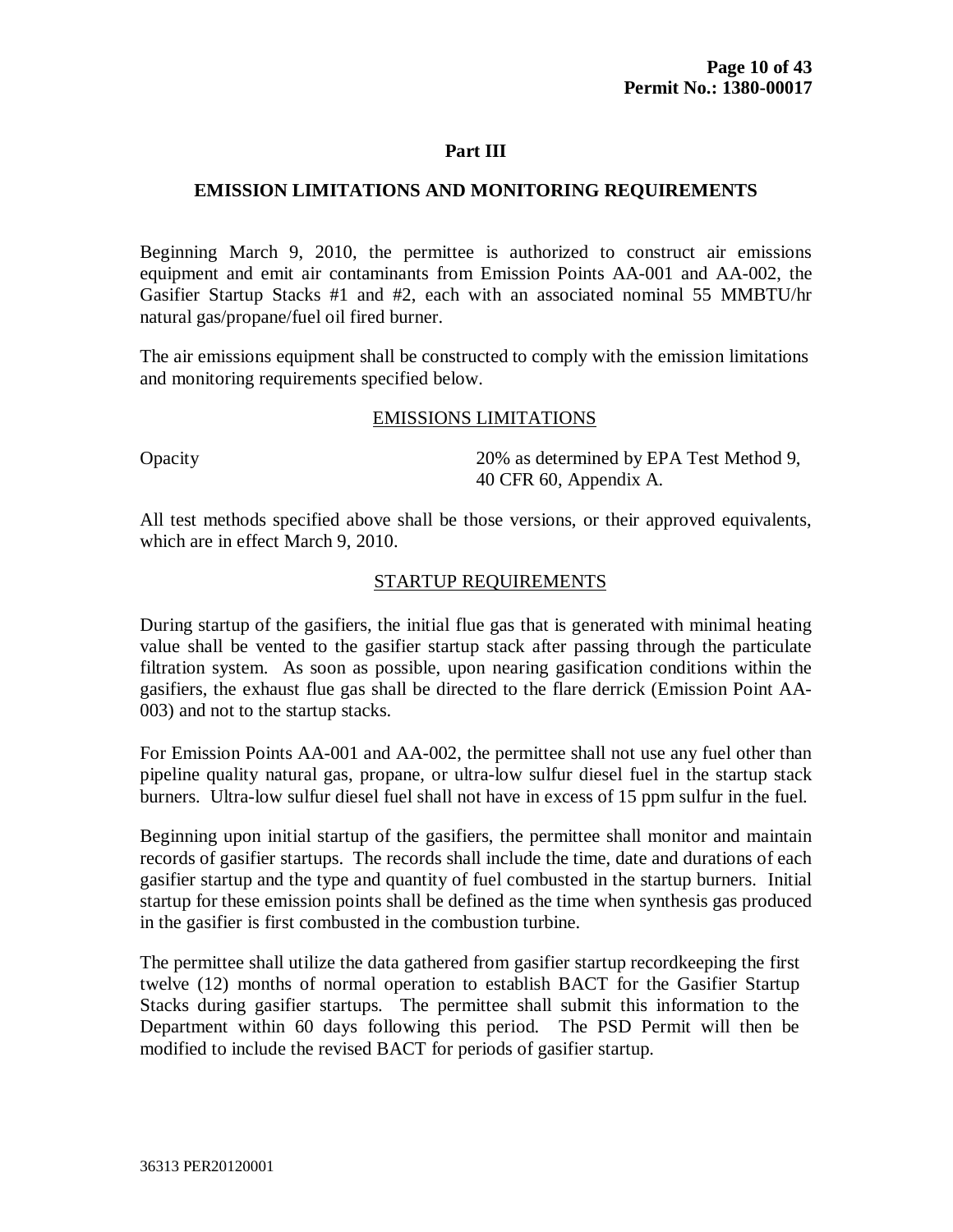When using ultra-low sulfur diesel fuel, the permittee shall maintain a log of the sulfur content measurement for the fuel. The permittee may use fuel supplier certifications to demonstrate the sulfur content. The fuel supplier certifications shall include the name of the fuel supplier and the sulfur content of the fuel.

### REPORTING REQUIREMENTS

After initial startup of Emission Points AA-001 and AA-002, the permittee shall submit semi-annual reports summarizing the number and duration of the startup events recorded for the previous 12-month period and the type and quantity of fuel used in the burners. The report shall include a certified statement that the sulfur content for the ultra-low sulfur diesel fuel is being met.

The reports shall be due by January 31 and July 31 of each calendar year.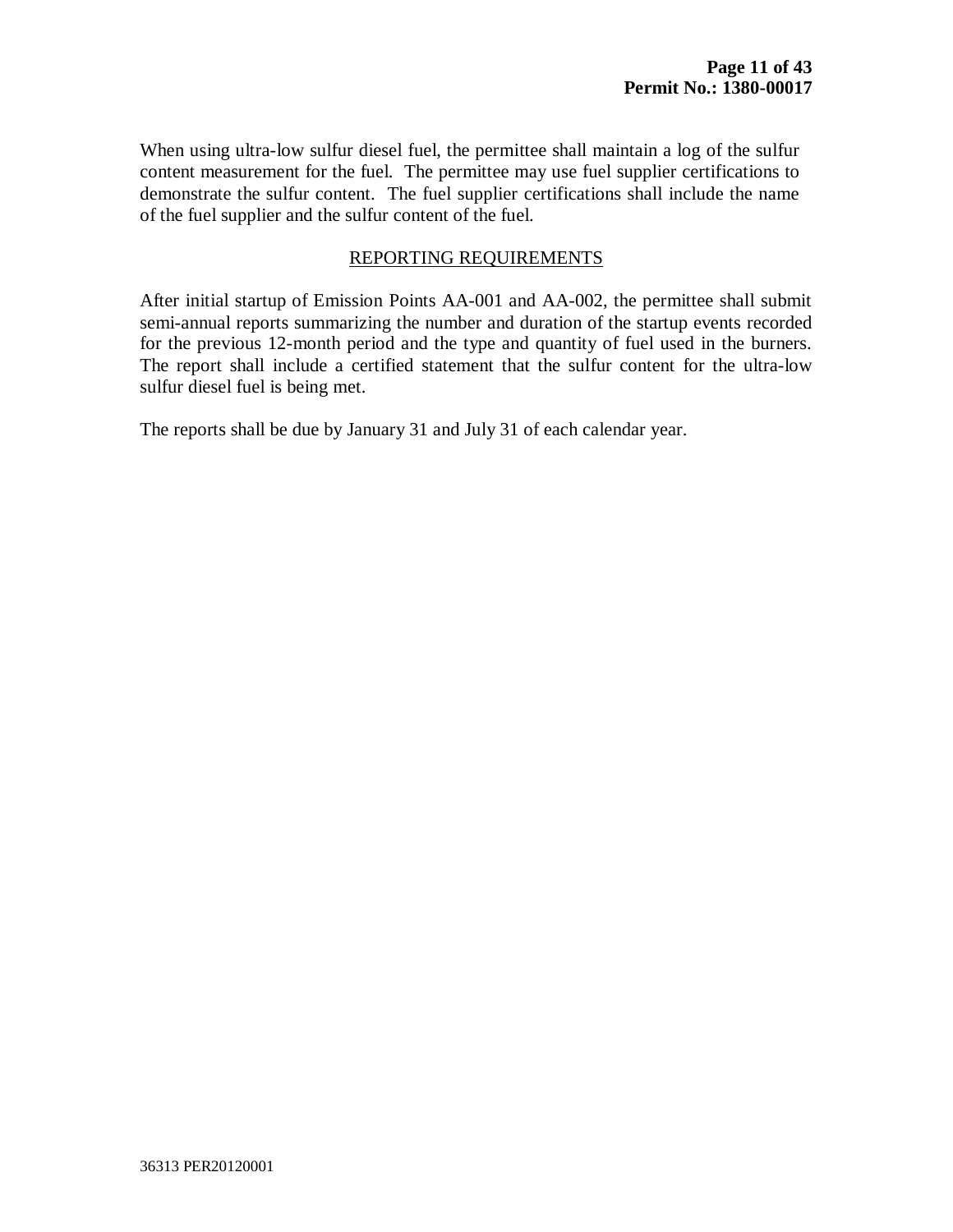#### **EMISSION LIMITATIONS AND MONITORING REQUIREMENTS**

Beginning March 9, 2010, the permittee is authorized to construct air emissions equipment and emit air contaminants from Emission Point AA-003, the flare derrick equipped with natural gas or propane fired pilots with a total nominal rating of 6 MMBTU/hr.

The air emissions equipment shall be constructed to comply with the emission limitations and monitoring requirements specified below.

#### EMISSIONS LIMITATIONS (during Normal Operations of Gasifier)

| Carbon Monoxide | 24.3 lbs/hr and 106.5 tons/year, as determined<br>by an approved gas monitoring plan.                                                                         |
|-----------------|---------------------------------------------------------------------------------------------------------------------------------------------------------------|
| Nitrogen Oxides | 30.3 lbs/hr and 133.0 tons/year, as determined<br>by an approved gas monitoring plan.                                                                         |
| Sulfur Dioxide  | 45 lbs/hr and 197.1 tons/year, as determined<br>by an approved gas monitoring plan.                                                                           |
| Opacity         | 0%, except for periods not to exceed a total of<br>5 minutes during any 2 consecutive hours as<br>determined by EPA Test Method 22, 40 CFR<br>60, Appendix A. |

All test methods specified above shall be those versions, or their approved equivalents, which are in effect March 9, 2010.

### STARTUP/SHUTDOWN REQUIREMENTS

The emission limits during normal operations of the gasifier do not apply during startup or shutdowns of the gasifier. Flaring during gasifier startup shall take place only until synthesis gas production can properly support operation of the combustion turbine. For purposes of this provision, flaring during gasifier startup means flaring during the period beginning with transition of exhaust gases from the startup stack to the flares until transition of syngas to the combustion turbine is complete.

During gasifier shutdown, synthesis gas and other process gases purged from the gasifiers shall be directed to the flare derrick. For purposes of this provision, gasifier shutdown means the period beginning when coal flow is discontinued to the gasifier until purging of the gasifier is complete.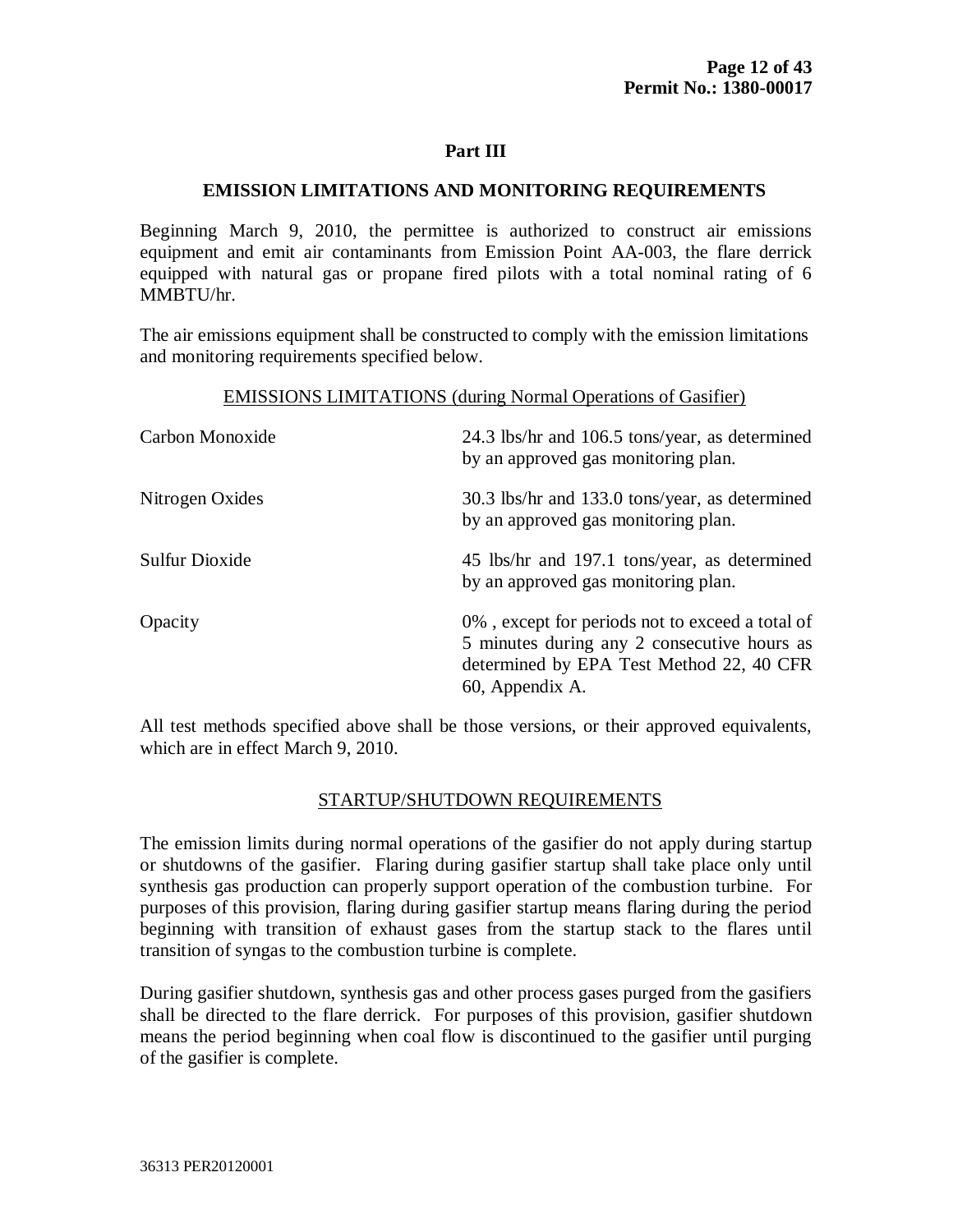Beginning upon initial startup, the permittee shall monitor and maintain records of flare derrick usage during times of gasifier startups and shutdowns. The records shall include the time, date and duration of time that exhaust gas from the gasifier related to startup and shutdown operations are vented to the flare derrick. Initial startup for this emission point shall be defined as the time when synthesis gas produced in the gasifier is first combusted in the combustion turbine.

The permittee shall utilize the data gathered from the recordkeeping requirements from flaring during gasifier startup/shutdown during the first twelve (12) months of normal operation to establish BACT during gasifier startups and shutdowns. The permittee shall submit this information to the agency within 60 days following this period. The PSD Permit will then be modified to include the revised BACT for periods of gasifier startup and shutdown.

### OPERATIONAL RESTRICTIONS

For Emission Point AA-003, the permittee shall not use any fuel other than pipeline quality natural gas or propane in the flare pilots and for gas enrichment to aid combustion.

Synthesis gas and gasification process gases may be directed to the flares during malfunction, breakdown, or upset conditions such as trips of the Combustion Turbine/HRSG system or gasification processes to allow safe release of gases during recovery from such conditions. The emission limitations identified above are not applicable during process upsets, malfunctions or breakdowns.

The flare may also be used to combust various process gases during normal operations of the gasifier including gas sent from the sour water treatment system and gas from the ash handling silo.

The permittee shall use good flare design consistent with the following requirements:

- (a) The permittee shall operate the flare at all times when emissions may be vented to them.
- (b) The flare shall be operated with a flame present at all times. The presence of a flare pilot flame shall be monitored using a thermocouple or any other equivalent device to detect the presence of a flame.
- (c) The flares shall be designed for no visible emissions.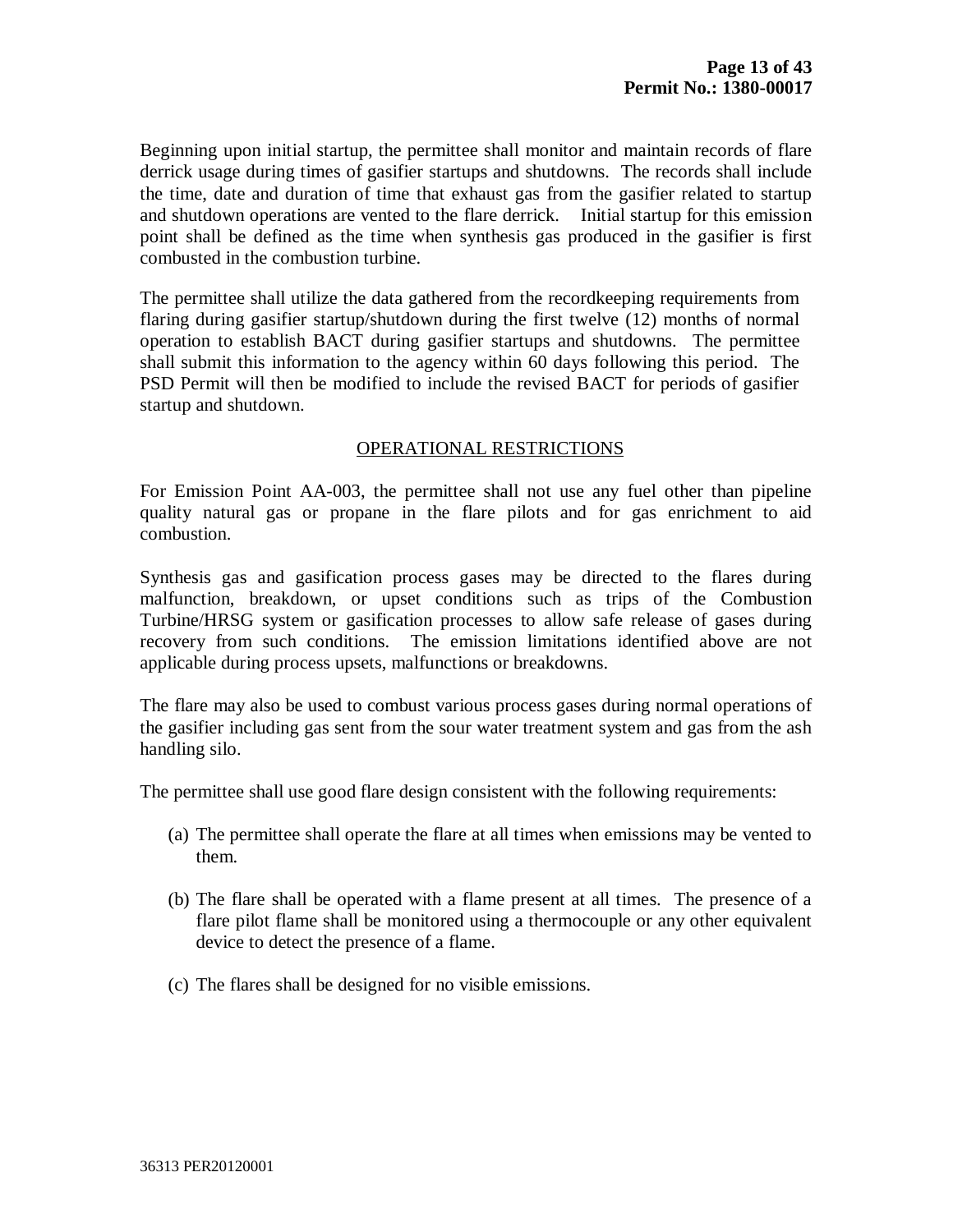### RECORDKEEPING REQUIREMENTS

The permittee shall perform visible emission observations using EPA Reference Method 22 on a monthly basis for the first 12 months after initial gasifier startup to verify proper design of the flare derrick. The permittee shall submit this information to the Department at the same time the flare usage report for gasifier startup/shutdown is required.

Within 180 days of initial startup, the permittee shall submit a gas monitoring plan for all process gas streams vented to the flare during normal operations of the gasifier. The plan shall include methodology of how the permittee shall monitor the type, quantity, quality, heating value, and sulfur content of the process gas stream(s) (including the natural gas or propane used for enrichment) vented to the flare. The plan shall incorporate the use of continuous flow and hydrogen sulfide monitors where feasible. Upon approval of the plan by the Department, the monitoring plan will become an effective part of the permit to demonstrate compliance with the emission limitations.

#### REPORTING REQUIREMENTS

After initial startup of Emission Point AA-003, the permittee shall submit semi-annual reports summarizing the number and duration of the startup and shutdown events recorded for the previous 12-month period.

After approval of the gas monitoring plan, the permittee shall submit a summary of the monitoring data required under the approved plan on a monthly basis and a 12-month rolling total basis. The facility shall use this information along with accepted engineering methodology to calculate the NOx, CO, and  $SO_2$  emissions on a monthly basis and a 12month rolling total basis.

The reports shall be due by January 31 and July 31 of each calendar year.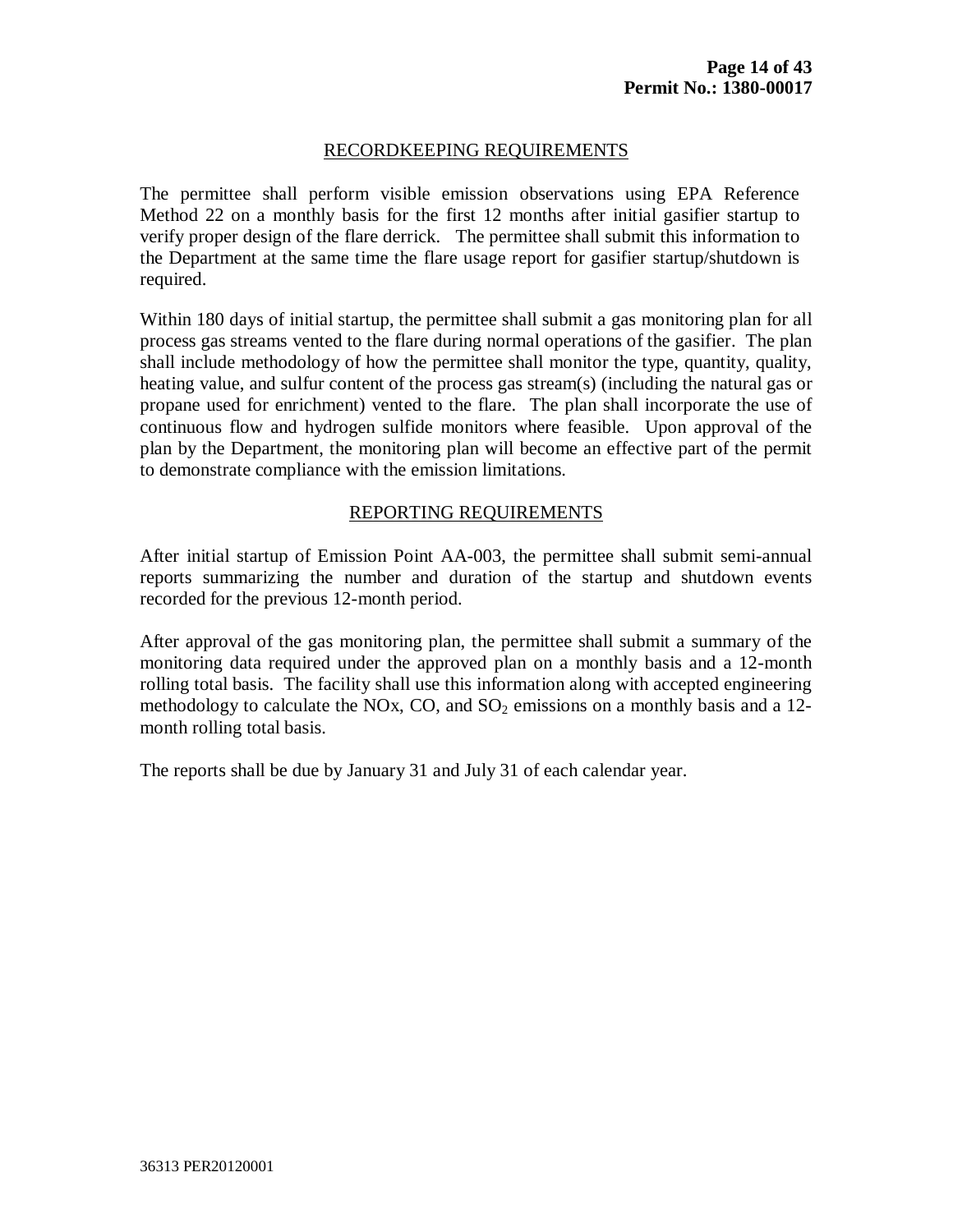### **EMISSION LIMITATIONS AND MONITORING REQUIREMENTS**

Beginning March 9, 2010, the permittee is authorized to construct air emissions equipment and emit air contaminants from Emission Points AA-004 and AA-005, the Acid Gas Removal (AGR) Process Startup and Shutdown Vents.

The air emissions equipment shall be constructed to comply with the emission limitations and monitoring requirements specified below.

#### EMISSIONS LIMITATIONS

| Reduced Sulfur Compounds (RSC)<br>(including H <sub>2</sub> S, COS, & C <sub>2</sub> S) <sup>*</sup> | 9.9 tons per year, as determined by EPA<br>Reference Method 15 or an approved<br>equivalent, 40 CFR 60, Appendix A. |
|------------------------------------------------------------------------------------------------------|---------------------------------------------------------------------------------------------------------------------|
| Opacity                                                                                              | 20% as determined by EPA Test Method<br>9, 40 CFR 60, Appendix A.                                                   |

All test methods specified above shall be those versions, or their approved equivalents, which are in effect March 9, 2010.

\* Combined limitation for Emission Points AA-004, AA-005, AB-001 and AB-002

### STARTUP/SHUTDOWN REQUIREMENTS

During startup of the AGR Process, AGR process gases will be vented to the AGR Process Startup/Shutdown Vents until they are either routed to the  $CO<sub>2</sub>$  pipeline or to the IGCC Stacks (Emission Points AB-001 and AB-002). During AGR process shutdown, the AGR process gases will be vented to the AGR Process Startup/Shutdown Vents until the gasification system is purged and the process gases are no longer produced.

Beginning upon initial startup of the AGR process, the permittee shall monitor and maintain records of startups and shutdowns of the processes. The records shall include the time, date, and duration of venting to the AGR Process Startup/Shutdown Vents.

Within 180 days of initial startup, the permittee shall submit a monitoring plan for Emission Points AA-004 and AA-005 which details the methodology of how the permittee shall monitor annual emissions of reduced sulfur compounds of the AGR process gas stream(s). Upon approval of the plan by the Department, the monitoring plan will become an effective part of the permit to demonstrate compliance with the RSC emission limitation. Initial startup for this emission points shall be defined as the time when synthesis gas produced in the gasifier is first combusted in the combustion turbine.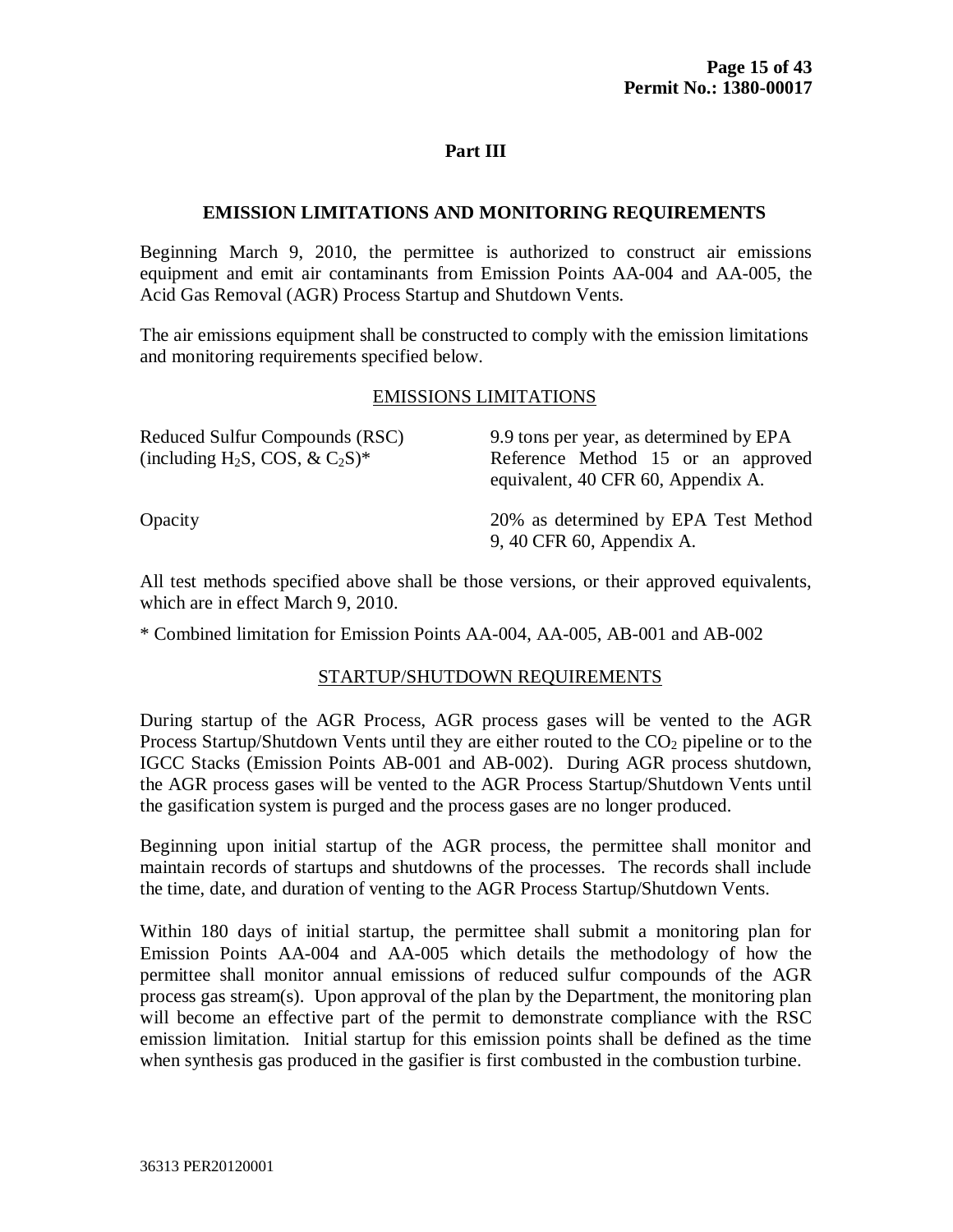The permittee shall utilize the data gathered from the recordkeeping requirements from the AGR Process Startup/Shutdown Vents during the first twelve (12) months of normal operation to establish BACT for the emission points. The permittee shall submit this information to the Department within 60 days following this period. The PSD Permit will then be modified to include the revised BACT for the AGR Process Startup/Shutdown Vents.

#### REPORTING REQUIREMENTS

After initial startup of Emission Points AA-004 and AA-005, the permittee shall submit semi-annual reports summarizing the number and duration of the startup and shutdown events recorded for the previous 12-month period. The reports shall be due by January 31 and July 31 of each calendar year.

After approval of the monitoring plan, the permittee shall submit semiannual reports providing the summary of the monitoring data required under the approved plan for each consecutive 12-month period. The emissions calculations shall be based upon approved monitoring plan for the AGR process gases. The report is due by January 31 and July 31 of each calendar year.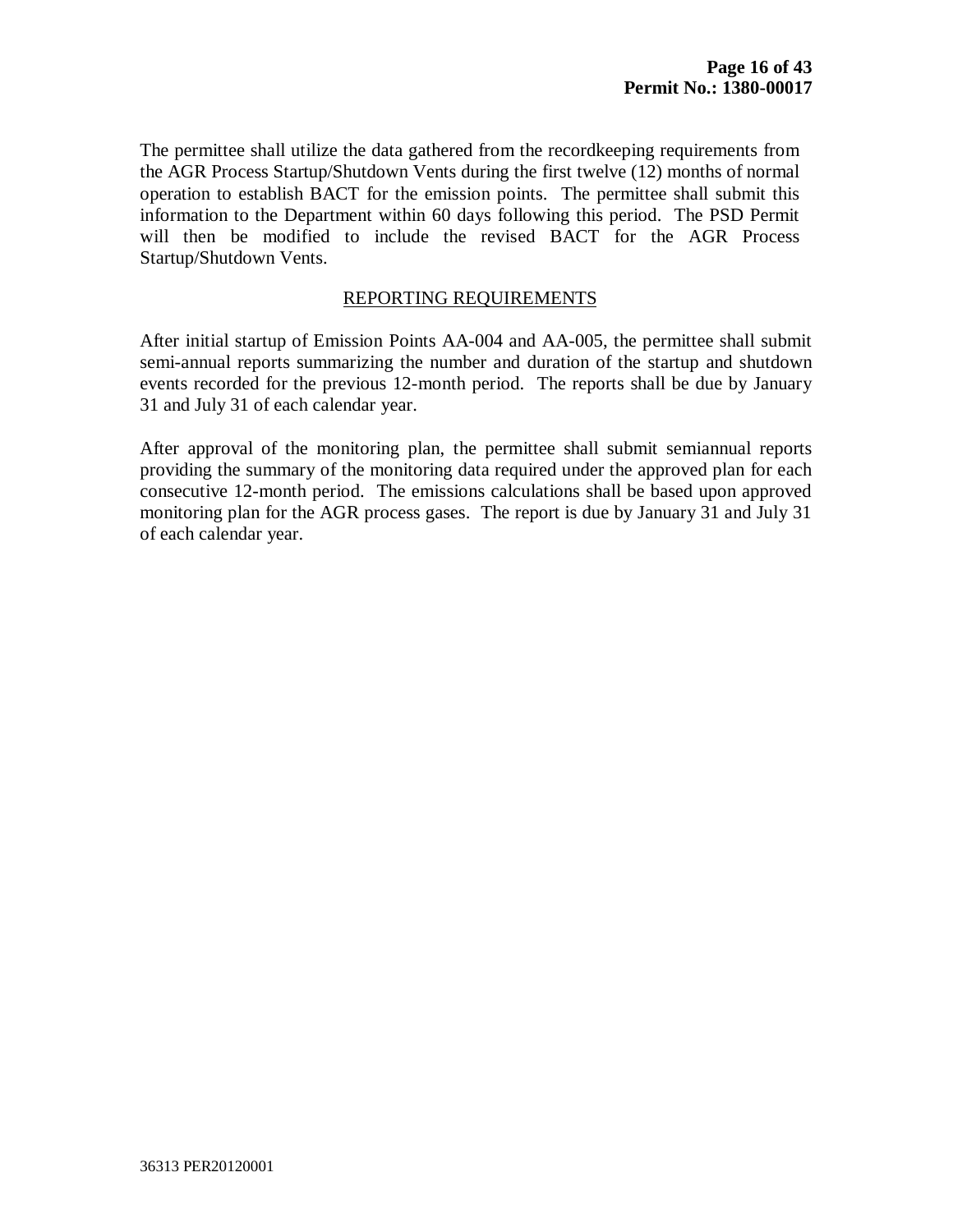# **EMISSION LIMITATIONS AND MONITORING REQUIREMENTS**

Beginning March 9, 2010, the permittee is authorized to construct air emissions equipment and emit air contaminants from Emission Point AA-006, the nominal 285 MMBTU/hr natural gas or propane fired auxiliary boiler.

The air emissions equipment shall be constructed to comply with the emission limitations and monitoring requirements specified below.

#### EMISSIONS LIMITATIONS (when using natural gas)

| Nitrogen Oxides | $0.04$ lbs/MMBTU on a 30-day rolling<br>average basis not to exceed 11.4 lbs/hr and<br>8.55 tons/year, as determined by EPA Test<br>Method 7, 40 CFR 60, Appendix A. |
|-----------------|----------------------------------------------------------------------------------------------------------------------------------------------------------------------|
| Opacity         | 20% as determined by EPA Test Method 9,<br>40 CFR 60, Appendix A.                                                                                                    |
|                 | <b>EMISSIONS LIMITATIONS</b> (when using propane)                                                                                                                    |

| Nitrogen Oxides | $0.065$ lbs/MMBTU on a 30-day rolling<br>average basis not to exceed 18.4 lbs/hr and<br>13.8 tons/year, as determined by EPA Test<br>Method 7, 40 CFR 60, Appendix A. |
|-----------------|-----------------------------------------------------------------------------------------------------------------------------------------------------------------------|
| Opacity         | 20% as determined by EPA Test Method 9,<br>40 CFR 60, Appendix A.                                                                                                     |

All test methods specified above shall be those versions, or their approved equivalents, which are in effect March 9, 2010.

### OPERATIONAL RESTRICTION

For Emission Point AA-006, the permittee shall not use any fuel other than pipeline quality natural gas or propane.

Beginning after completion of the characterization of normal gasifier startup conditions as described in the previous gasifier startup stack section, for Emission Point AA-006, the permittee shall be limited to a maximum operating time of 1500 hours/year in any consecutive 12-month period.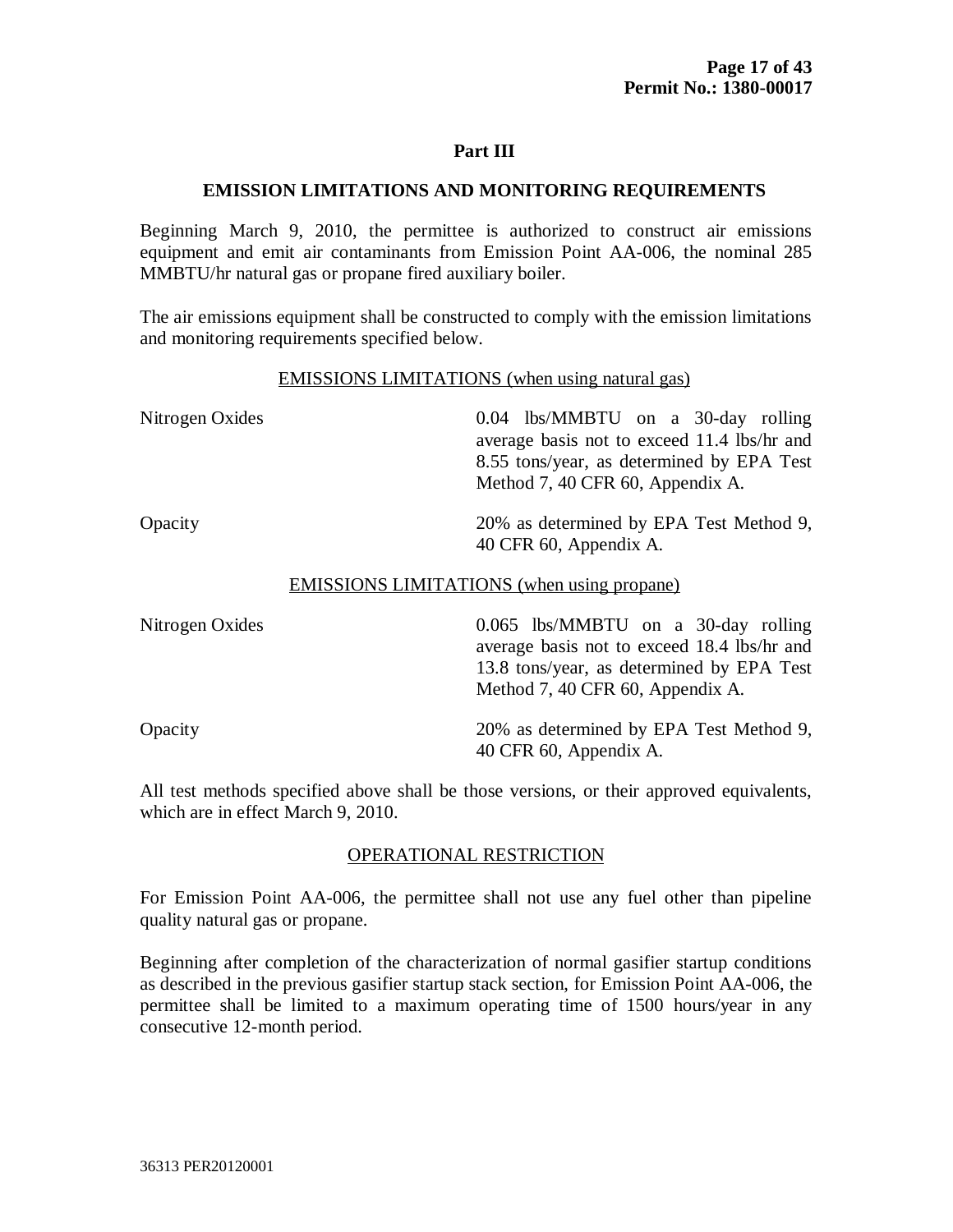# NEW SOURCE PERFORMANCE STANDARDS (40 CFR 60)

Emission Point AA-006 is subject to and shall comply with the New Source Performance Standards (NSPS), as described in 40 CFR 60, Subpart A - General Provisions, including Notification and Recordkeeping as provided in 40 CFR 60.7, the Performance Test Requirements as provided in 40 CFR 60.8, and the specific requirements outlined in 40 CFR 60, Subpart Db - Standards of Performance for Industrial-Commercial-Institutional Steam Generating Units. Applicable requirements include the following:

- (a) Standards The permittee shall comply with the requirements listed in 40 CFR 60, Subpart Db, Section 60.44b.
- (b) Monitoring Requirements The permittee shall comply with the requirements listed in 40 CFR 60, Subpart Db, Section 60.48b.
- (c) Test Methods and Procedures The permittee shall comply with the requirements listed in 40 CFR 60, Subpart Db, Section 60.46b.
- (d) Recordkeeping and Reporting Requirements The permittee shall comply with the reporting and recordkeeping requirements listed in 40 CFR 60, Subpart Db, §60.7 and §60.49b.

# CONTINUOUS EMISSION MONITORING

For each boiler, the permittee shall install, calibrate, maintain and operate continuous monitoring systems for NOx and  $O_2$  (or  $CO_2$ ) emissions and shall record the output of the system as specified in 40 CFR Section 60.48b(b).

These monitoring systems must comply with all applicable requirements specified in §60.48b, §60.13, and Appendix B of 40 CFR Part 60. In addition, the permittee must comply with the reporting and recordkeeping requirements specified in §60.7.

#### RECORDKEEPING REQUIREMENT

For Emission Point AA-006, the permittee shall monitor and keep records of the hours of operation for the emission unit on a monthly basis and a consecutive 12-month basis.

For Emission Point AA-006, the permittee shall monitor the type of fuel used and the total heat input for each fuel used on a monthly basis and a consecutive 12-month basis.

### REPORTING REQUIREMENT

For Emission Point AA-006, the permittee shall submit semi-annual reports of the hours of operation of the emission unit and the type of fuels used on a monthly basis and a consecutive 12-month basis. Each report is due by January 31 and July 31 of each calendar year.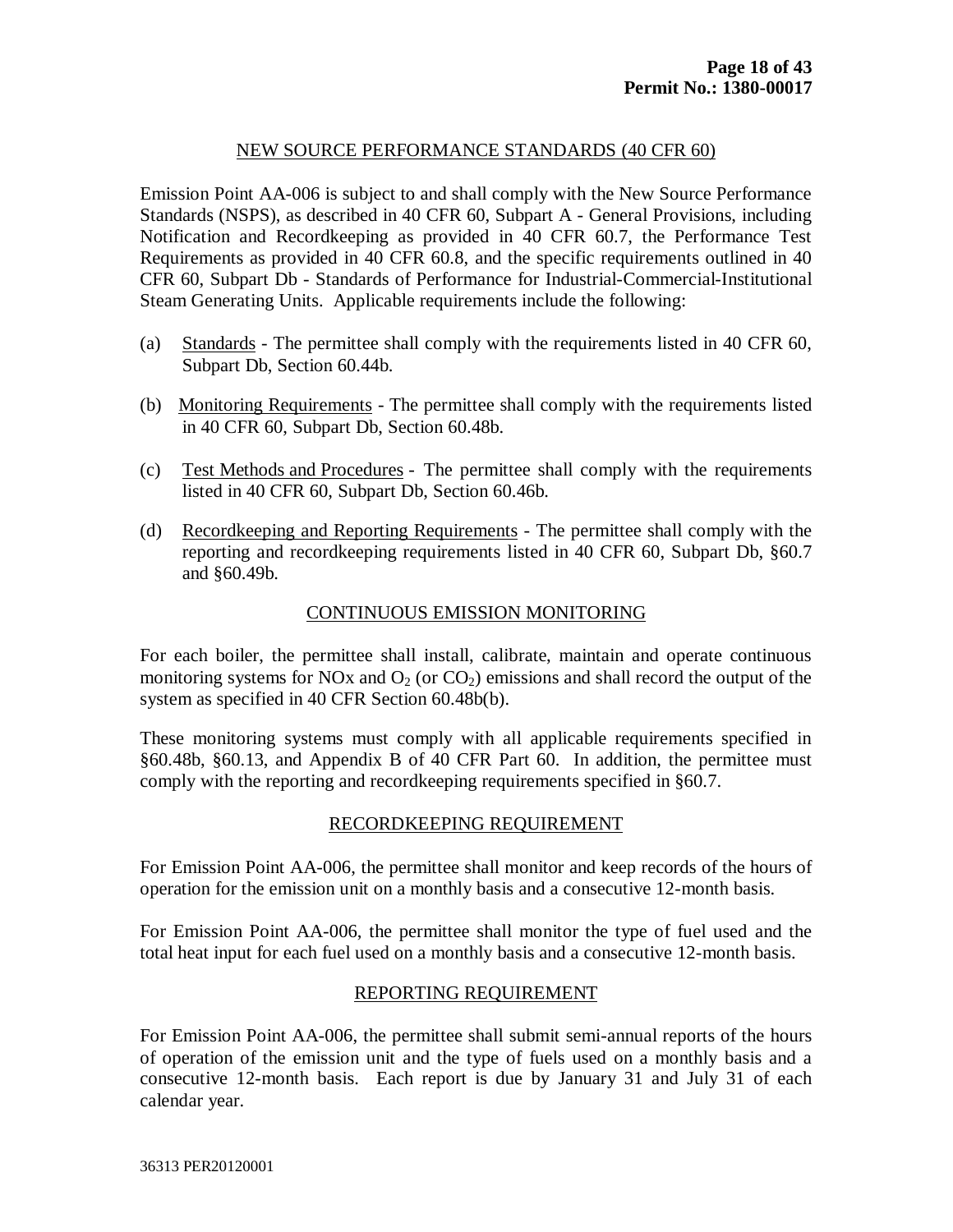#### PERFORMANCE TESTING

For Emission Point AA-006, the permittee shall demonstrate compliance with the nitrogen oxides lb/hr emission limitation by stack testing in accordance with EPA Reference Method 7 or an approved equivalent, and submittal of a test report within 60 days after achieving the maximum production rate, but not later than 180 days after initial startup and biennially thereafter. The facility shall also conduct an initial stack test to verify the estimated CO lb/hr emissions provided in the permit application. The CO test shall be conducted using EPA Reference Method 10 or an approved equivalent and it shall be performed simultaneously with the NOx stack test.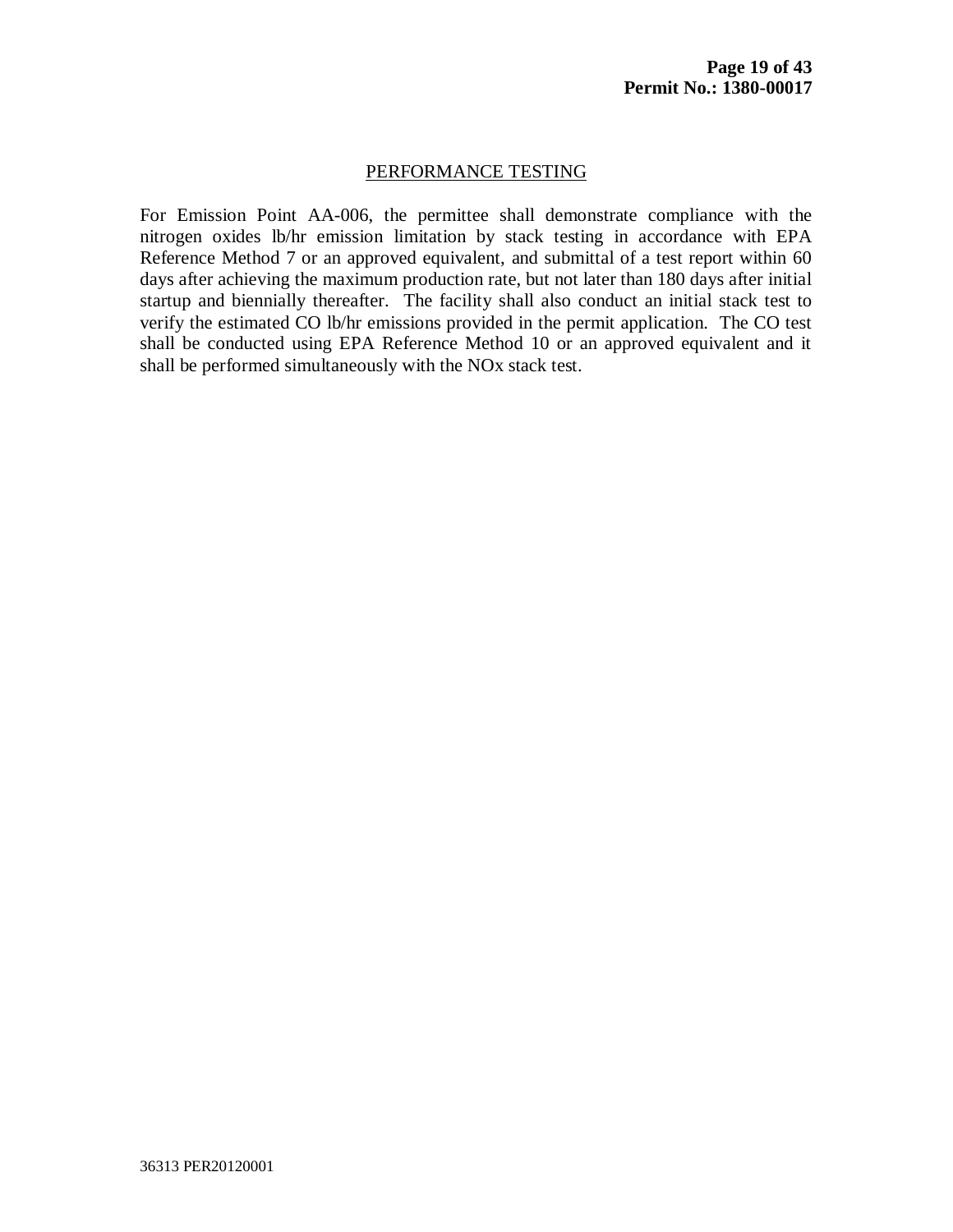#### **EMISSION LIMITATIONS AND MONITORING REQUIREMENTS**

Beginning March 9, 2010, the permittee is authorized to construct air emissions equipment and emit air contaminants from Emission Point AA-007, the Wet gas Sulfuric Acid (WSA) Process Stack.

The air emissions equipment shall be constructed to comply with the emission limitations and monitoring requirements specified below.

#### EMISSIONS LIMITATIONS

| <b>Sulfur Dioxide</b> | 45.4 lbs/hr based on a 24-hour operating<br>rolling average, and 199.0 tons/year (on a 12-<br>month rolling total), as determined by EPA<br>Test Method 6, 40 CFR 60, Appendix A. |
|-----------------------|-----------------------------------------------------------------------------------------------------------------------------------------------------------------------------------|
| Sulfuric Acid Mist    | 5.0 lbs/hr based on a 24-hour operating rolling<br>average, and 22.0 tons/year (on a 12-month<br>rolling total), as determined by EPA Test<br>Method 8, 40 CFR 60, Appendix A.    |
| Opacity               | 40% as determined by EPA Test Method 9, 40<br>CFR 60, Appendix A.                                                                                                                 |

All test methods specified above shall be those versions, or their approved equivalents, which are in effect March 9, 2010.

### STATE STANDARDS

For Emission Point AA-007, the emission of gas containing sulfur oxides from any process equipment shall be limited to 500 ppm (volume) or less. (Ref.: APC-S-1, Section  $4.2(a)$ )

For Emission Point AA-007, the emissions of sulfuric acid mist shall not exceed 0.5 pounds per ton of acid produced. The emissions of sulfur trioxide shall not exceed 0.2 pounds per ton of acid produced. (Ref.: APC-S-1, Section 4.2(c))

### CONTINUOUS EMISSION MONITORING

The permittee shall install, calibrate, maintain, and operate an instrument for continuously monitoring and recording the concentration (dry basis, zero percent excess air) of  $SO_2$  emissions into the atmosphere. The monitor shall include a  $CO_2$  or an oxygen monitor for correcting the data for excess air. Within 180 days of initial startup, the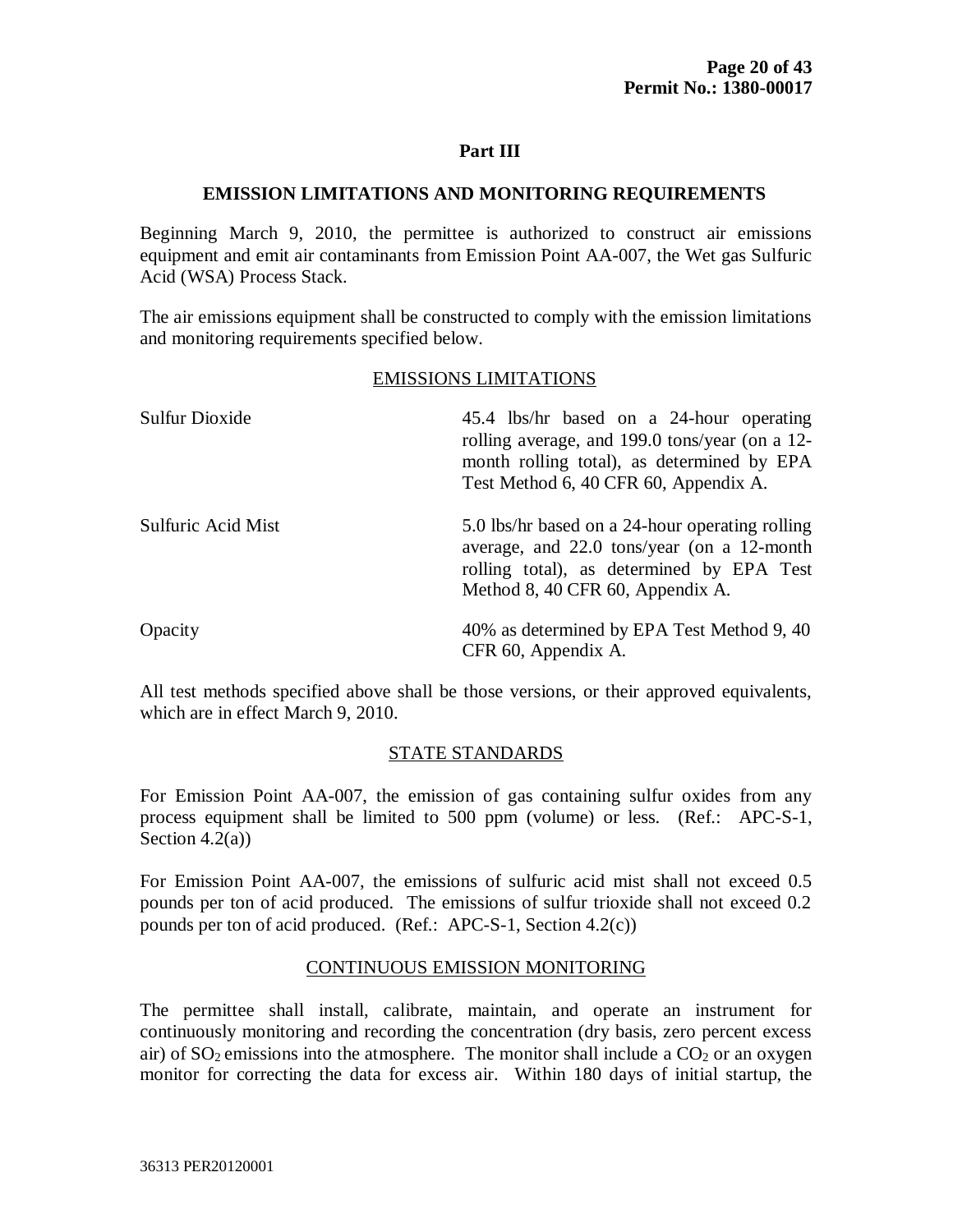facility shall submit a Monitoring Plan addressing span values and performance testing procedures for the CEMS.

The SO<sub>2</sub> system shall also be capable of and certified to accurately read/measure SO<sub>2</sub> concentrations to comply with the lb/hr and tons/year limits.

#### REPORTING REQUIREMENTS

After approval of the Monitoring Plan for Emission Point AA-007, the permittee shall submit semi-annul reports summarizing the  $SO<sub>2</sub>$  emissions based on the approved Monitoring Plan for each consecutive 12-month period. This report is due by January 31 and July 31 of each calendar year.

The permittee shall keep records of the amount of sulfuric acid produced each month. The records should be keep onsite and available for review by the Department upon request.

#### PERFORMANCE TESTING

For the WSA process, the permittee shall demonstrate compliance with the  $SO<sub>2</sub>$  and H2SO<sup>4</sup> limitations by stack testing with EPA Reference Methods 6 and 8 respectively or approved equivalents and submittal of a test report within 60 days after achieving the maximum power production rate on syngas, but not later than 180 days after initial gasifier startup and biennially thereafter.

The permittee shall also conduct an initial stack test to verify the emissions of NOx and reduced sulfur compounds using EPA Reference Methods 7 and 15 or approved equivalents. The report shall be submitted along with the initial  $SO<sub>2</sub>$  test report.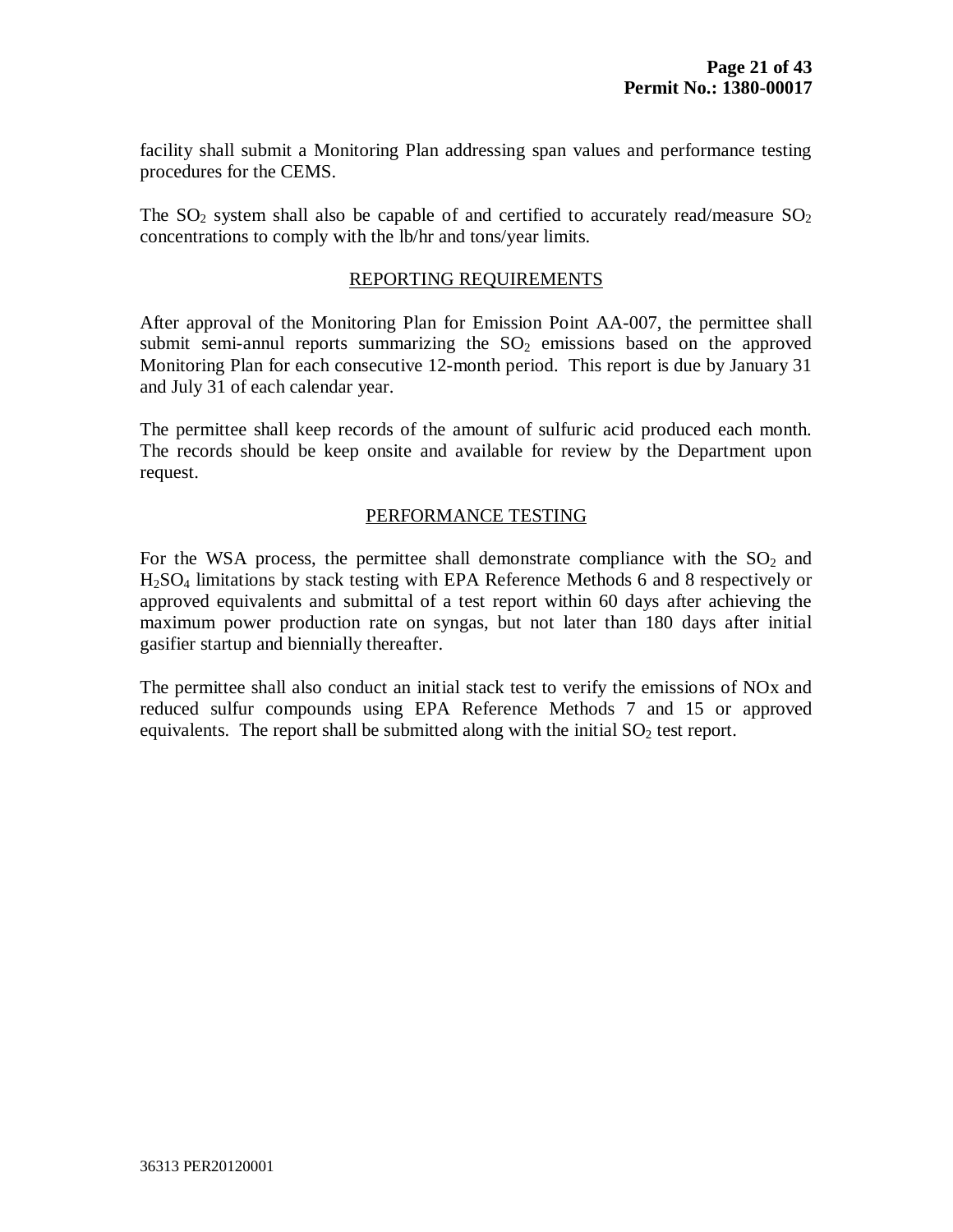# **EMISSION LIMITATIONS AND MONITORING REQUIREMENTS**

Beginning March 9, 2010, the permittee is authorized to construct air emissions equipment and emit air contaminants from Emission Points AB-001 and AB-002, the two nominal 3175 MMBTU/hr syngas and natural gas fired Integrated Gasification and Combined Cycle (IGCC) Generation Units 1 and 2 with a Heat Recovery Steam Generator and a nominal 910 MMBTU/hr natural gas fired Duct Burner, and AGR Process Venting. When combusting natural gas, emissions are controlled by a selective catalytic reduction (SCR) unit and steam or water injection.

The air emissions equipment shall be constructed to comply with the emission limitations and monitoring requirements specified below except during periods of startups and shutdowns:

#### EMISSIONS LIMITATIONS (Syngas Firing Mode)\*

| Nitrogen Oxides                                                                    | 210 lbs/hr based on a 24-hour operating rolling<br>average, as determined by EPA Test Method 7,<br>40 CFR 60, Appendix A.  |
|------------------------------------------------------------------------------------|----------------------------------------------------------------------------------------------------------------------------|
| Carbon Monoxide<br>(when AGR process gasses are)<br>not vented to the IGCC stacks) | 105 lbs/hr based on a 24-hour operating<br>rolling average, as determined by EPA Test<br>Method 10, 40 CFR 60, Appendix A. |
| Carbon Monoxide<br>(when AGR process gasses are<br>vented to the IGCC stacks)      | 380 lbs/hr based on a 24-hour operating<br>rolling average, as determined by EPA Test<br>Method 10, 40 CFR 60, Appendix A. |
| $PM/PM_{10}$ (filterable)                                                          | 52 lbs/hr based on a 3-hour block average, as<br>determined by EPA Test Methods 1-5, 40 CFR<br>60, Appendix A.             |
| <b>Volatile Organic Compounds</b>                                                  | 17.1 lbs/hr based on a 3-hour block average, as<br>determined by EPA Test Method 25A/18, 40<br>CFR 60, Appendix A.         |
| <b>Sulfur Dioxide</b>                                                              | 13.1 lbs/hr based on a 24-hour operating rolling<br>average, as determined by EPA Test Method 6,<br>40 CFR 60, Appendix A. |
| <b>Sulfuric Acid Mist</b>                                                          | 1.8 lbs/hr based on a 3-hour block average, as<br>determined by EPA Test Method 6, 40 CFR 60,<br>Appendix A.               |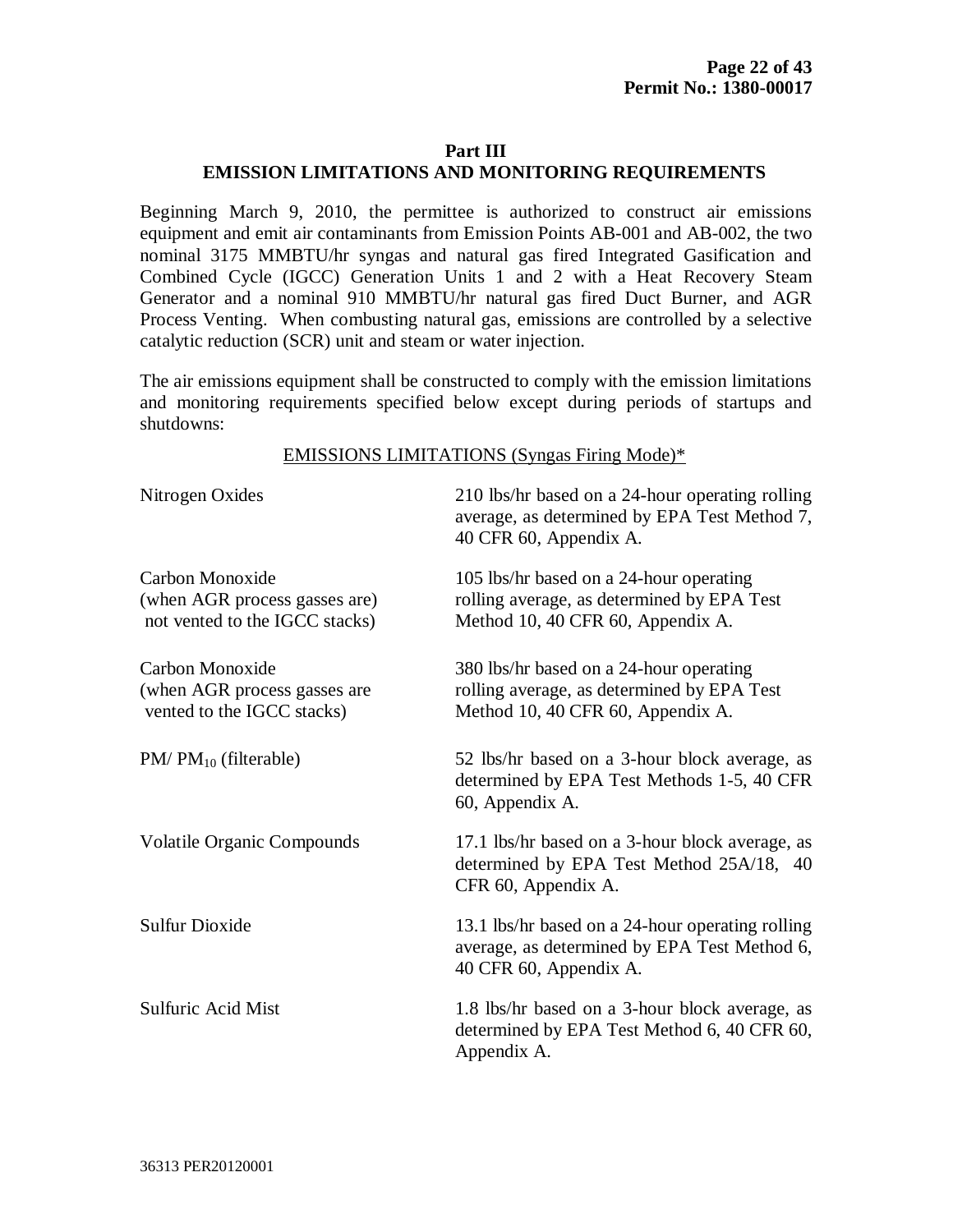Opacity 20% (six minute average), except for one sixminute period per hour of not more than 27%, as determined by EPA Reference Method 9, 40 CFR 60, Appendix A.

# EMISSIONS LIMITATIONS (Natural Gas Firing Mode)\*

| Nitrogen Oxides                   | 0.015 lb/MMBTU not to exceed 39 lbs/hr, both<br>limits are based on a 24-hour operating rolling<br>average, as determined by EPA Test Method 7,<br>40 CFR 60, Appendix A.   |
|-----------------------------------|-----------------------------------------------------------------------------------------------------------------------------------------------------------------------------|
| Carbon Monoxide                   | 0.063 lb/MMBTU not to exceed 127 lbs/hr,<br>both limits are based on a 24-hour operating<br>rolling average, as determined by EPA Test<br>Method 10, 40 CFR 60, Appendix A. |
| $PM/PM_{10}$ (filterable)         | 0.01 lb/MMBTU not to exceed 24 lbs/hr, both<br>limits are based on a 3-hour block average, as<br>determined by EPA Test Methods 1-5, 40 CFR<br>60, Appendix A.              |
| <b>Volatile Organic Compounds</b> | 0.008 lb/MMBTU not to exceed 21 lbs/hr both<br>limits are based on a 3-hour block average, as<br>determined by EPA Test Method 25A/18, 40<br>CFR 60, Appendix A.            |
| <b>Sulfur Dioxide</b>             | 1.9 lbs/hr based on a 3-hour block average as<br>determined by fuel monitoring.                                                                                             |
| <b>Sulfuric Acid Mist</b>         | 0.3 lbs/hr based on a 3-hour block average as<br>determined by fuel monitoring.                                                                                             |
| Opacity                           | 20% (six minute average), except for one six-<br>minute period per hour of not more than 27%,<br>as determined by EPA Reference Method 9, 40<br>CFR 60, Appendix A.         |
|                                   | ANNUAL EMISSIONS LIMITATIONS                                                                                                                                                |
| Nitrogen Oxides                   | 920 tons/year as determined by EPA Test<br>Method 7, 40 CFR 60, Appendix A.                                                                                                 |
| $PM/PM_{10}$ (filterable)         | 228 tons/year as determined by EPA Test<br>Methods 1-5, 40 CFR 60, Appendix A.                                                                                              |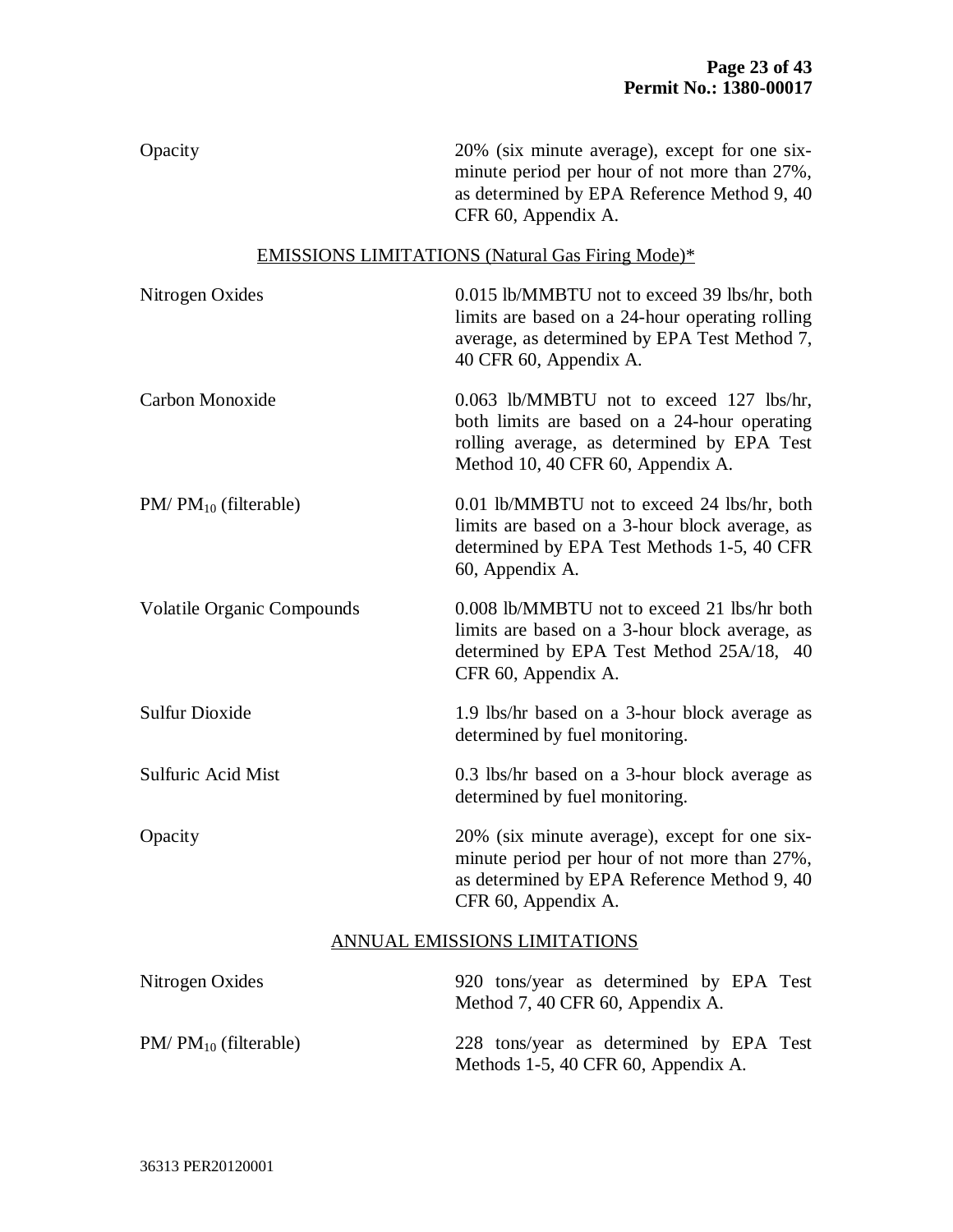| <b>Volatile Organic Compounds</b>                                                                     | 91 tons/year as determined by EPA Test<br>Method 25A/18, 40 CFR 60, Appendix A.  |
|-------------------------------------------------------------------------------------------------------|----------------------------------------------------------------------------------|
| Sulfur Dioxide                                                                                        | 58 tons/year as determined by EPA Test<br>Method 6, 40 CFR 60, Appendix A.       |
| <b>Sulfuric Acid Mist</b>                                                                             | 8 tons/year as determined by EPA Test Method<br>6, 40 CFR 60, Appendix A.        |
| Reduced Sulfur Compounds (RSC)<br>(including H <sub>2</sub> S, COS, & C <sub>2</sub> S) <sup>**</sup> | 9.9 tons per year as determined by EPA Test<br>Method 15, 40 CFR 60, Appendix A. |

\*Emissions for each emission point. During periods of time when both fuels are being fired, the emissions limitations for syngas firing mode shall apply whenever syngas constitutes 25% or more of the total heat input to the turbine.

\*\* Combined limitation for Emission Points AA-004, AA-005, AB-001 and AB-002

All test methods specified above shall be those versions, or their approved equivalents, which are in effect March 9, 2010.

### STARTUP/SHUTDOWN PROVISIONS

The permittee shall not use emission rates during periods of startup or shutdown for determining compliance with the short-term emission rates specified above. However, the permittee shall use emission rates during periods of startup or shutdown for determining compliance with the long-term annual emission rates specified above.

For syngas operation, turbine startup is defined as the period of time when the unit initiates firing until the unit reaches 75% load. Turbine Shutdown is defined as the period of time from 75% load to the cessation of turbine firing.

For natural gas operation, turbine startup is defined as the period of time when the unit initiates firing until the unit reaches 60% load. Turbine Shutdown is defined as the period of time from 60% load to the cessation of turbine firing.

The permittee shall monitor and maintain records of the duration of time these Emission Points engage in periods of both startups and shutdowns. The permittee shall submit startup and shutdown duration information included in the semi-annual reports required in the Reporting Requirements section and as specified in 40 CFR 60, §60.7 and 40 CFR 75.

The permittee shall utilize the data gathered from the required CEMS systems during the first twelve (12) months following initial startup to establish BACT during startups and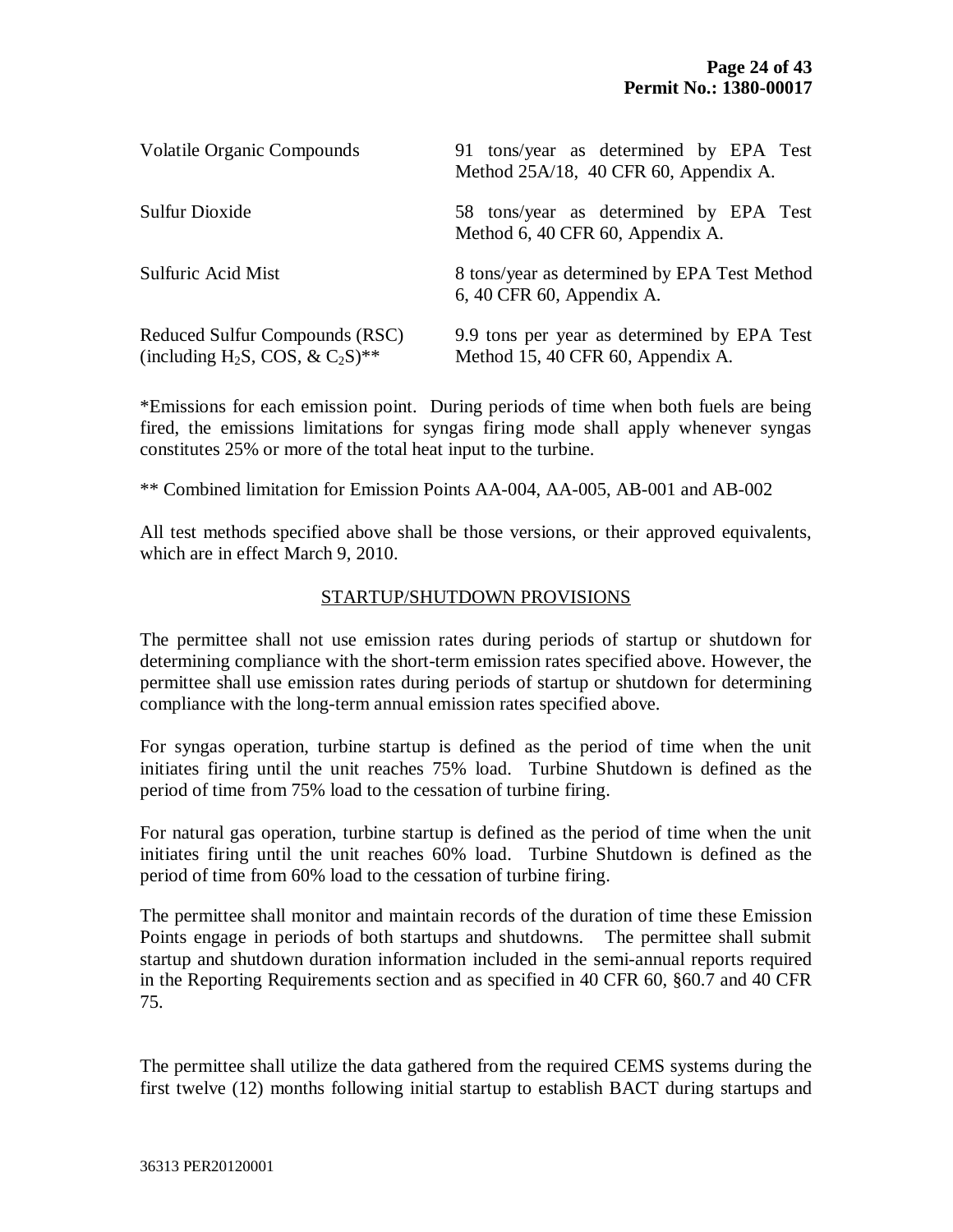shutdowns. The permittee shall submit this information to the Department within 60 days following this period. The PSD Permit will then be modified to include the revised BACT for periods of startup and shutdown. Initial startup for these emission points shall be defined as the time when synthesis gas produced in the gasifier is first combusted in the combustion turbine.

For Emission Points AB-001 and AB-002, the permittee shall operate the combustion turbines in a manner consistent with good air pollution control practices to minimize emissions during startup and shutdowns. This operation shall occur in accordance with the manufacturer's written instructions or other written instructions developed and maintained by the permittee which shall include review of the operating parameters of the unit during startup or shutdowns as necessary to make adjustments to reduce or eliminate excess emissions. When utilizing natural gas as the operating fuel, the SCR system shall be operated as soon as and as long as the unit operating conditions are amenable to its effective use. The SCR system shall be maintained in accordance with written procedures developed and maintained by the permittee, and the procedures shall be reviewed at least biennially.

### SCR DEMONSTRATION PERIOD FOR SYNGAS OPERATION

The permittee shall perform a demonstration of SCR usage while using syngas. Within 60 days after the initial performance test required for NOx while firing syngas, the permittee shall submit an SCR test protocol for approval by the Department. The test period shall extend sufficiently to evaluate the feasibility of SCR operations over an approximate catalyst life cycle. The test period shall not exceed 5 years. Within 180 days of the end of the test period, the permittee will prepare and submit a report to the Department on SCR operations while firing syngas.

### OPERATIONAL RESTRICTION

For Emission Points AB-001 and AB-002, the permittee shall not use any fuel other than lignite derived synthesis gas (syngas) and natural gas for normal operations of the combustion turbines. Synthesis gases derived from other feedstocks may be used in the combustion turbines for demonstration purposes; however, MDEQ shall be notified prior to using any alternative fuels and the emission limitations will remain in effect.

The permittee shall not burn any natural gas other than pipeline quality natural gas.

### CONTINUOUS EMISSION MONITORING

For each combustion turbine, the permittee shall install, calibrate, maintain and operate continuous monitoring systems for the following parameters:

(a)  $NO<sub>x</sub>$  as specified in 40 CFR 60, §60.49Da(c), and 40 CFR 75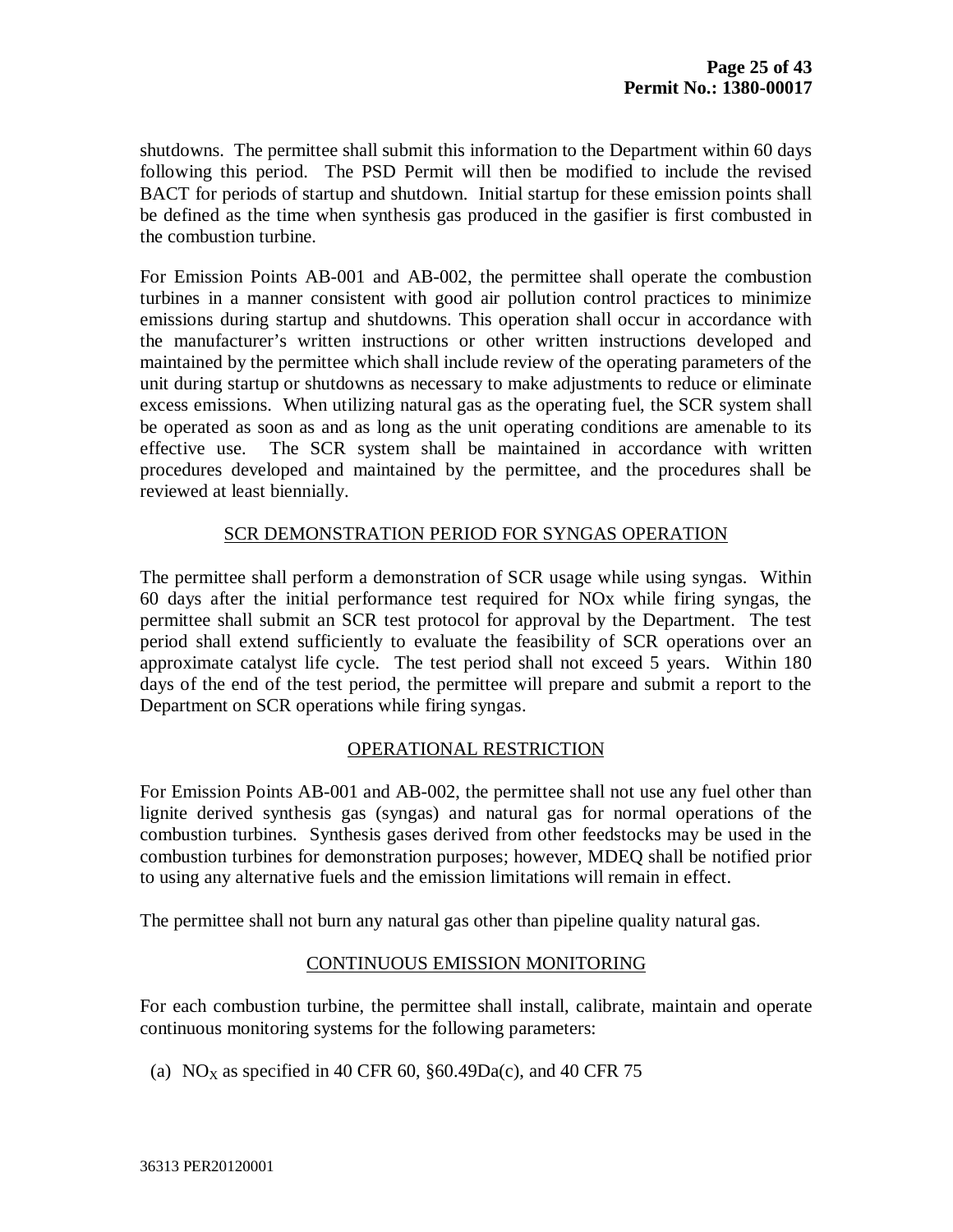- (b) SO<sub>2</sub> as specified in 40 CFR 60,  $\S 60.49Da(b)$  and 40 CFR 75
- (c)  $O_2$  or  $CO_2$  as specified in 40 CFR 60, §60.49Da(d), and 40 CFR 75
- (d) CO as specified in 40 CFR 60, Appendix B and Appendix F. The CGA and RA Audits shall be conducted according to 40 CFR 60, Appendix B and F. However, the frequency of the audit shall be as specified in 40 CFR 75, Appendix B, Section 2.2. The RATA required under 40 CFR 60, Appendix F, shall be at the frequency specified in 40 CFR 75, Appendix B, Section 2.3.1 and is as follows:

A calendar quarter that does not qualify as QA operating quarter shall be excluded in determining the deadline for the next RATA. No more than eight successive calendar quarters shall elapse after the quarter in which a RATA was last performed without a subsequent RATA having been conducted. If the RATA has not been completed by the end of the eight calendar quarter since the quarter of the last RATA, then the RATA must be completed within a 720 unit (or stack) operating hour grace period following the end of the eighth successive elapsed calendar quarter. For the diluent monitors RATA may be performed annually (i.e., once every four successive QA operating quarters, rather than once every two successive QA operating quarters.

- (e) Flow of exhaust gases as specified in 40 CFR 60.49Da (l)  $\&$  (m) and 40 CFR 75 (if required to demonstrate compliance with an output based standard in 40 CFR Da). As an alternative to the stack flow monitor, a fuel flow monitoring system as specified in 40 CFR Part 75 may be installed.
- (f) Gross electrical output of the unit in megawatt-hours as specified in 40 CFR 60.49Da (if required to demonstrate compliance with an output based standard in 40 CFR Da).

These monitoring systems must comply with all applicable requirements specified in §60.49Da, §60.13, and Appendix B of 40 CFR 60 and 40 CFR 75. In addition, the permittee must comply with the reporting and recordkeeping requirements specified in 40 CFR 60, §60.7 and 40 CFR 75. In accordance with 40 CFR 75.62, the permittee shall submit the monitoring plan no later than 45 days prior to the initial certification test date.

The NO<sub>X</sub>, CO, SO<sub>2</sub> and O<sub>2</sub> CEM systems shall also be capable of and certified to accurately read/measure  $NO<sub>X</sub>$  and CO concentrations to comply with the tons/year limits. Within 180 days of startup of the combustion turbines, the permittee shall submit a data substitution protocol for the CEMs in case of malfunction to calculate the tons/year emissions for NOx, CO and  $SO_2$ . Within 90 days of approval of the protocol, the permittee will commence configuring the Data Acquisition Handling System (DAHS) in accordance with the approved protocol. The permittee will use this data to calculate the tons/year for NOx, CO and  $SO_2$ .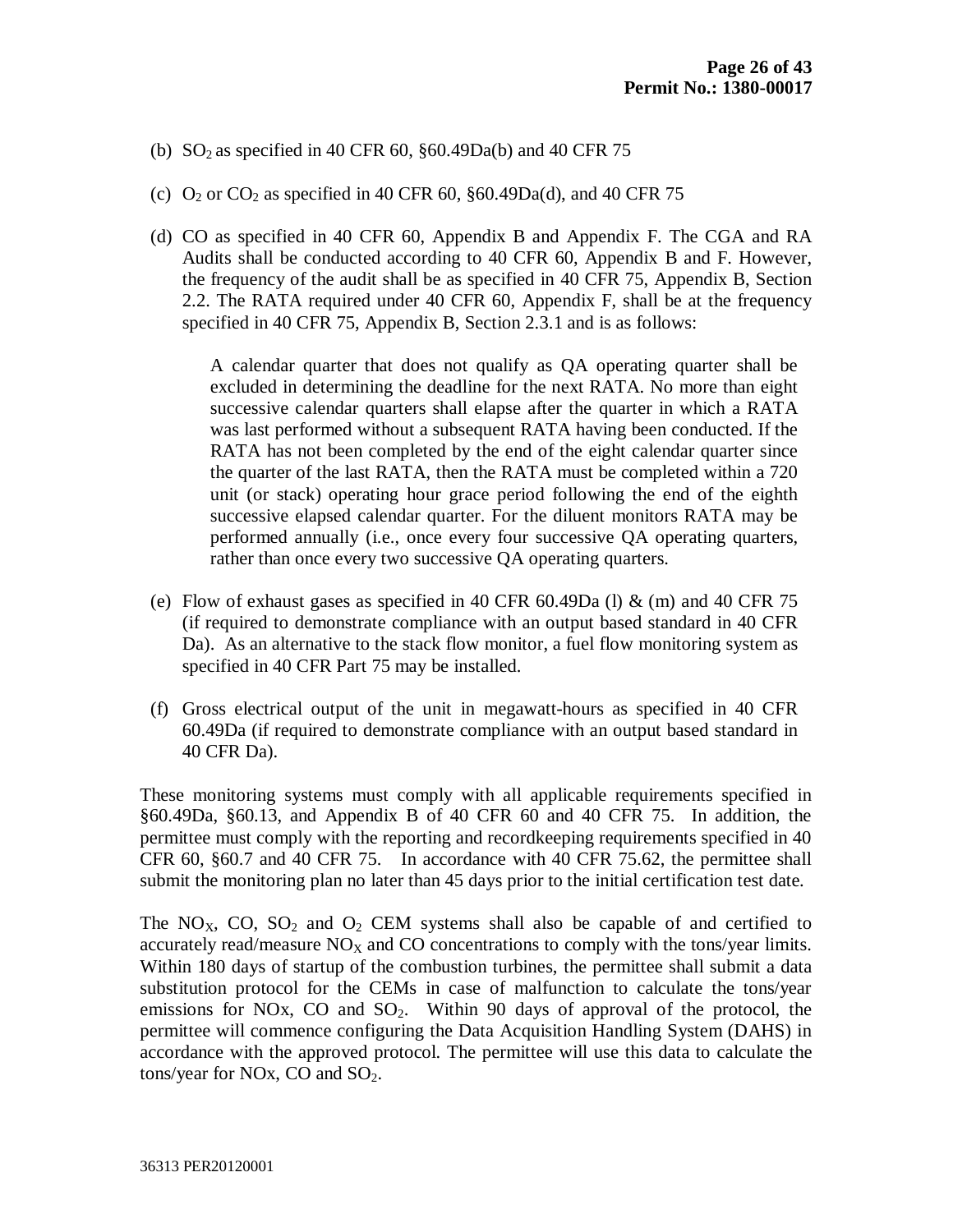As an alternative to demonstrating compliance with the  $SO<sub>2</sub>$  tons/year limit by using CEMS, the permittee may elect to use an approved alternative methodology such as an EPA approved Optional  $SO<sub>2</sub>$  Emission Data Protocol for Gas-Fired and Oil-Fired Units as specified 40 CFR 75, Appendix D.

# NEW SOURCE PERFORMANCE STANDARDS (40 CFR 60)

Emission Points AB-001 and AB-002 are subject to and shall comply with the New Source Performance Standards (NSPS), as described in 40 CFR 60, Subpart A - General Provisions, including Notification and Recordkeeping as provided in 40 CFR 60.7, the Performance Test Requirements as provided in 40 CFR 60.8, and the specific requirements outlined in 40 CFR 60, Subpart Da - Standards of Performance for Electric Utility Steam Generating Units. Applicable requirements include the following:

- (a) Standards The permittee shall comply with the requirements listed in 40 CFR 60, Subpart Da, Sections 60.42Da, §60.43Da, §60.44Da and §60.45Da.
- (b) Monitoring Requirements The permittee shall comply with the requirements listed in 40 CFR 60, Subpart Da, Section 60.49Da.
- (c) Test Methods and Procedures The permittee shall comply with the requirements listed in 40 CFR 60, Subpart Da, Section 60.50Da.
- (d) Recordkeeping and Reporting Requirements The permittee must comply with the reporting and recordkeeping requirements specified in 40 CFR 60, §60.7, §60.51Da and §60.52Da.

# NATIONAL EMISSION STANDARDS FOR HAZARDOUS AIR POLLUTANTS (40 CFR 63)

Emission Points AB-001 and AB-002 are subject to and shall comply with all applicable requirements of the National Emission Standards for Hazardous Air Pollutants: Coal and Oil-Fired Electric Utility Steam Generating Units, 40 CFR Part 63, Subpart UUUUU. The permittee shall comply with the applicable emission and operating limits of this subpart at all times except during periods of startup and shutdown. During periods of startup and shutdown, the permittee shall meet the applicable work practice standards from Table 3 of Subpart UUUUU. (Ref.: 40 CFR Part 63, Subpart UUUUU, §§63.9980 and  $63.10000(a)$ )

### ACID RAIN (40 CFR 72-78)

These emission points are subject to the Acid Rain Program Regulations as specified in 40 CFR 72-78, and the permittee must comply with all applicable requirements of said standards.

#### CLEAN AIR INTERSTATE RULE (40 CFR 96)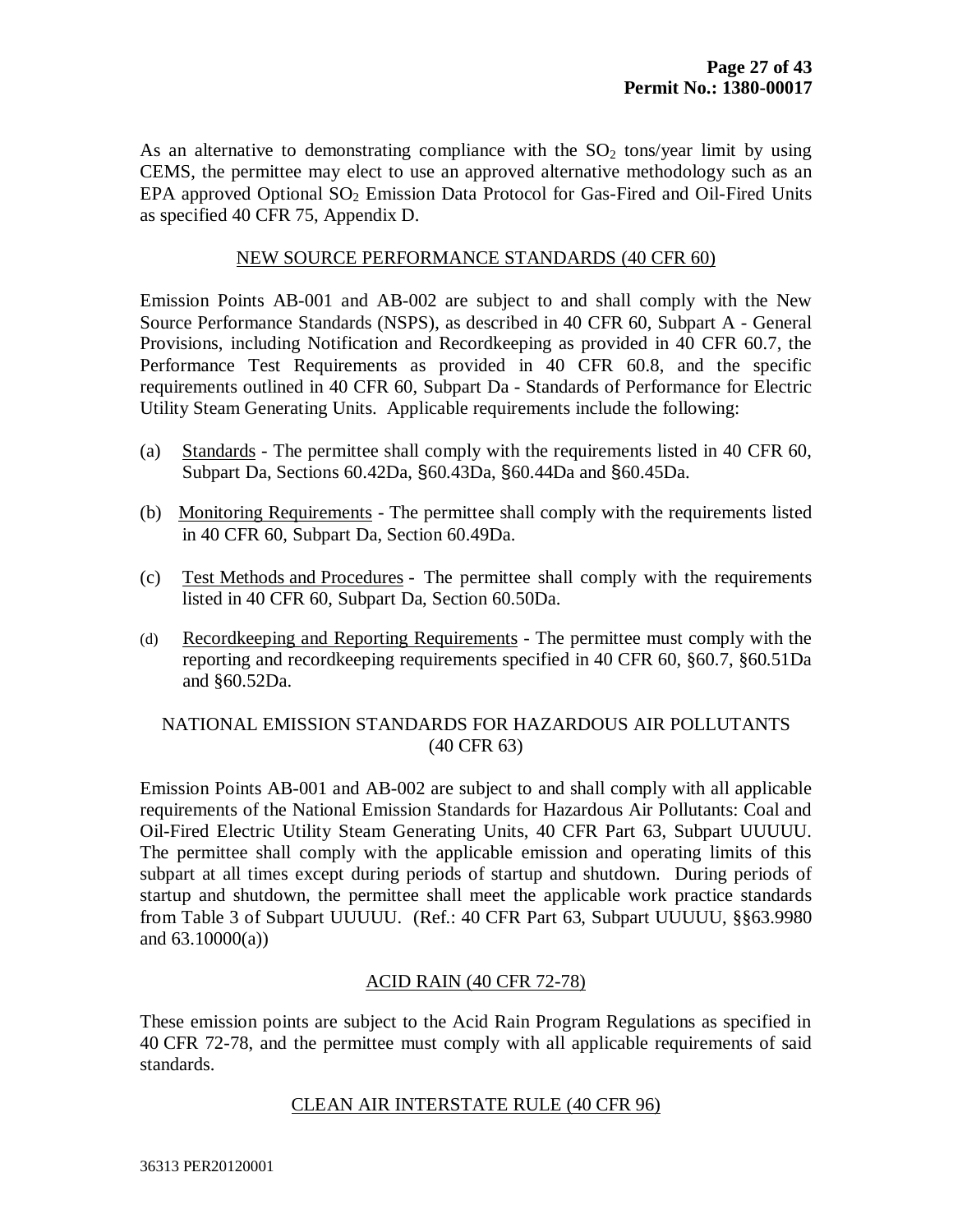These emission points are subject to the Clean Air Interstate Rule (CAIR) regulations as specified in 40 CFR 96, and the permittee must comply with all applicable requirements of said standards.

# RECORDKEEPING REQUIREMENTS

For Emission Points AB-001 and AB-002, the permittee shall maintain the type and quantity of the fuels used on an hourly basis.

When using natural gas as the operating fuel, the permitee shall demonstrate compliance with the sulfur dioxide and sulfuric acid mist limitations by maintaining the following records to demonstrate the fuel is pipeline quality natural gas:

- (a) The gas quality characteristics in a current, valid purchase contract, tariff sheet or transportation contract for the gaseous fuel, specifying that the maximum total sulfur content of the fuel is 4 ppmv (or a grains/100 scf equivalent) or less; or
- (b) Representative fuel sampling data which show that the sulfur content of the gaseous fuel does not exceed 4 ppmv (or a grains/100 scf equivalent). At a minimum, the amount of fuel sampling data specified in section 2.3.1.4 or 2.3.2.4 of appendix D to 40 CFR 75 is required.

Beginning upon initial startup of the AGR process, the permittee shall monitor and maintain records of the AGR gases exhausted through Emission Points AB-001 and AB-002. The records shall include the time, date and duration of time that exhaust gas from the AGR processes are vented to these Emission Points. Within 180 days of initial startup, the permittee shall submit a monitoring plan for the AGR process gas streams exhausted to AB-001 or AB-002. The plan shall include methodology of how the permittee shall monitor annual emissions of reduced sulfur compounds in the process gas stream(s) and shall include initial stack testing of the emissions of RSC from AB-001 and AB-002 during syngas operations. Upon approval of the plan by the Department, the monitoring plan will become an effective part of the permit to demonstrate compliance with the RSC emission limitations.

# REPORTING REQUIREMENTS

After initial startup of Emission Points AB-001 and AB-002, the permittee shall submit semiannual reports providing the summary of emissions in tons/year of NOx, CO, and  $SO<sub>2</sub>$  based on CEMS data for each consecutive 12-month period. This report is due by January 31 and July 31 of each calendar year.

After approval of the monitoring plan for AGR Process gas streams for Emission Points AB-001 and AB-002, the permittee shall submit semiannual reports providing the summary of emissions in tons/year of RSC for each consecutive 12-month period. The emissions calculations shall be based upon the approved monitoring plan for the AGR process gases. The report is due by January 31 and July 31 of each calendar year.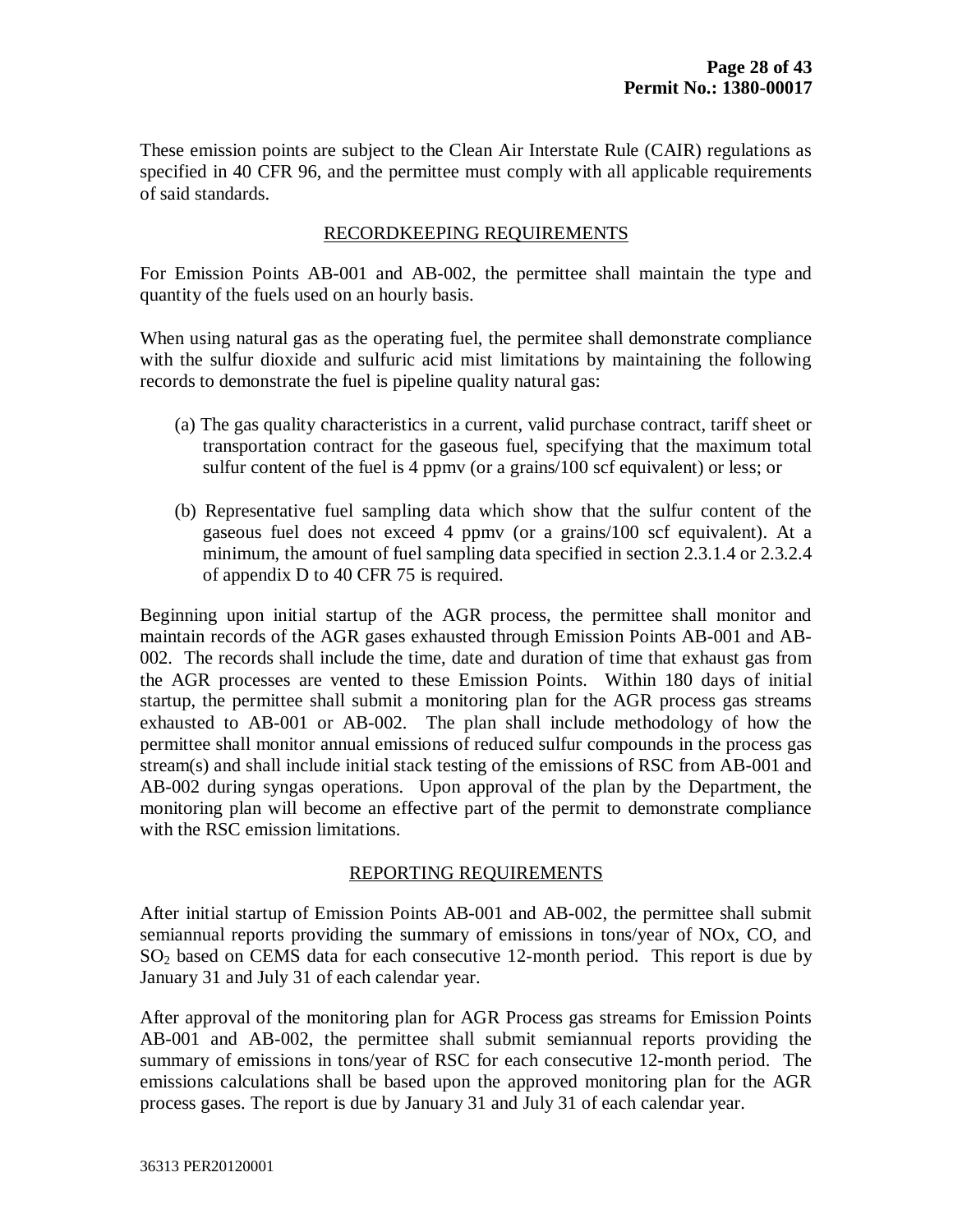The permittee shall also submit fuel usage reports summarizing the type and the quantity of fuel used on a monthly and 12-month rolling total basis.

# PERFORMANCE TESTING

For each of the turbines, the permittee shall demonstrate compliance with  $NO<sub>x</sub>$  emission limits by stack testing in accordance EPA Reference Method 7 or an approved equivalent, and submittal of a test report within 60 days after achieving the maximum power production rate, but not later than 180 days after initial startup. The initial compliance testing shall be conducted for both fuels.

For each of the turbines, the permittee shall demonstrate compliance with CO emission limits by testing in accordance with the EPA Method 10 or an approved equivalent and submittal of a test report within 60 days after achieving the maximum power production rate, but not later than 180 days after initial startup. The initial compliance testing shall be conducted for both fuels.

For each of the turbines, the permittee shall demonstrate compliance with  $PM/PM_{10}$ emission limits by stack testing in accordance with EPA Reference Methods 1-5 or an approved equivalent, and submittal of a test report within 60 days after achieving the maximum power production rate, but not later than 180 days after initial startup. The initial compliance testing shall be conducted for both fuels. Thereafter, the permittee shall conduct biennial performance test for syngas operation only.

For each of the turbines, the permittee shall demonstrate compliance with VOC emission limits by stack testing in accordance with the EPA Method 25A/18 or an approved equivalent, and submittal of a test report within 60 days after achieving the maximum power production rate, but not later than 180 days after initial startup and biennially thereafter. The initial and biennial compliance testing shall be conducted for both fuels.

For each of the turbines, the permittee shall demonstrate compliance with  $SO_2$  emission limits by stack testing in accordance with the EPA Method 6 or an approved equivalent, and submittal of a test report within 60 days after achieving the maximum power production rate, but not later than 180 days after initial startup. The initial compliance testing shall be conducted for syngas operation only.

For each of the turbines, the permittee shall demonstrate compliance with  $H_2SO_4$ emission limits by stack testing in accordance with the EPA Method 8 or an approved equivalent and submittal of a test report within 60 days after achieving the maximum power production rate, but not later than 180 days after initial startup. The initial compliance testing shall be conducted for syngas operation only.

The permittee shall submit a written stack test protocol at least thirty (30) days prior to the scheduled test date to ensure that all test methods and procedures are acceptable to the Office of Pollution Control. The protocol shall address the conditions under which the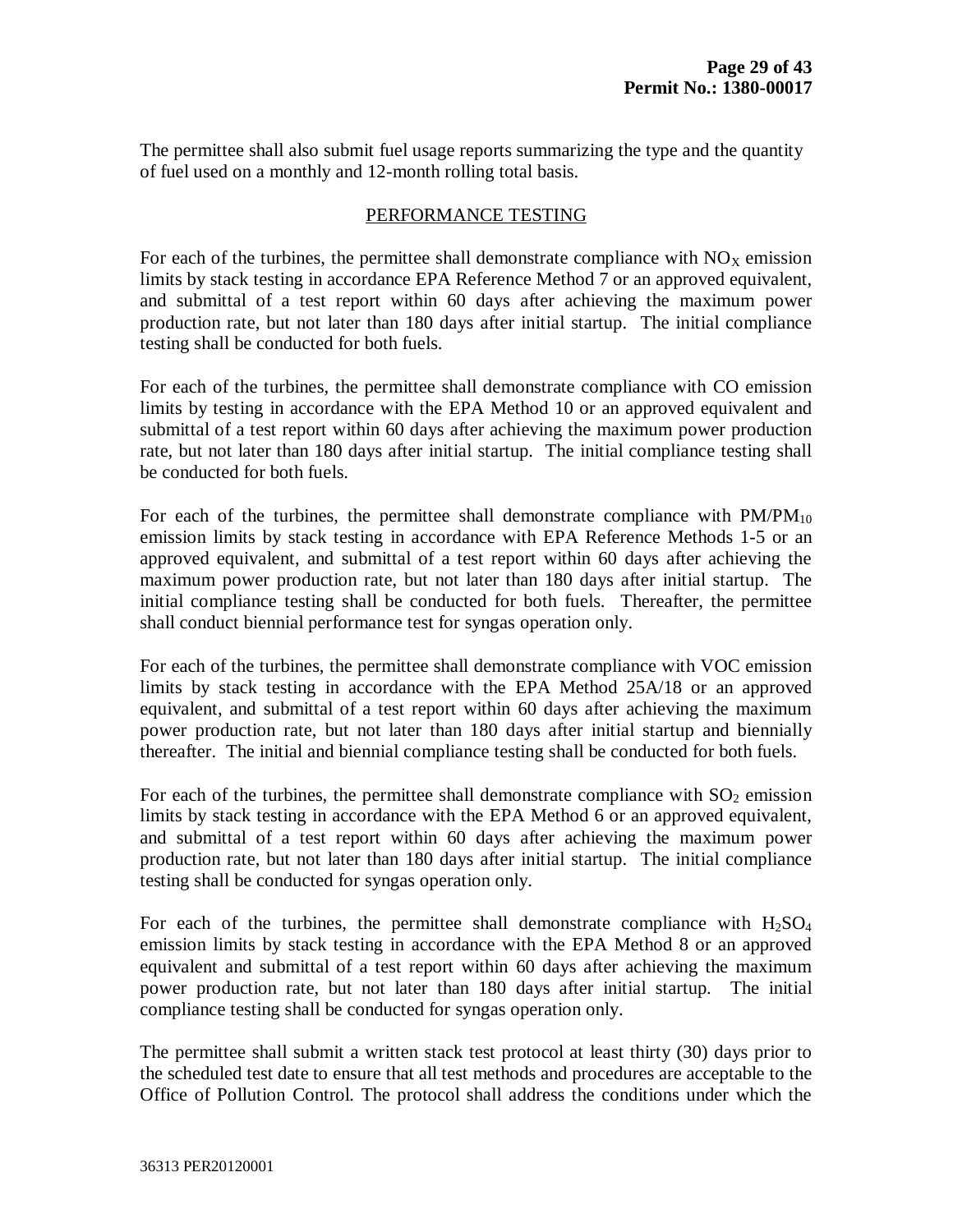plant will be operated during testing, and how and which operating parameters will be monitored during testing. Also, the Office of Pollution Control must be notified prior to the scheduled test date. At least TEN (10) DAYS notice should be given so that an observer may be scheduled to witness the test(s).

### PM10/PM2.5 EMISSIONS TESTING

For each of the turbines, the permittee shall measure the  $PM_{10}$  and  $PM_{2.5}$  emissions (including condensables) by stack testing in accordance with EPA Reference Methods 201A/202 or an approved equivalent, and they shall submit a test report within 60 days after achieving the maximum power production rate, but not later than 180 days after initial startup. This testing shall be conducted for both fuels.

The permittee shall submit a written stack test protocol at least thirty (30) days prior to the scheduled test date to ensure that all test methods and procedures are acceptable to the Office of Pollution Control. The protocol shall address the conditions under which the plant will be operated during testing, and how and which operating parameters will be monitored during testing. Also, the Office of Pollution Control must be notified prior to the scheduled test date. At least TEN (10) DAYS notice should be given so that an observer may be scheduled to witness the test(s).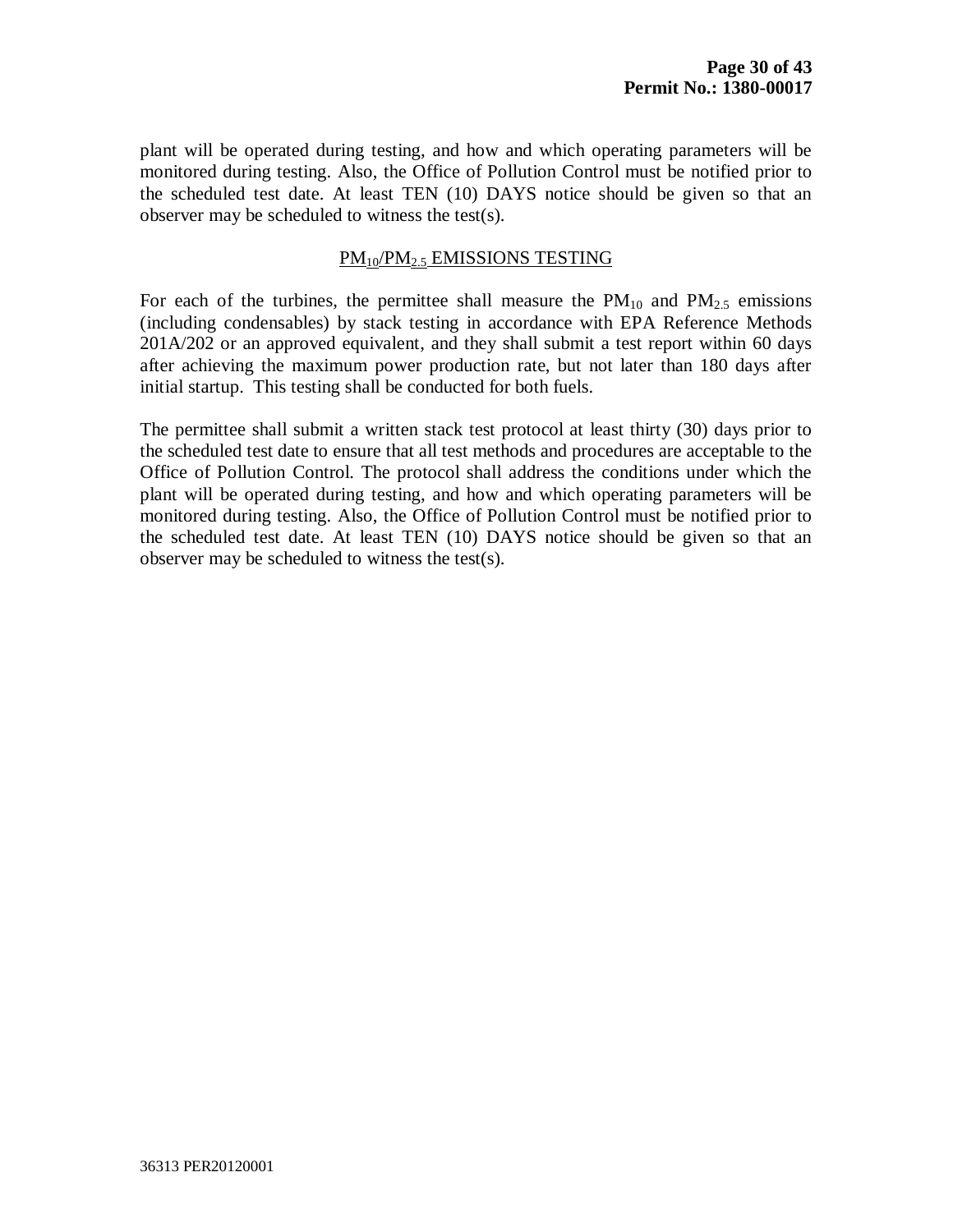#### **EMISSION LIMITATIONS AND MONITORING REQUIREMENTS**

Beginning March 9, 2010, the permittee is authorized to construct air emissions equipment and emit air contaminants from AC-001, the Multi-Cell Cooling Tower #1. Emission Point AC-001 is equipped with high-efficiency drift eliminators to reduce particulate emissions. The high-efficiency drift eliminators shall be guaranteed by the manufacturer for a total liquid drift not to exceed 0.0005 drift rate.

The air emissions equipment shall be constructed to comply with the emission limitations and monitoring requirements specified below.

#### EMISSIONS LIMITATIONS

Opacity 40% as determined by EPA Test Method 9, 40 CFR 60, Appendix A.

All test methods specified above shall be those versions, or their approved equivalents, which are in effect March 9, 2010.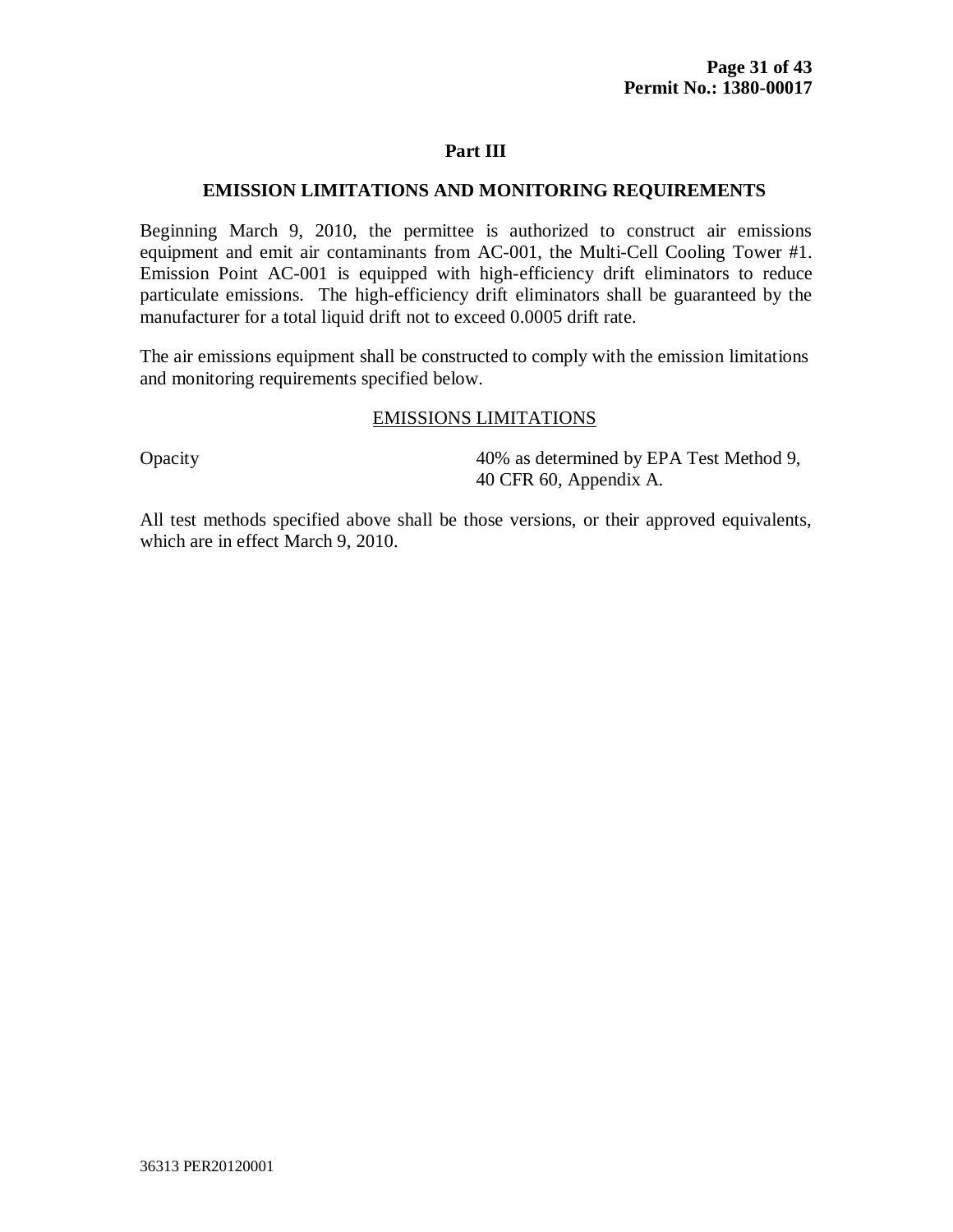#### **EMISSION LIMITATIONS AND MONITORING REQUIREMENTS**

Beginning March 9, 2010, the permittee is authorized to construct air emissions equipment and emit air contaminants from AC-002, the Multi-Cell Cooling Tower #2. Emission Point AC-002 is equipped with high-efficiency drift eliminators to reduce particulate emissions. The high-efficiency drift eliminators shall be guaranteed by the manufacturer for a total liquid drift not to exceed 0.0005 drift rate.

The air emissions equipment shall be constructed to comply with the emission limitations and monitoring requirements specified below.

#### EMISSIONS LIMITATIONS

Opacity 40% as determined by EPA Test Method 9, 40 CFR 60, Appendix A.

All test methods specified above shall be those versions, or their approved equivalents, which are in effect March 9, 2010.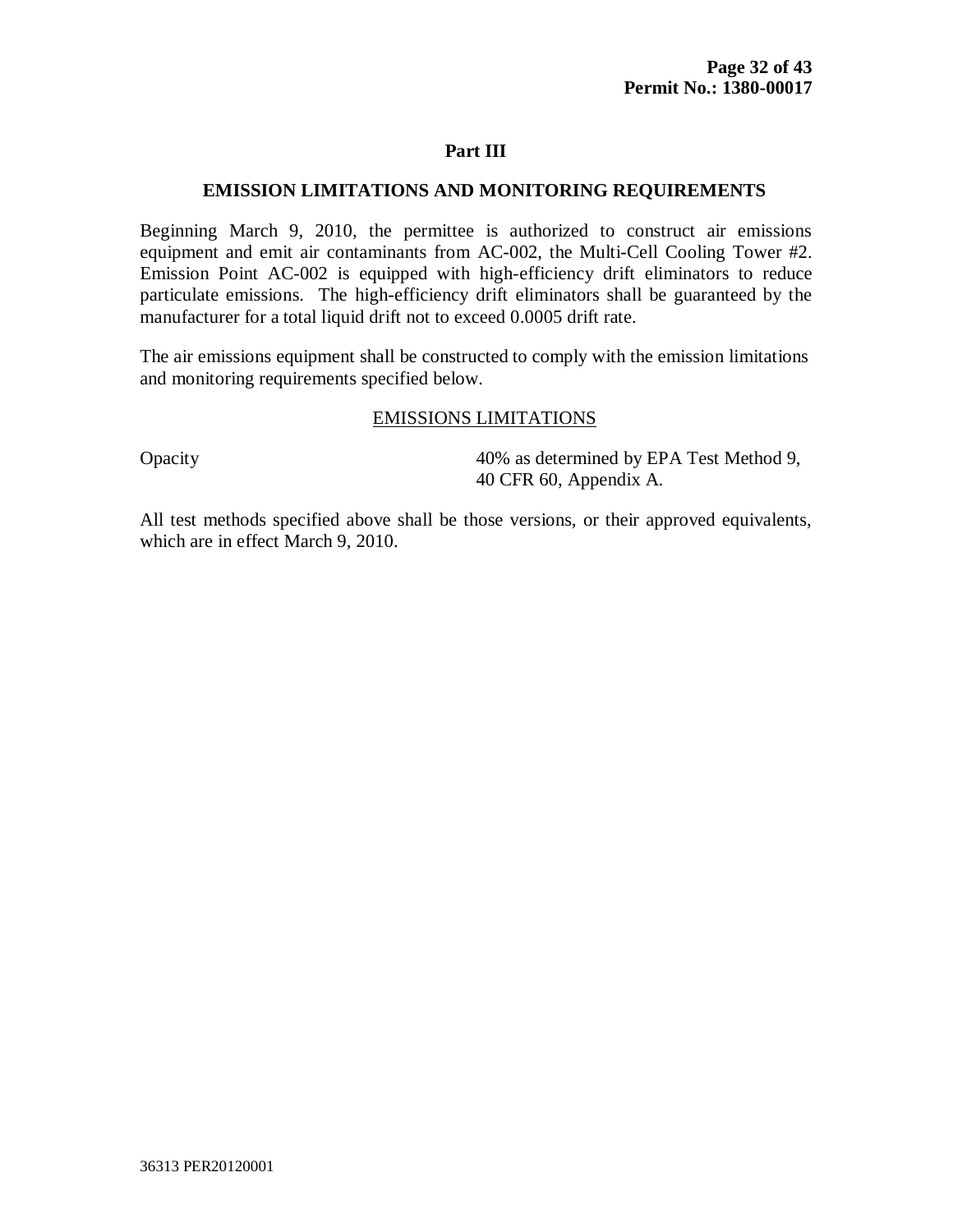#### **EMISSION LIMITATIONS AND MONITORING REQUIREMENTS**

Beginning March 9, 2010, the permittee is authorized to construct air emissions equipment and emit air contaminants from AC-003, the two nominal 200 HP diesel fuel fired fire-water pumps.

The air emissions equipment shall be constructed to comply with the emission limitations and monitoring requirements specified below.

#### EMISSIONS LIMITATIONS

Opacity 40% as determined by EPA Test Method 9, 40 CFR 60, Appendix A.

All test methods specified above shall be those versions, or their approved equivalents, which are in effect March 9, 2010.

# OPERATIONAL RESTRICTION

For Emission Point AC-003, the permittee may only operate the pumps during emergency situations and required testing and maintenance.

### NEW SOURCE PERFORMANCE STANDARDS (40 CFR 60)

Emission Point AC-003 is subject to the New Source Performance Standards (NSPS) for Compression Ignition Internal Combustion Engines as specified in 40 CFR 60, Subpart IIII, and the General Provisions as specified in 40 CFR 60, Subpart A. The permittee must comply with all applicable requirements of said standard. The emission standards for the model year of the emission units constructed shall represent BACT emission limitations.

### NESHAP (40 CFR 63)

Emission Point AC-003 is located at an area source of Hazardous Air Pollutants and is subject to the National Emission Standards for Hazardous Air Pollutant Source Performance Standards (NESHAP) for Internal Combustion Engines as specified in 40 CFR 63, Subpart ZZZZ. The permittee must comply with all applicable requirements of said standard.

#### REPORTING REQUIREMENTS

Within 180 days of initial startup of the pumps, the permittee shall submit the manufacturer's specifications identifying the make and model of the fire-water pumps and highlight that the manufacturer's emission guarantees will meet the emission limits as proposed in the application.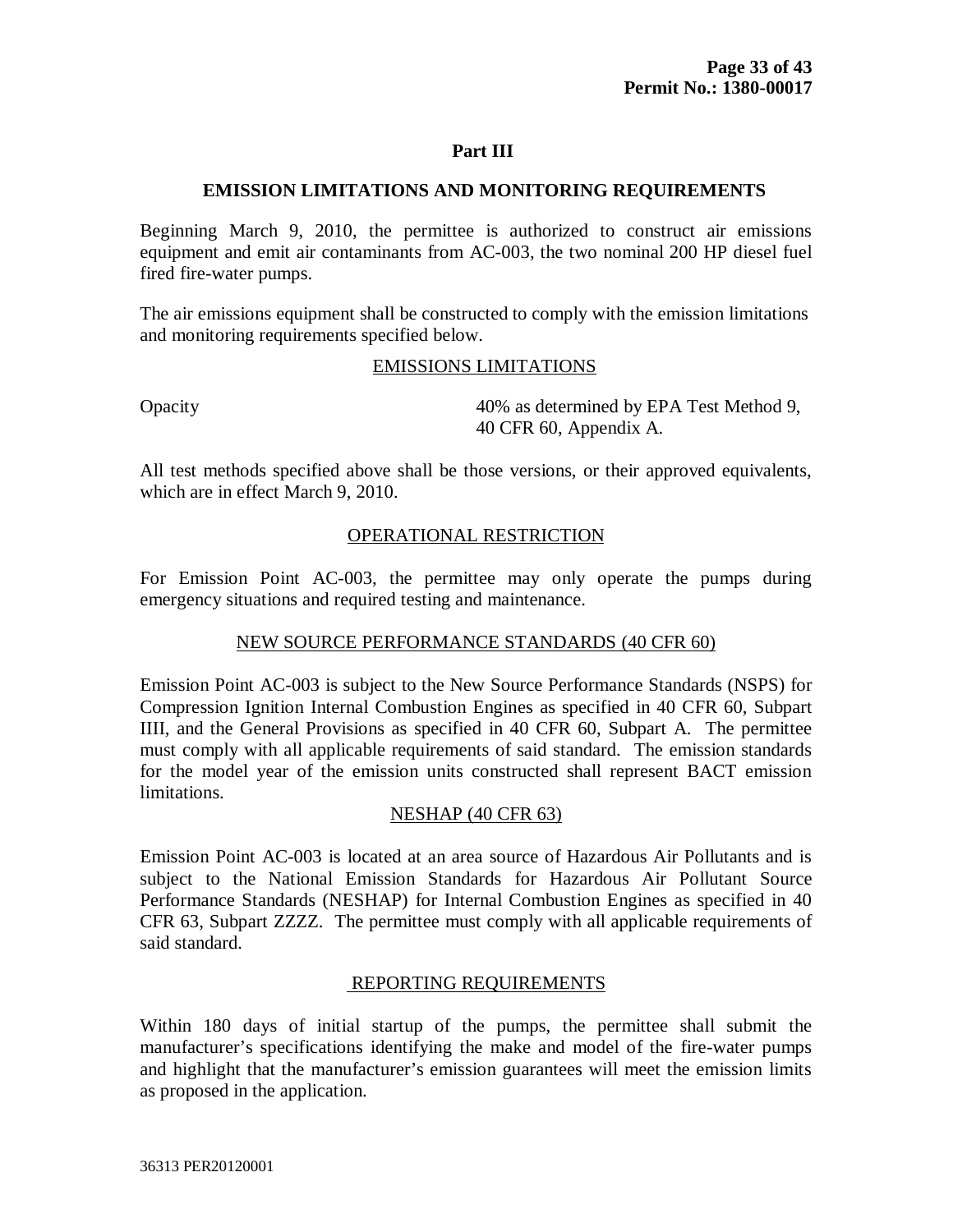#### **EMISSION LIMITATIONS AND MONITORING REQUIREMENTS**

Beginning March 9, 2010, the permittee is authorized to construct air emissions equipment and emit air contaminants from Emission Point AD-001, the baghouse which controls emissions from the crushed lignite coal silos.

The air emissions equipment shall be constructed to comply with the emission limitations and monitoring requirements specified below.

#### EMISSIONS LIMITATIONS

| $PM/PM_{10}$ (filterable) | 0.005 gr/dscf based on a 3-hour block average<br>as determined by EPA Test Methods 1-5, 40<br>CFR 60, Appendix A. |
|---------------------------|-------------------------------------------------------------------------------------------------------------------|
| Opacity                   | 10% as determined by EPA Test Method 9, 40<br>CFR 60, Appendix A.                                                 |

All test methods specified above shall be those versions, or their approved equivalents, which are in effect March 9, 2010.

### OPERATIONAL RESTRICTION

For Emission Points AD-001, the control device shall be operated at all times when emissions may be vented to it.

#### NEW SOURCE PERFORMANCE STANDARD (NSPS)

Emission Point AD-001 is subject to and shall comply with the New Source Performance Standards (NSPS), as described in 40 CFR 60, Subpart A - General Provisions, including Notification and Recordkeeping as provided in 40 CFR 60.7, the Performance Test Requirements as provided in 40 CFR 60.8, and the specific requirements outlined in 40 CFR 60, Subpart Y - Standards of Performance for Coal Preparation and Processing Plants. Applicable requirements include the following:

- (a) Standards The permittee shall comply with the requirements listed in 40 CFR 60, Subpart Y, Section 60.254(b).
- (b) Test Methods and Procedures The permittee shall comply with the requirements listed in 40 CFR 60, Subpart Y, Section 60.257.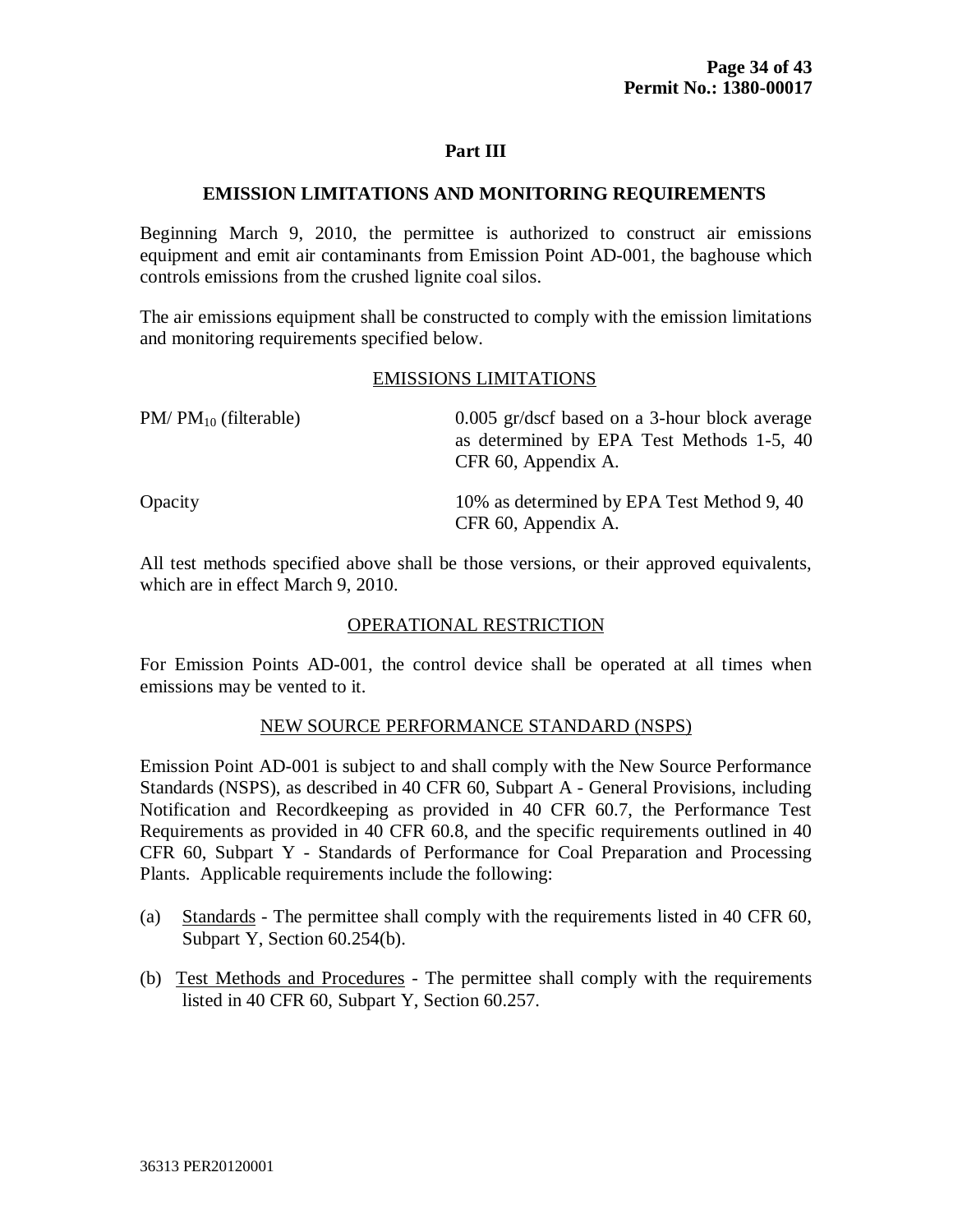(c) Recordkeeping and Reporting Requirements - The permittee shall comply with the reporting and recordkeeping requirements listed in 40 CFR 60, Subpart Y, §60.7 and §60.258.

#### RECORDKEEPING REQUIREMENTS

After initial startup of Emission Point AD-001, the permittee shall monitor on a monthly basis, the condition of the bags and the pressure drop reading in order to assure that the baghouse is properly maintained and operating efficiently. The permittee shall keep records of the required monitoring and document any maintenance that has been performed or that is necessary. These records shall be kept in log form and made available for review upon request during any inspection visit by Office of Pollution Control personnel.

#### PERFORMANCE TESTING

The permittee shall demonstrate compliance with opacity limits by testing in accordance with the requirements specified in 40 CFR 60, §60.8, and §60.255(b)(2), and submittal of a test report within 60 days after achieving the maximum power production rate, but not later than 180 days after initial startup. Thereafter, the permittee shall conduct performance test according to the requirements contained in §60.255(b)(2).

The permittee shall demonstrate compliance with  $PM/PM_{10}$  emission limits by stack testing in accordance with EPA Reference Methods 1-5 or an approved equivalent, and submittal of a test report within 60 days after achieving the maximum power production rate, but not later than 180 days after initial startup. Thereafter, the permittee shall conduct performance test according to the following schedule:

- (a) If the results of the most recent performance test demonstrate that emissions are greater than 75 percent of the PM emission limitation, a new performance test must be conducted within 12 calendar months of the date that the previous performance test was required to be completed.
- (b) If the results of the most recent performance test demonstrate that emissions are 75 percent or less of the PM emission limitation, a new performance test must be conducted within 24 calendar months of the date that the previous performance test was required to be completed.
- (c) If the affected unit has not operated for the 60 calendar days prior to the due date of a performance test, the permittee is not required to perform the subsequent performance test until 30 calendar days after the next operating day.
- (d) The permittee is exempt from the subsequent performance testing requirements in items (a) and (b) above provided that all of the conditions specified in 40 CFR  $60.255(d)(1)-(3)$  are met.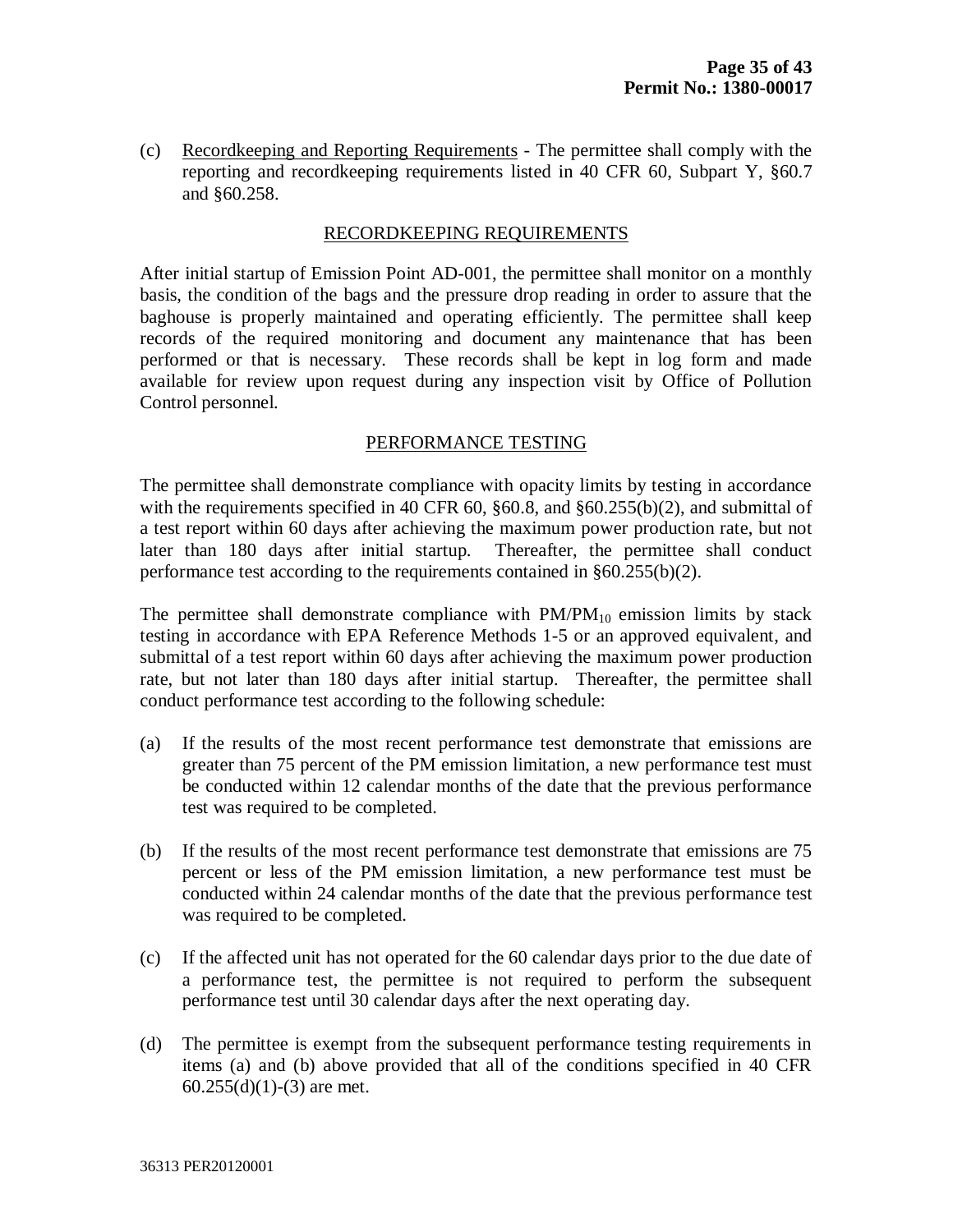The permittee shall submit a written stack test protocol at least thirty (30) days prior to the scheduled test date to ensure that all test methods and procedures are acceptable to the Office of Pollution Control. Also, the Office of Pollution Control must be notified prior to the scheduled test date. At least TEN (10) DAYS notice should be given so that an observer may be scheduled to witness the test(s).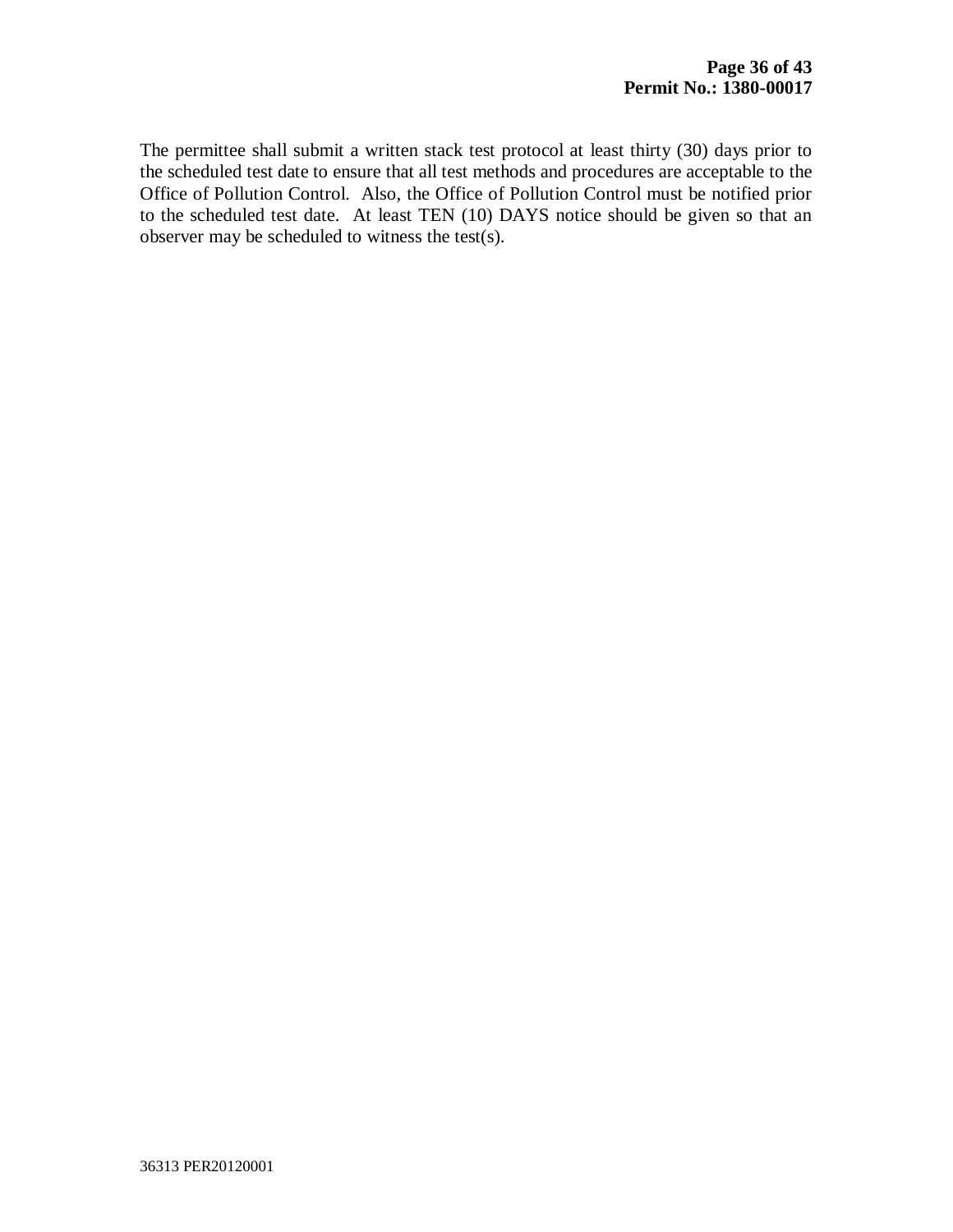# **EMISSION LIMITATIONS AND MONITORING REQUIREMENTS**

Beginning March 9, 2010, the permittee is authorized to construct air emissions equipment and emit air contaminants from baghouses from the following Emission Points:

| <b>Emission Point</b> | Description                                                   |
|-----------------------|---------------------------------------------------------------|
| $AD-002$              | Coal Milling and Drying Operation #1 controlled by a baghouse |
| $AD-003$              | Coal Milling and Drying Operation #2 controlled by a baghouse |
| $AD-004$              | Coal Milling and Drying Operation #3 controlled by a baghouse |
| $AD-005$              | Coal Milling and Drying Operation #4 controlled by a baghouse |
| $AD-006$              | Coal Milling and Drying Operation #5 controlled by a baghouse |
| $AD-007$              | Coal Milling and Drying Operation #6 controlled by a baghouse |

The air emissions equipment shall be constructed to comply with the emission limitations and monitoring requirements specified below.

### EMISSIONS LIMITATIONS

| $PM/PM_{10}$ (filterable) | 0.005 gr/dscf based on a 3-hour block average<br>as determined by EPA Test Methods 1-5, 40<br>CFR 60, Appendix A. |
|---------------------------|-------------------------------------------------------------------------------------------------------------------|
| Opacity                   | 10% as determined by EPA Test Method 9, 40<br>CFR 60, Appendix A.                                                 |

All test methods specified above shall be those versions, or their approved equivalents, which are in effect March 9, 2010.

### OPERATIONAL RESTRICTION

For Emission Points AD-002 through AD-007, the control devices shall be operated at all times when emissions may be vented to them.

#### NEW SOURCE PERFORMANCE STANDARD (NSPS)

Emission Points AD-002 through AD-007 are subject to and shall comply with the New Source Performance Standards (NSPS), as described in 40 CFR 60, Subpart A - General Provisions, including Notification and Recordkeeping as provided in 40 CFR 60.7, the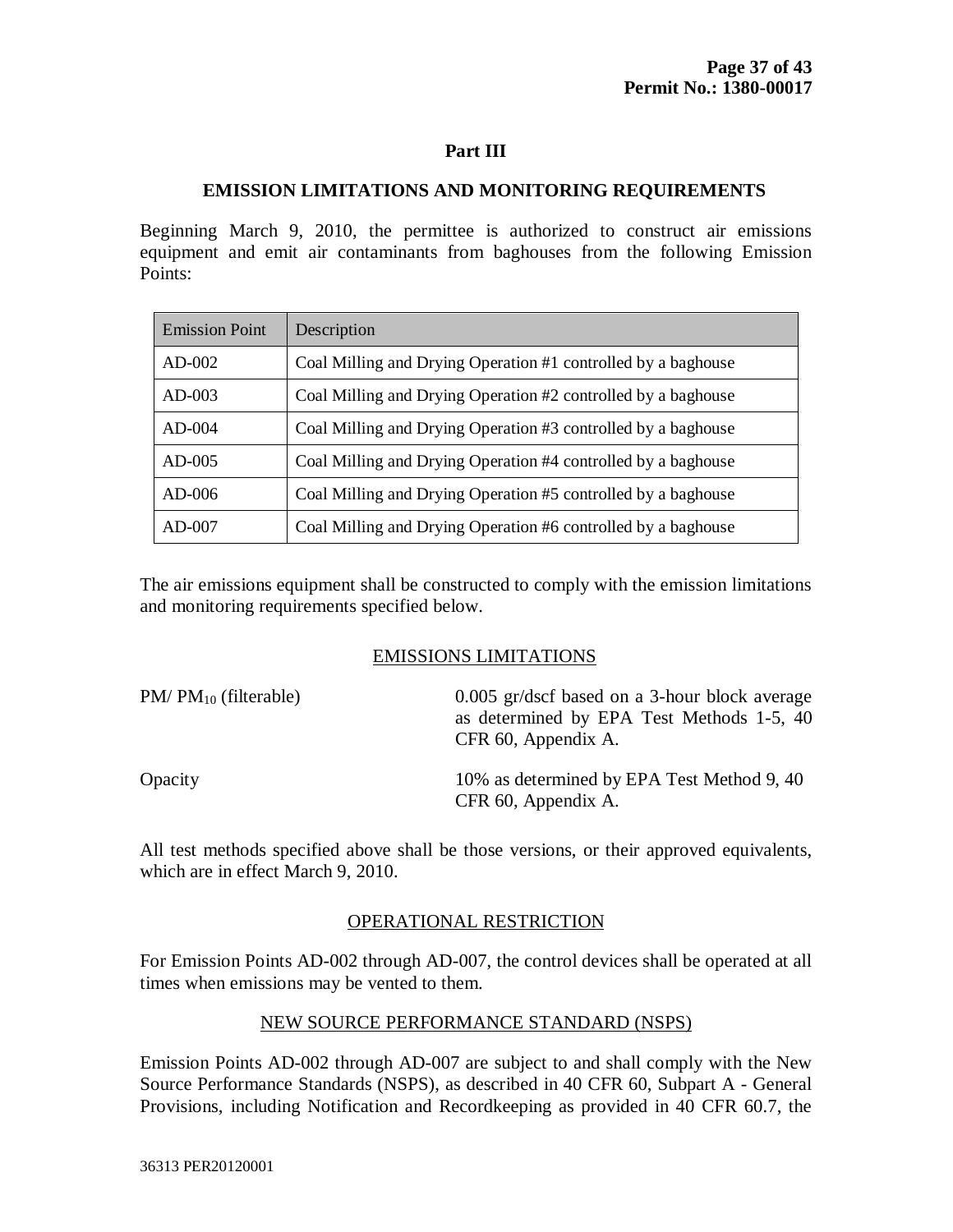Performance Test Requirements as provided in 40 CFR 60.8, and the specific requirements outlined in 40 CFR 60, Subpart Y - Standards of Performance for Coal Preparation and Processing Plants. Applicable requirements include the following:

- (a) Standards The permittee shall comply with the requirements listed in 40 CFR 60, Subpart Y, Section 60.254(b).
- (b) Test Methods and Procedures The permittee shall comply with the requirements listed in 40 CFR 60, Subpart Y, Section 60.257.
- (c) Recordkeeping and Reporting Requirements The permittee shall comply with the reporting and recordkeeping requirements listed in 40 CFR 60, Subpart Y, §60.7 and §60.258.

# RECORDKEEPING REQUIREMENTS

After initial startup of Emission Points AD-002 through AD-007, the permittee shall monitor on a monthly basis, the condition of the bags and the pressure drop reading in order to assure that the baghouse is properly maintained and operating efficiently. The permittee shall keep records of the required monitoring and document any maintenance that has been performed or that is necessary. These records shall be kept in log form and made available for review upon request during any inspection visit by Office of Pollution Control personnel.

# PERFORMANCE TESTING

The permittee shall demonstrate compliance with opacity limits by testing in accordance with the requirements specified in 40 CFR 60, §60.8, and §60.255(b)(2), and submittal of a test report within 60 days after achieving the maximum power production rate, but not later than 180 days after initial startup. Thereafter, the permittee shall conduct performance test according to the requirements contained in §60.255(b)(2).

The permittee shall demonstrate compliance with  $PM/PM_{10}$  emission limits by stack testing in accordance with EPA Reference Methods 1-5 or an approved equivalent, and submittal of a test report within 60 days after achieving the maximum power production rate, but not later than 180 days after initial startup. Thereafter, the permittee shall conduct performance test according to the following schedule:

- (a) If the results of the most recent performance test demonstrate that emissions are greater than 75 percent of the PM emission limitation, a new performance test must be conducted within 12 calendar months of the date that the previous performance test was required to be completed.
- (b) If the results of the most recent performance test demonstrate that emissions are 75 percent or less of the PM emission limitation, a new performance test must be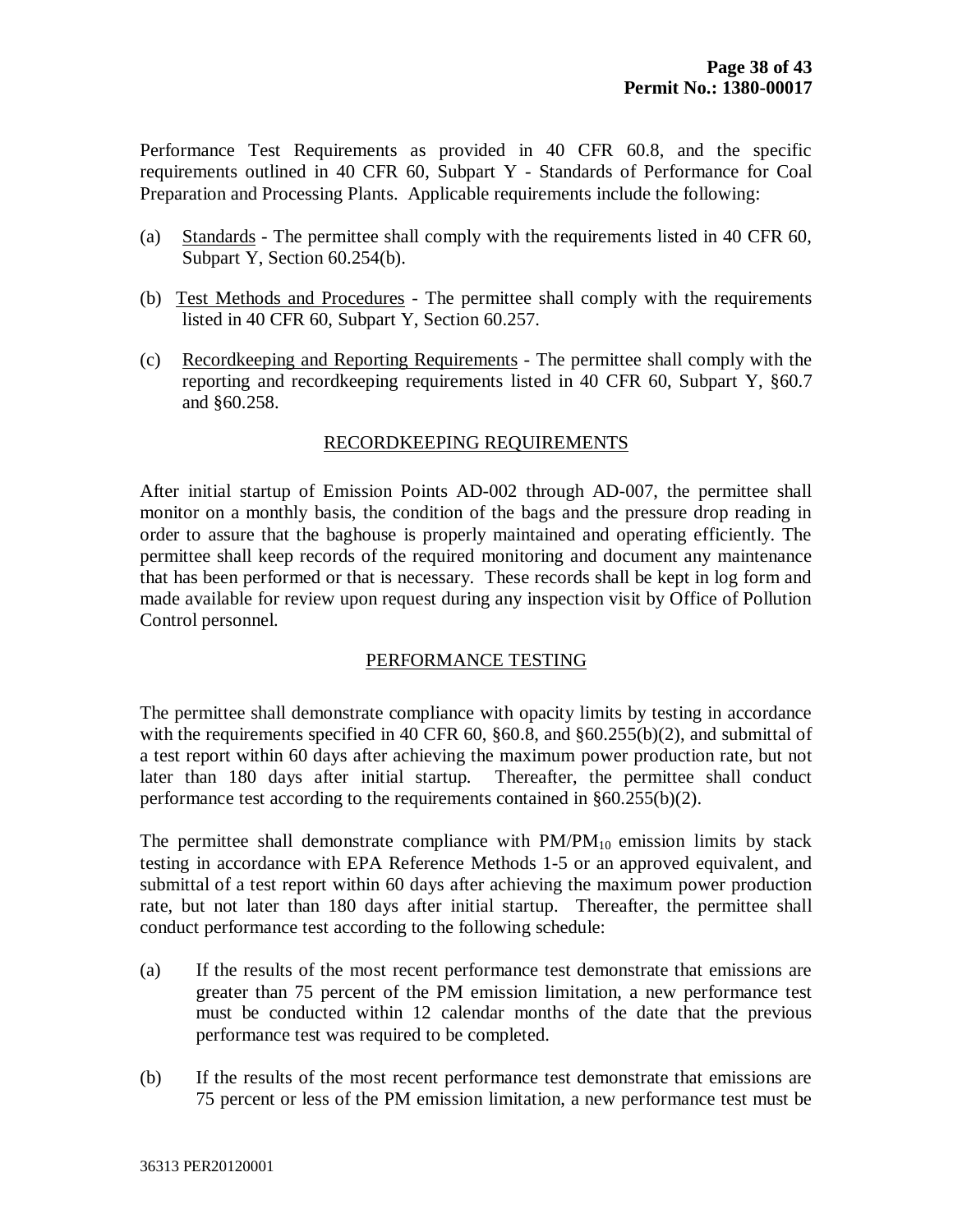conducted within 24 calendar months of the date that the previous performance test was required to be completed.

- (c) If the affected unit has not operated for the 60 calendar days prior to the due date of a performance test, the permittee is not required to perform the subsequent performance test until 30 calendar days after the next operating day.
- (d) For up to five of the affected units listed in Emission Points AD-002 through AD-007, the permittee may elect to use a single PM performance test for one of the affected control devices to demonstrate that the group of affected facilities is in compliance with the PM emission limitation provided that all of the conditions specified in  $60.255(e)(1)$  through  $(3)$  are met.

The permittee shall submit a written stack test protocol at least thirty (30) days prior to the scheduled test date to ensure that all test methods and procedures are acceptable to the Office of Pollution Control. Also, the Office of Pollution Control must be notified prior to the scheduled test date. At least TEN (10) DAYS notice should be given so that an observer may be scheduled to witness the test(s).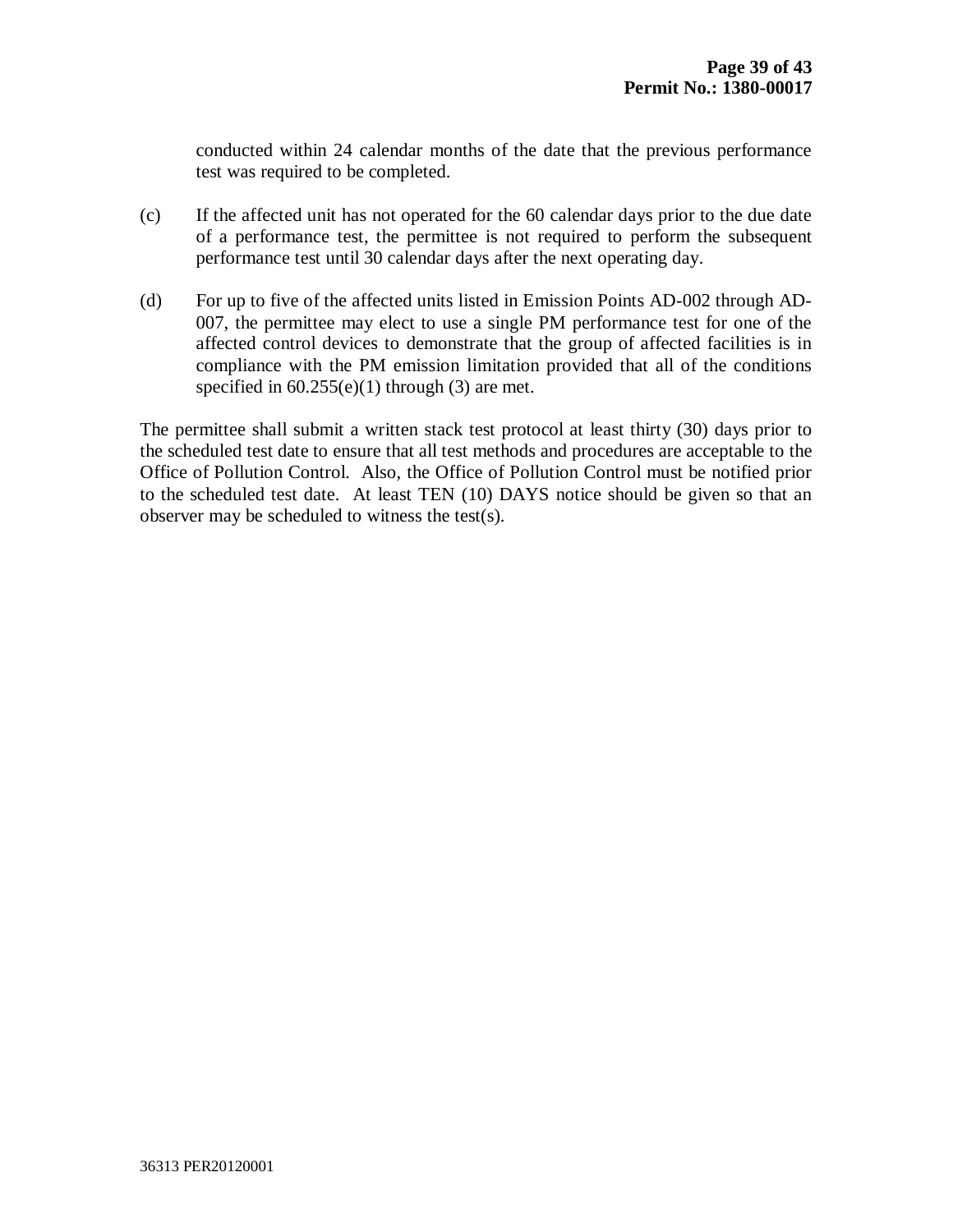#### **EMISSION LIMITATIONS AND MONITORING REQUIREMENTS**

Beginning March 9, 2010, the permittee is authorized to construct air emissions equipment and emit air contaminants from Emission Point AD-008, the Open Coal Storage Piles (including equipment used in the loading, unloading, and conveying of operations of the open storage pile).

The air emissions equipment shall also be constructed to comply with the emission limitations and monitoring requirements specified below.

#### NEW SOURCE PERFORMANCE STANDARD (NSPS)

Emission Point AD-008 is subject to and shall comply with the New Source Performance Standards (NSPS), as described in 40 CFR 60, Subpart A - General Provisions, including Notification and Recordkeeping as provided in 40 CFR 60.7, the Performance Test Requirements as provided in 40 CFR 60.8, and the specific requirements outlined in 40 CFR 60, Subpart Y - Standards of Performance for Coal Preparation and Processing Plants. Applicable requirements include the following:

- (a) Standards The permittee shall comply with the requirements listed in 40 CFR 60, Subpart Y, Section 60.254(c).
- (b) Recordkeeping and Reporting Requirements The permittee shall comply with the reporting and recordkeeping requirements listed in 40 CFR 60, Subpart Y, §60.7 and §60.258.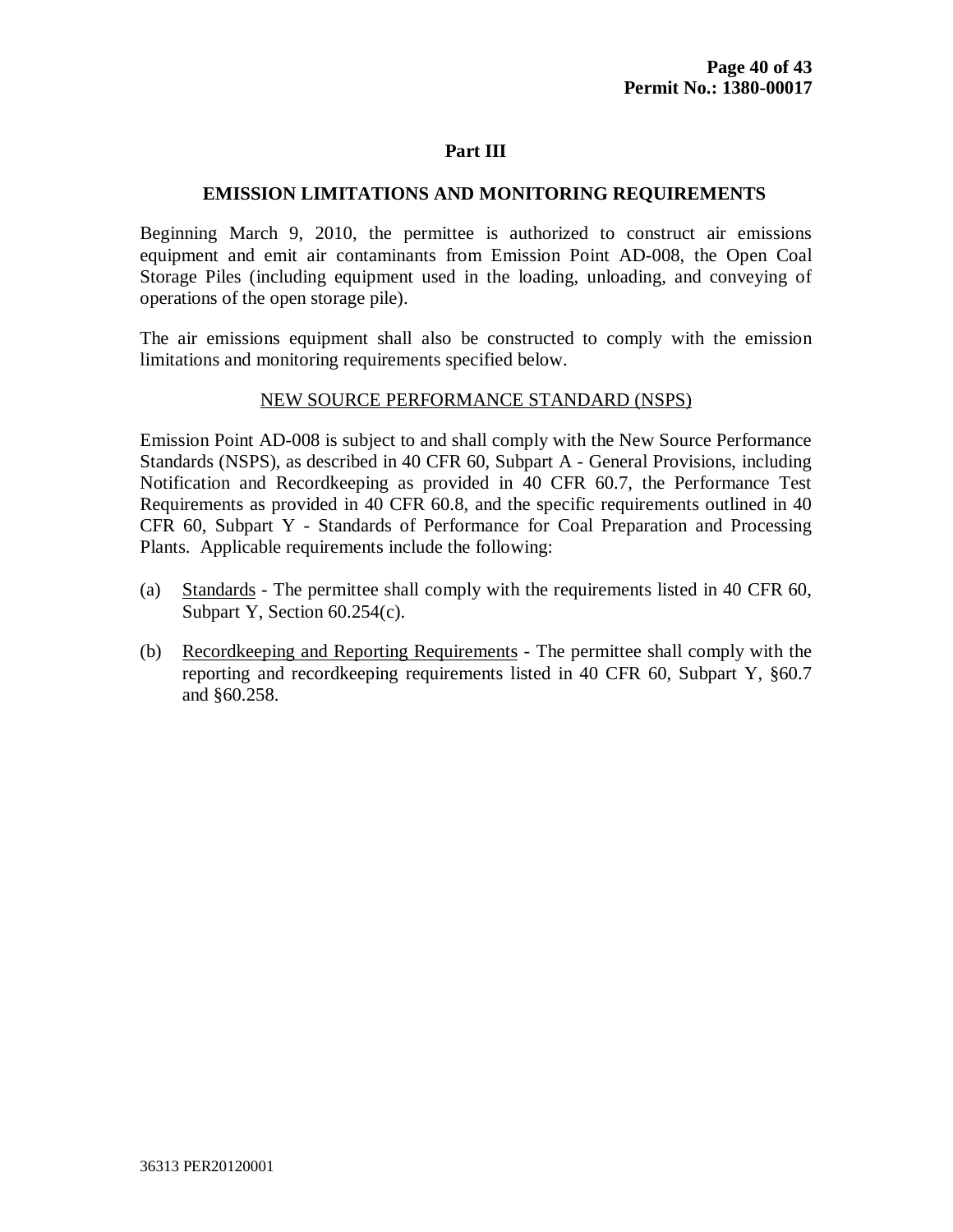#### **EMISSION LIMITATIONS AND MONITORING REQUIREMENTS**

Beginning March 9, 2010, the permittee is authorized to construct air emissions equipment and emit air contaminants from Emission Point AD-009, Miscellaneous Coal Processing and Conveying Equipment and Storage (including Primary Sizer, Secondary Sizer, Conveyor 1, Conveyor 2, Conveyor 3, Transfer Buildings 1 & 2, and Active Storage Pile).

The air emissions equipment shall be constructed to comply with the emission limitations and monitoring requirements specified below.

#### EMISSIONS LIMITATIONS

Opacity 10% as determined by EPA Test Method 9, 40 CFR 60, Appendix A.

All test methods specified above shall be those versions, or their approved equivalents, which are in effect March 9, 2010.

#### NEW SOURCE PERFORMANCE STANDARD (NSPS)

Emission Point AD-009 is subject to and shall comply with the New Source Performance Standards (NSPS), as described in 40 CFR 60, Subpart A - General Provisions, including Notification and Recordkeeping as provided in 40 CFR 60.7, the Performance Test Requirements as provided in 40 CFR 60.8, and the specific requirements outlined in 40 CFR 60, Subpart Y - Standards of Performance for Coal Preparation and Processing Plants. Applicable requirements include the following:

- (a) Standards The permittee shall comply with the requirements listed in 40 CFR 60, Subpart Y, Section 60.254(b).
- (b) Test Methods and Procedures The permittee shall comply with the requirements listed in 40 CFR 60, Subpart Y, Section 60.257.
- (c) Recordkeeping and Reporting Requirements The permittee shall comply with the reporting and recordkeeping requirements listed in 40 CFR 60, Subpart Y, §60.7 and §60.258.

#### PERFORMANCE TESTING

The permittee shall demonstrate compliance with opacity limits by testing in accordance with the requirements specified in 40 CFR 60,  $\S 60.8$ , and  $\S 60.255(b)(2)$ , and submittal of a test report within 60 days after achieving the maximum power production rate, but not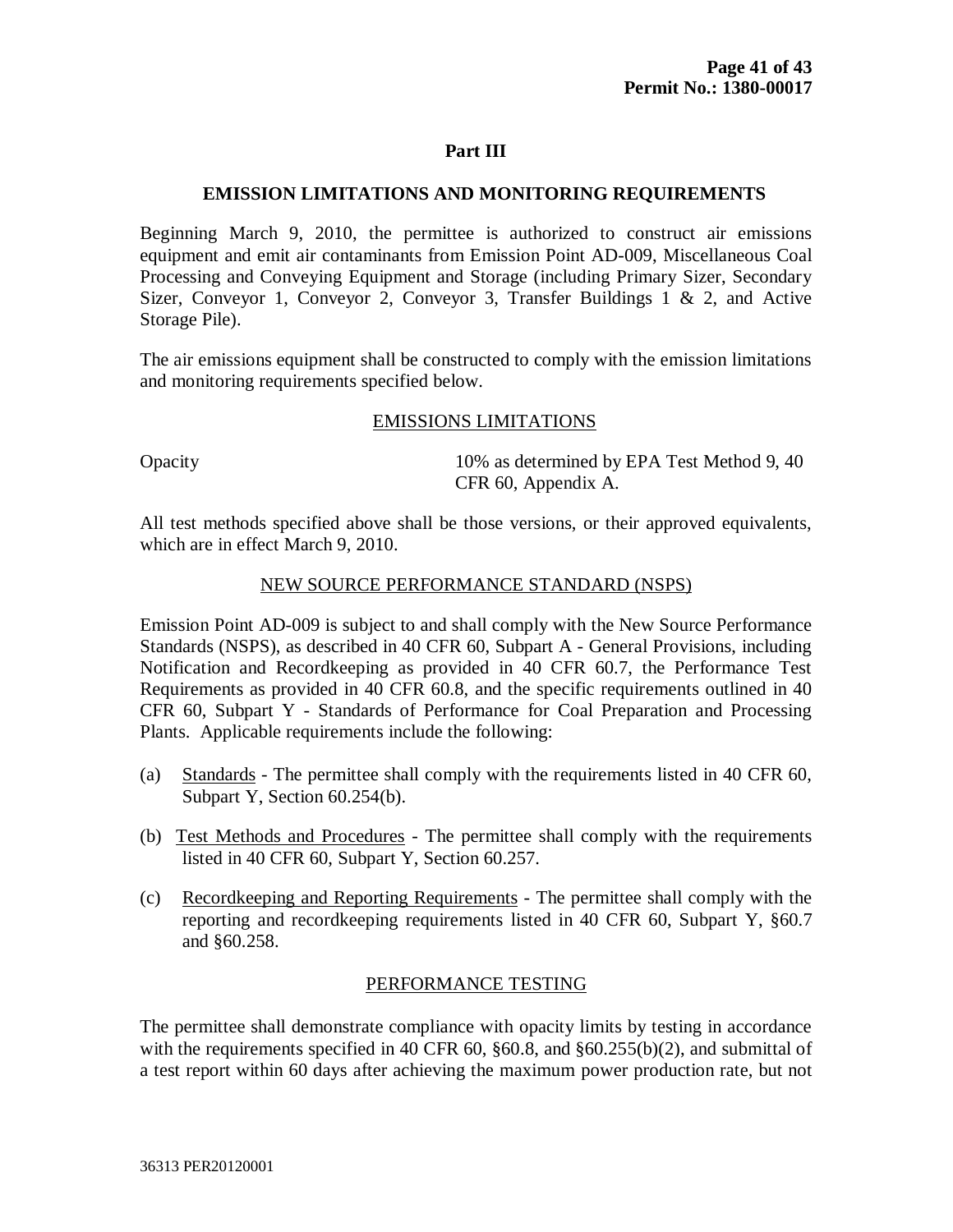later than 180 days after initial startup. Thereafter, the permittee shall conduct performance test according to the requirements contained in §60.255(b)(2).

The permittee shall submit a written stack test protocol at least thirty (30) days prior to the scheduled test date to ensure that all test methods and procedures are acceptable to the Office of Pollution Control. Also, the Office of Pollution Control must be notified prior to the scheduled test date. At least TEN (10) DAYS notice should be given so that an observer may be scheduled to witness the test(s).